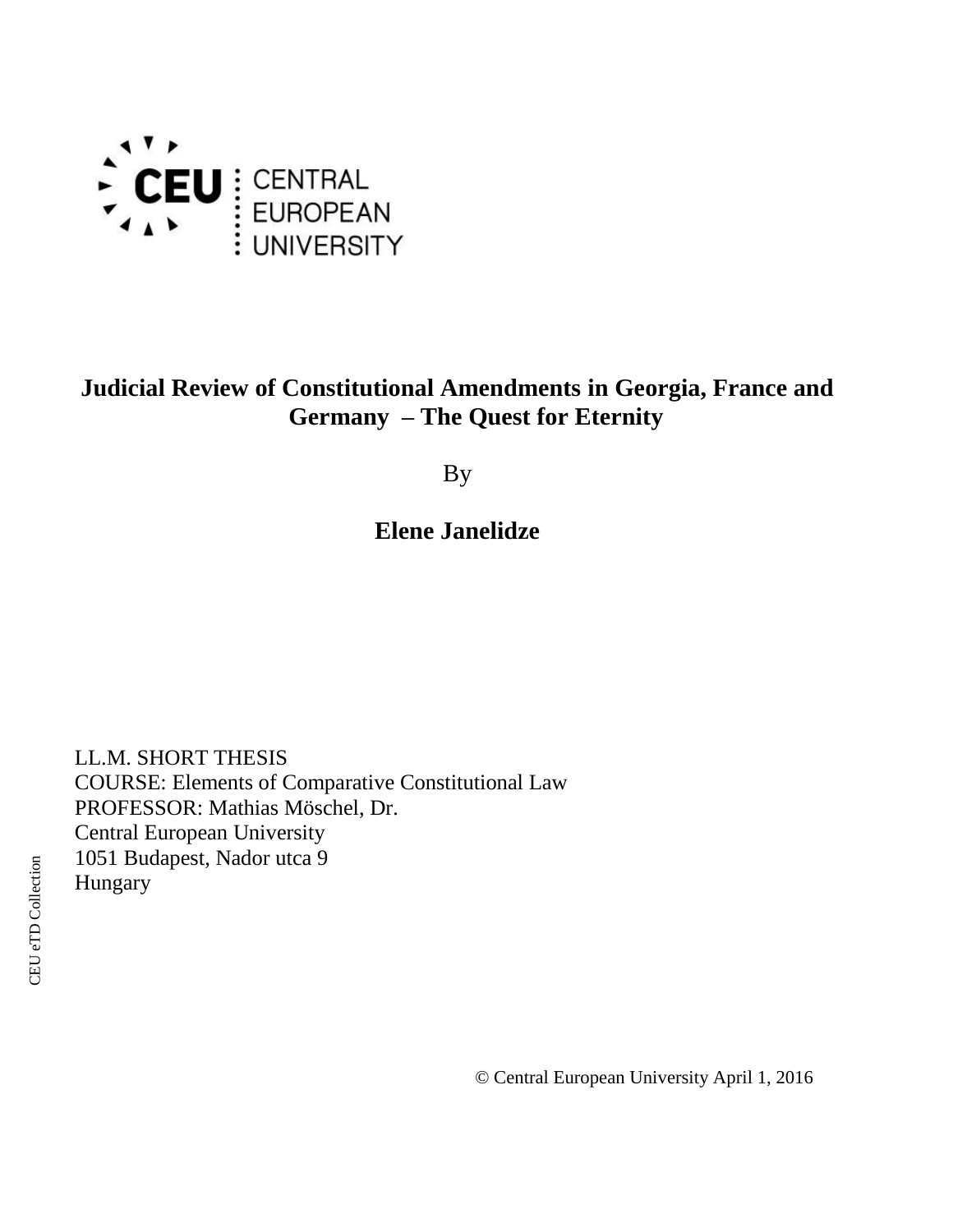# **Acknowledgments**

I want to express my gratitude to my supervisor, **Prof. Mathias Möschel**, for his guidance and comprehensive advises – his thought-provoking classes have convinced me to engage in further analysis of this topic.

Many thanks go to my thesis-writing instructor, **Prof. Robin Bellers**, who helped me to take steps forward in advancing my writing skills.

This thesis is dedicated to my parents, whose unconditional love, support and encouragement encloses my whole life. Thanks for fighting for my opportunities.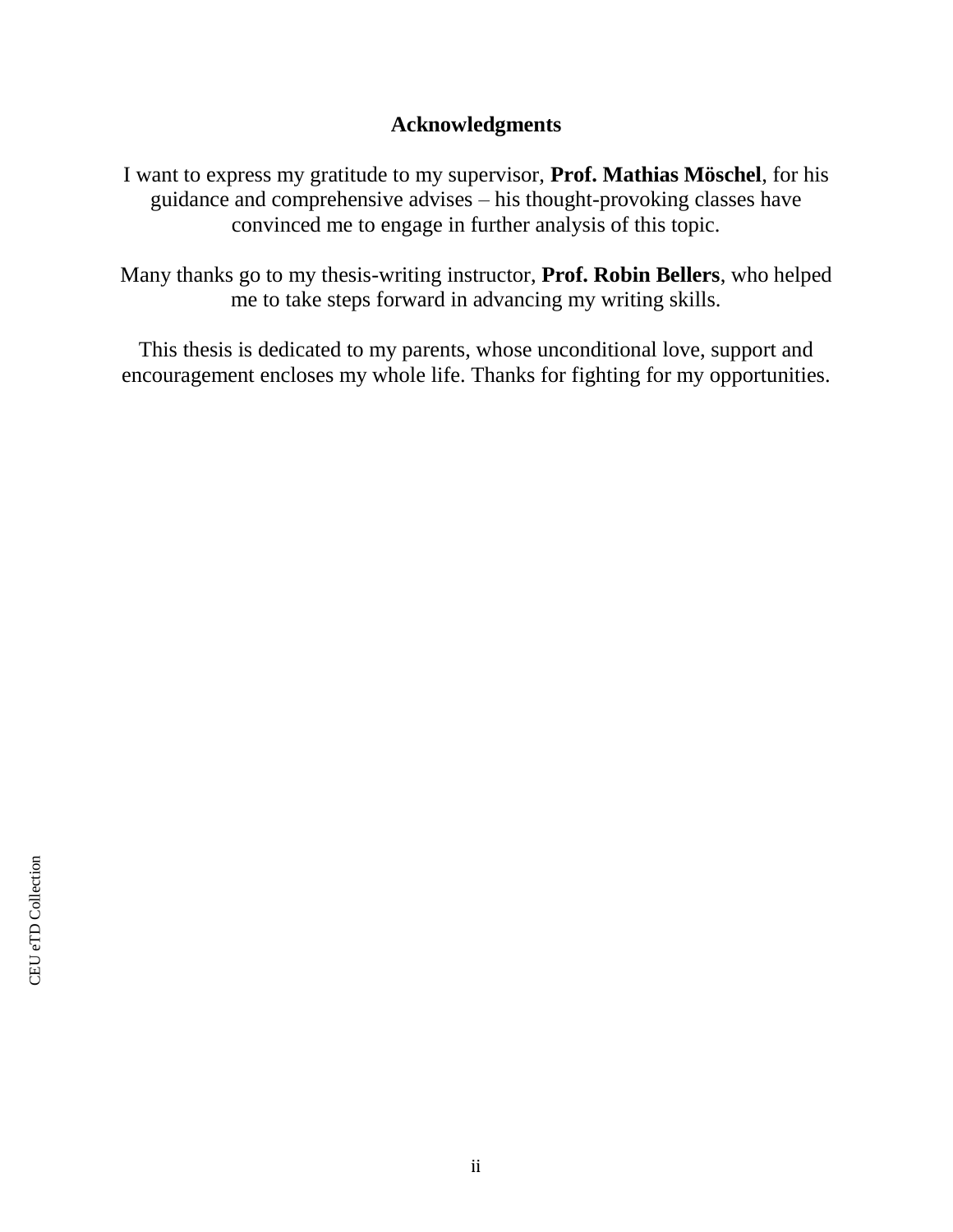# **Abstract**

A short history of constitutionalism in Georgia consists of rather fast changes in the basic rules of the country. In this thesis I would like to turn the reader's attention to question the existing approach of the Constitutional Court of Georgia in dealing with the challenged constitutional amendments. The aim of the thesis is to explore the aspects of judicial review of constitutional amendments. The authority of the Judiciary is examined in this thesis with reference to the example of France and Germany and their respective systems of judicial review of constitutional amendments. The main goal for the thesis is to suggest an appropriate way for balancing the constituent power with the legislative competency. The general finding of the thesis will offer some ways forward for the contemporary authority of the Constitutional Court of Georgia.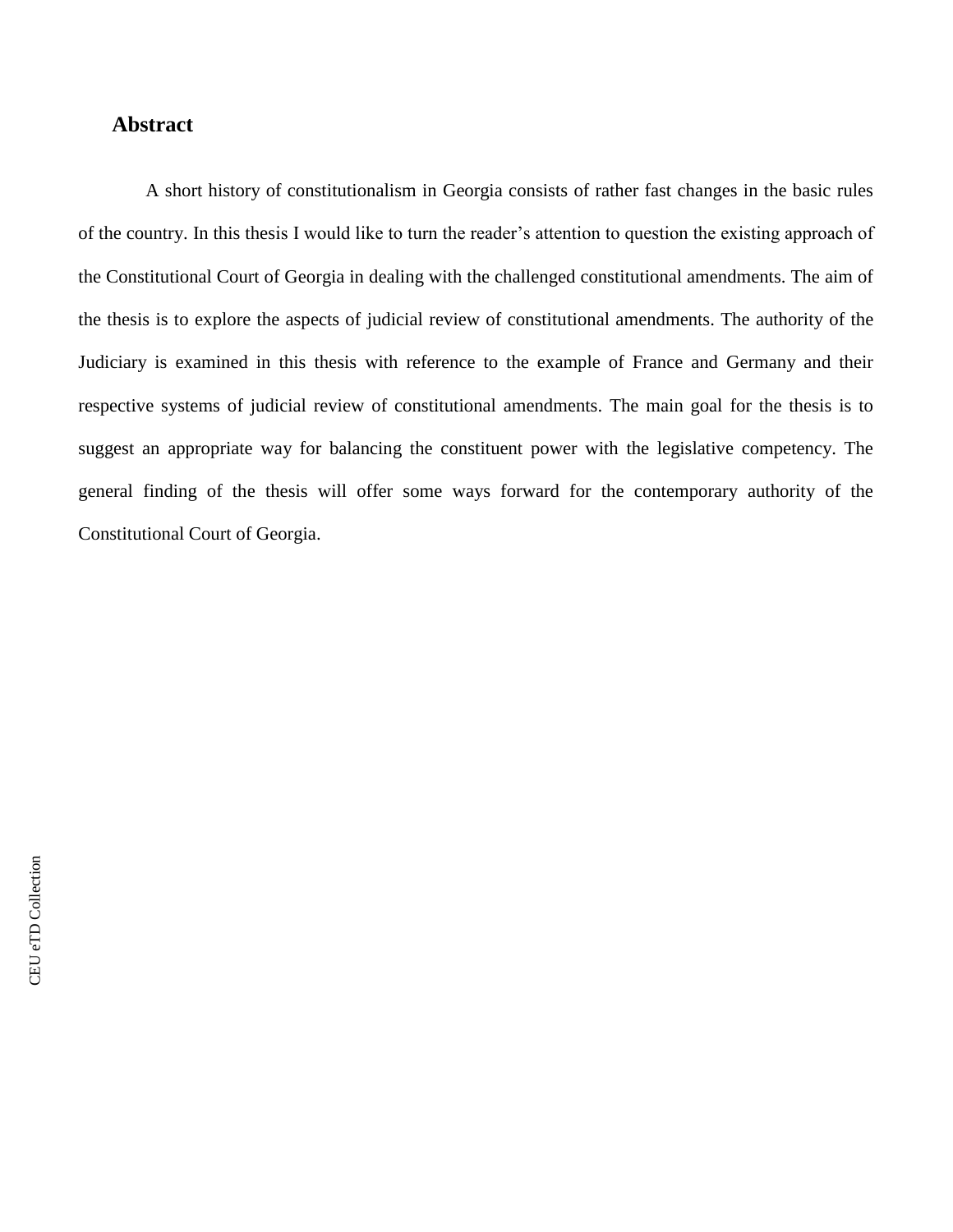| i.   |  |
|------|--|
| ii.  |  |
|      |  |
| i.   |  |
|      |  |
| iii. |  |
|      |  |
|      |  |
|      |  |
|      |  |
|      |  |
|      |  |
|      |  |
|      |  |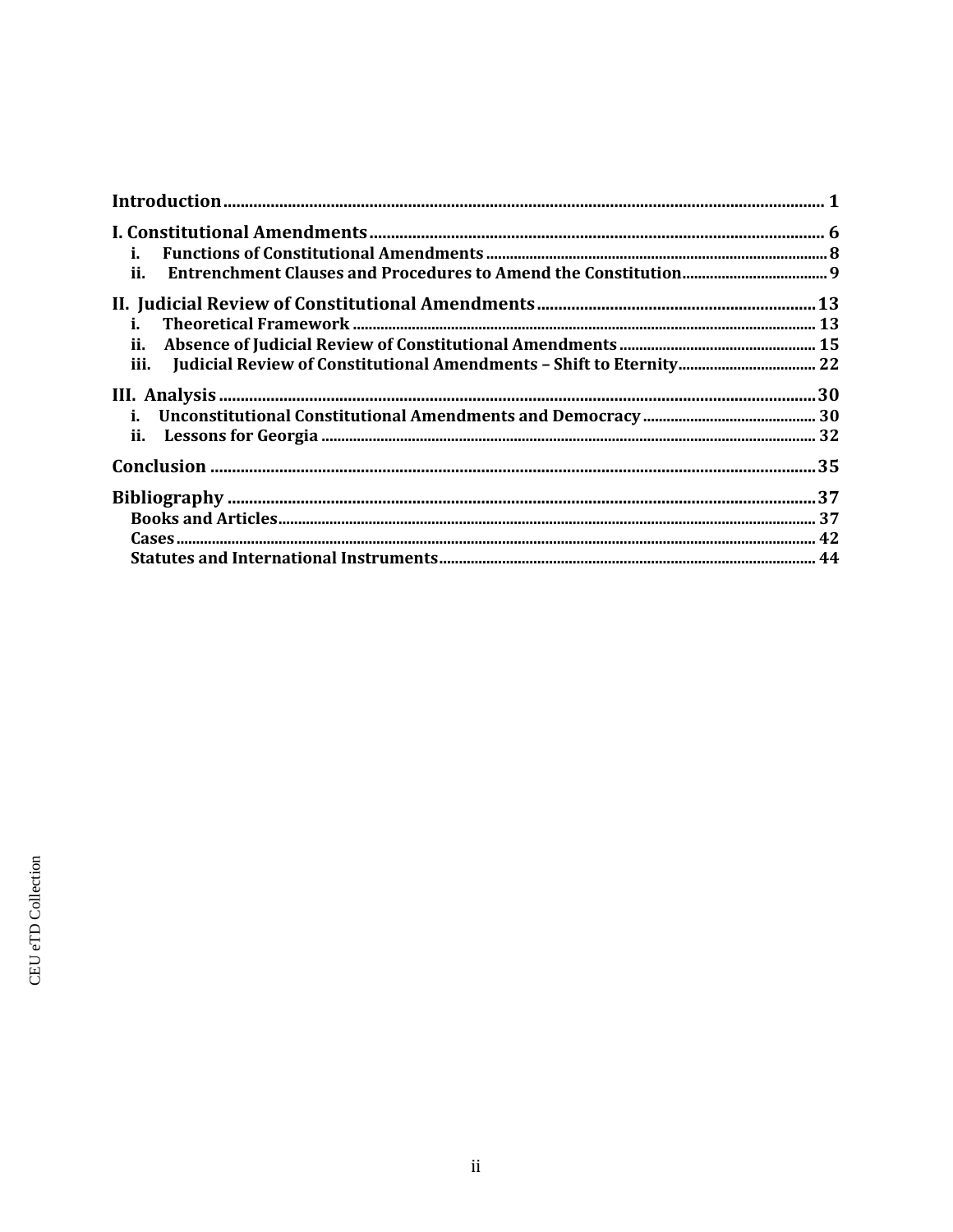*"Those who cannot carry their wine discreetly and fear that they will be rash and insolent in their cups, instruct their friends to remove them from the feast; Those who have learned that they are unreasonable when they are sick, give orders that in times of illness they are not to be obeyed."<sup>1</sup>*

# **Introduction**

The idea of Constitutionalism is the idea of self-limitation. The authority is corrupt, so there is a need for the government that does not enjoy full freedom and is bound by the rule of law. Constitutionalism is the doctrine of the boundaries – the boundaries that are given to the constituted (the government) by the constituent (the adopters of the Constitution). The constituent power wants to clarify every detail of the constitutional system, while the constituted power prefers flexible rules. Democracy is the part of the constituted power – elected officials represent the people in the democratic states. The flexibility of the Constitution depends on the procedures, required to change the text. The following thesis examines the doctrine of "unconstitutional constitutional amendments." The procedures to amend the constitution are defining characteristic of the level of state's constitution's rigidity. The rules about amendments can tell a lot about the basic values and principles of the Constitution itself. The purpose of this thesis is to examine the addressed issue from different perspectives and conclude, what can be improved about the rules of amendments of the Constitution of Georgia and how does the constituent power limit the constituted in this Country.

After re-gaining independence in 1991, Georgia enacted its second constitution on 24 August of 1995. <sup>2</sup> During its 21-year long history, this document was amended several times. These amendments

l

<sup>1</sup> Seneca, Lucius Annaeus. *On Anger.* 1909.

<sup>2</sup> Constitution of Georgia, 1995.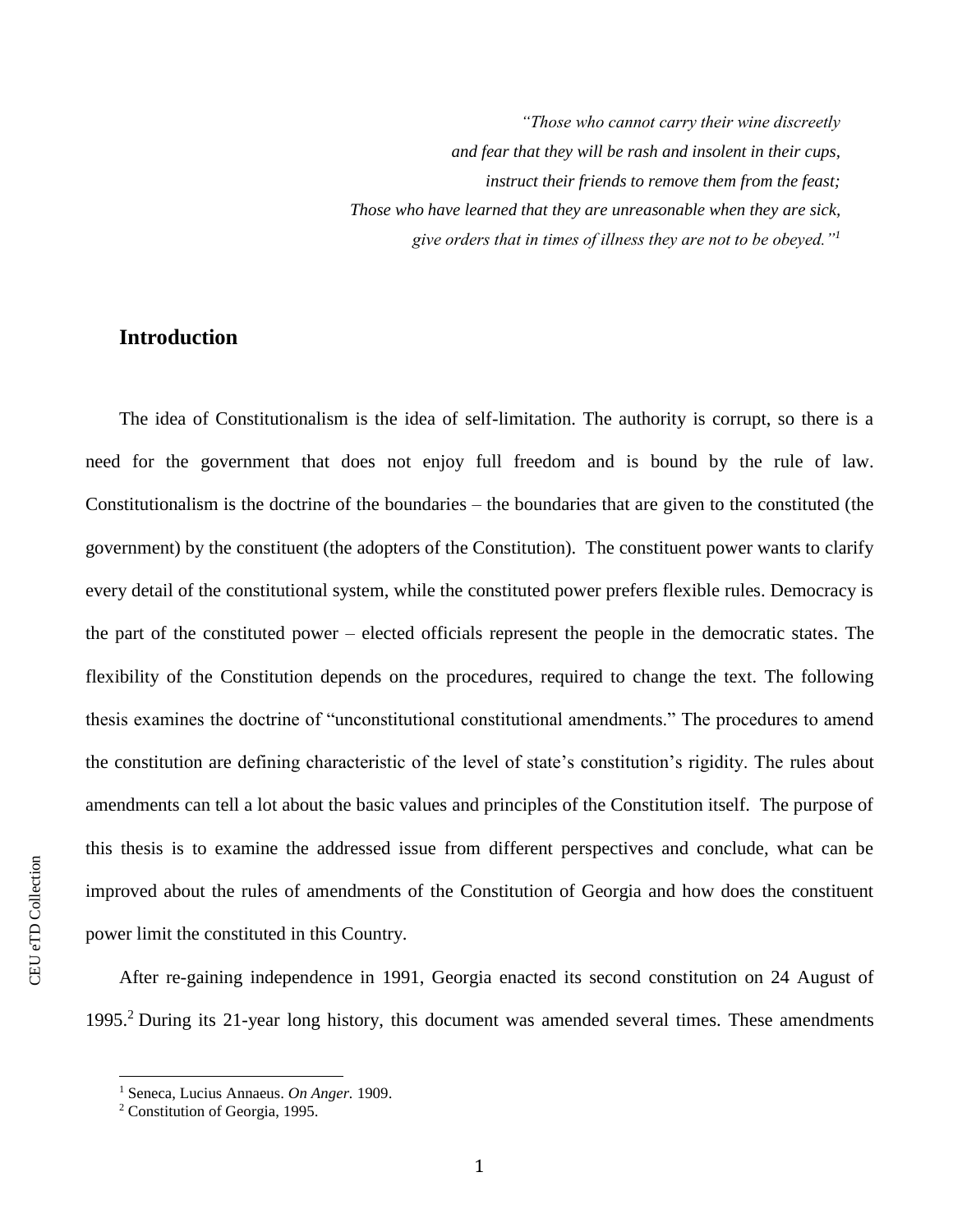nowadays are the indivisible part of the Constitution of Georgia. However, it seems that the development of Georgian constitutionalism is far from over. The content of these constitutional amendments is broad and thus their constitutionality has been before the Constitutional Court of Georgia several times. The main intention of this thesis is to analyze the approach of the Constitutional Court of Georgia to judicially review such constitutional amendments.

Put shortly, the Constitutional Court of Georgia has refused to discuss the issue of the constitutionality of constitutional amendments in its decisions.<sup>3</sup> Such restraint may be justified. The Constitutional Court of Georgia said that it does not have the legal authority to examine the material scope of the constitutional amendments without so-called "eternity clauses." These are clauses that guarantee "the immunity of certain parts of the constitution from any constitutional amendment."<sup>4</sup>

"Eternity clauses" establish the standards that protect certain essential values of a Constitution, important for the State. However, there is a threat that such clauses can make constitutions excessively rigid. Compared to the eternity clauses, some constitutions do not create difficulties for the Legislative to make the alterations in the basic laws of the country.

Respectively, examples for this difference are Germany and France. This thesis will compare the Georgian approach with the French and the German ones. The judicial review of constitutional amendments in these countries is based on different constitutional provisions. These provisions provide contrasting tactics for the bodies that check (or do not check) the constitutionality of constitutional amendments. Georgia, unlike France and Germany does not have the unamendable provision in the

l

<sup>3</sup> See: 1. *Citizens of Georgia Irma Inashvili, David Tarkhan – Mouravi and Ioseb Manjavidze v. Parliament of Georgia*, 2013

 <sup>2</sup>*. Citizen of Georgia Geronti Ashordia v Parliament of Georgia,* 2012

 <sup>3.</sup> *Non – commercial Legal Entity "National League for Protection of Constitution" v Parliament of Georgia,* 2010

<sup>4</sup>Preuss, Ulrich K. "The Implications of Eternity Clauses: The German Experience." *Isr. L. Rev.* 44 (2011): 429, p. 430.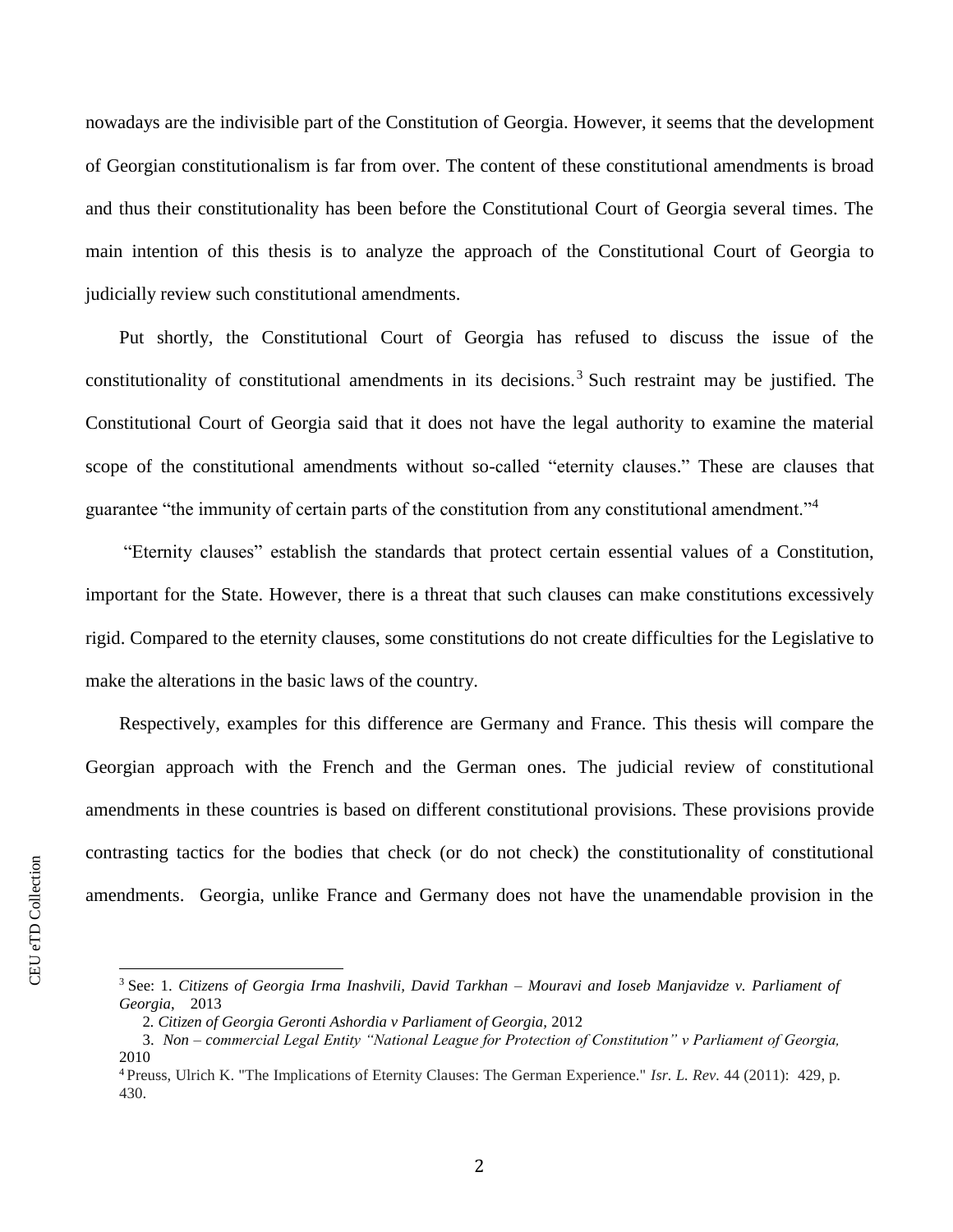Constitution. It is interesting, how the two absolutely different approaches are developed in France and Germany for the interpretation of eternity clauses.

The idea of the judicial review of constitutional amendments is based on the doctrine of "unconstitutional constitutional amendments." Ulrich K. Preuss distinguishes the substantial review of constitutional amendments from the procedural review of constitutional amendments. His idea is that judicial review of constitutional amendments is not only the matter of constitutional technicality. In his article about the German experience of the eternity clauses, he supports the significance of substantial judicial review of constitutional amendments as the right way for preserving constitutional identity of the country.<sup>5</sup> His definition of "real case of unconstitutional constitutional amendments involves revisions that have undergone the required procedure and become part of the constitution." 6 At first glance, the problem is paradoxical – how can a text of the constitution be unconstitutional? The goal of this thesis is to provide reflections on this topic. It aims to compare Georgian jurisdiction with French and German one and define, what the struggles of the constitutional courts are, while assessing constitutionality of constitutional amendments.

Another prominent scholar, Aharon Barak has dedicated his work to the doctrine of "unconstitutional constitutional amendments" and underlined, that one of the key issues of described problem is the quest for the standards according to which the constitutional courts will be able to make a judicial review.<sup>7</sup> This quest can be understood as the "defense" of eternity clauses by the constitutional courts and the following paper aims to compare the case laws of above-mentioned countries and explain how their arguments supplement the debate about the "unconstitutional constitutional amendments."

 $\overline{a}$ 

448.

<sup>5</sup> Preuss, Ulrich K. "Implications of Eternity Clauses: The German Experience, The." *Isr. L. Rev.* 44 (2011): 429, p.

<sup>6</sup> Preuss, Ulrich K. "Implications of Eternity Clauses: The German Experience, The." *Isr. L. Rev.* 44 (2011): 429, p.

<sup>448.</sup>

<sup>7</sup> Barak, Aharon. "Unconstitutional Constitutional Amendments." *Isr. L. Rev*. 44 (2011): 321, p. 333.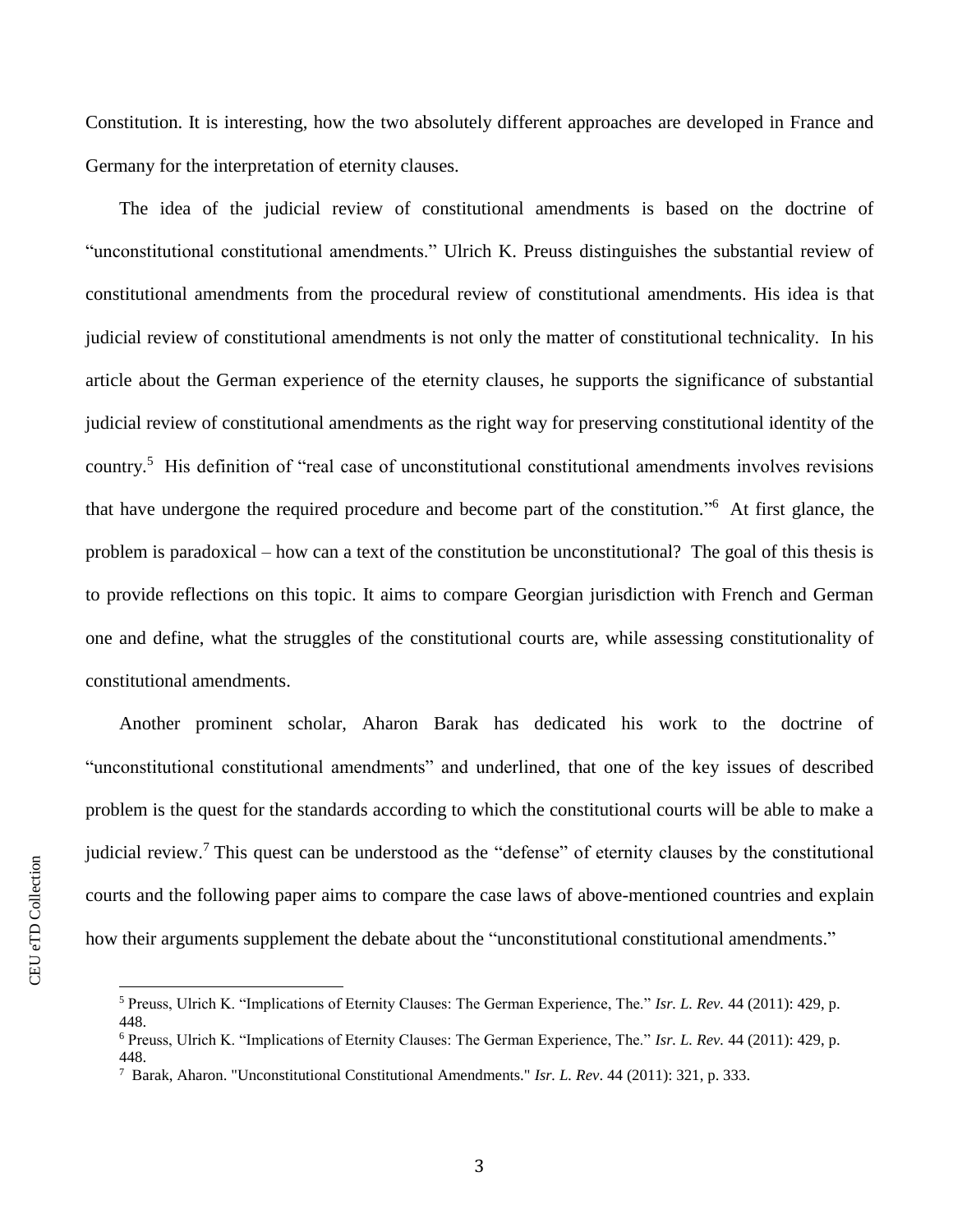The first chapter will define the notion of the constitutional amendments. This chapter will provide the description of the problem that lies in finding the golden mean to balance rigidity and flexibility of a constitution. It will explain what the main functions of the constitutional amendments are and compare different procedures to make these changes, considering the various entrenchment clauses of the constitutions. This chapter will discuss the idea of "eternity clauses" as it is understood in France and Germany. The main sources for this comparison will be the national constitutions of Germany, France and Georgia. The goal is to describe how constitutional amendments work; show that there is a problem finding a golden mean between flexible and rigid constitutions and define how the states try to find this golden mean.

The second chapter is dedicated to the judicial review of constitutional amendments. There are several issues that will be discussed in this chapter. Firstly, the theoretical considerations concerning the judicial review, more broadly. Secondly, the absence of the judicial review in the countries where the constitutional court has refrained from examining the constitutionality of the constitutional amendments. Third and last, this chapter will inform the reader about the eternity clauses and other entrenchment clauses that give constitutional courts the basis to scrutinize the constitutionality of the constitutional amendments. The sources for this comparison are also national constitutions, generally, and scholarly articles that discuss this issue.

The third chapter will provide the analysis of the opinion by Venice Commission about the unconstitutional constitutional amendments from the perspective of democracy. This is the opinion where the Commission has shown its negative attitude about the "eternity clauses". This chapter of the thesis will analyze such attitude and compare it with the ideas of scholars about the same issue. Lastly, I will examine the Georgian political and historical background concerning the constitutional amendments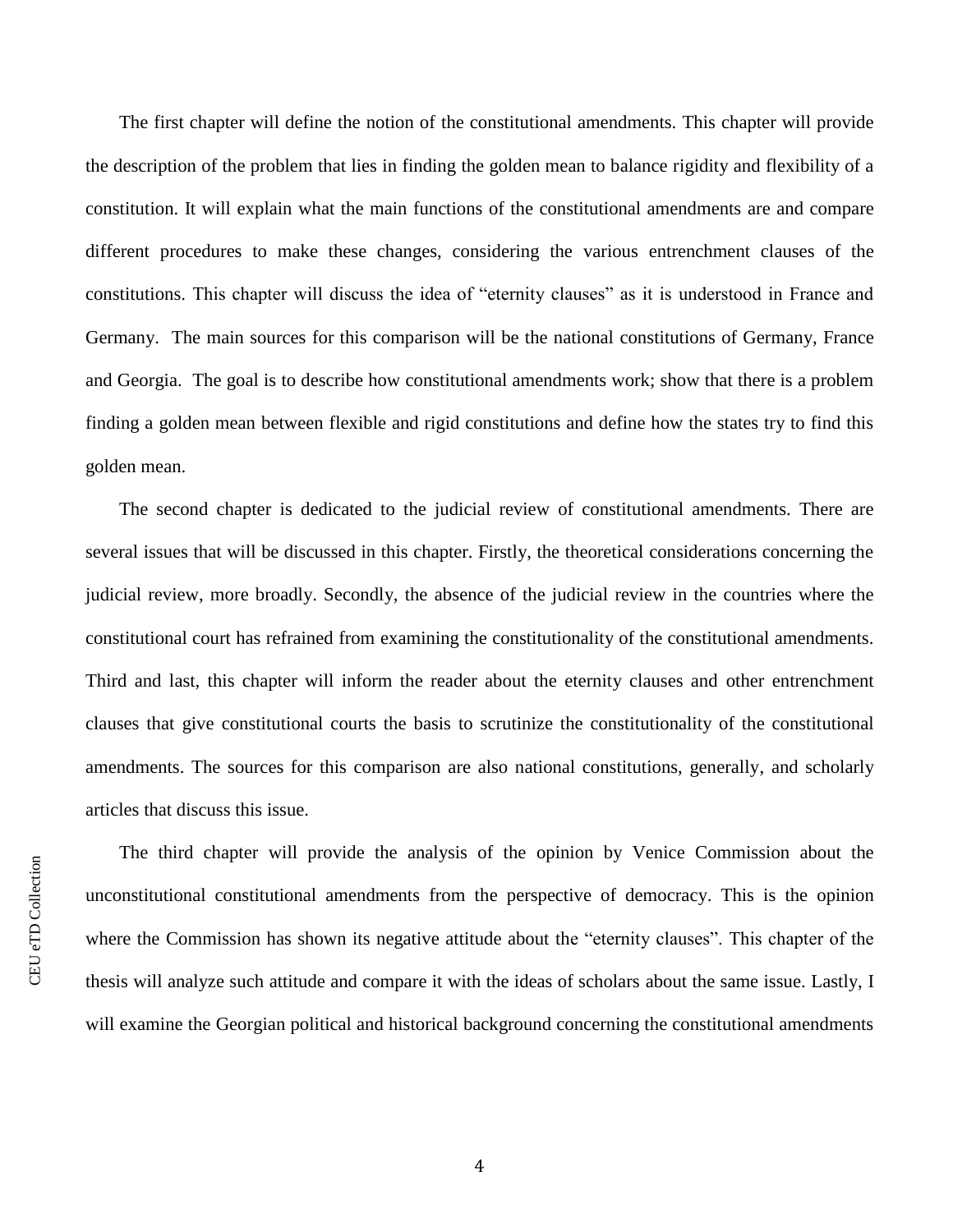and will try to identify the threats for the stability in the country. The chapter will expose the weaknesses of the constitutional system in Georgia and suggest solutions for them.

In conclusion, I will recommend the suitable solution for judicial review of constitutional amendments in Georgia. I will summarize the arguments that indicate the necessity of change in the present system that allocates the amending power in Georgia.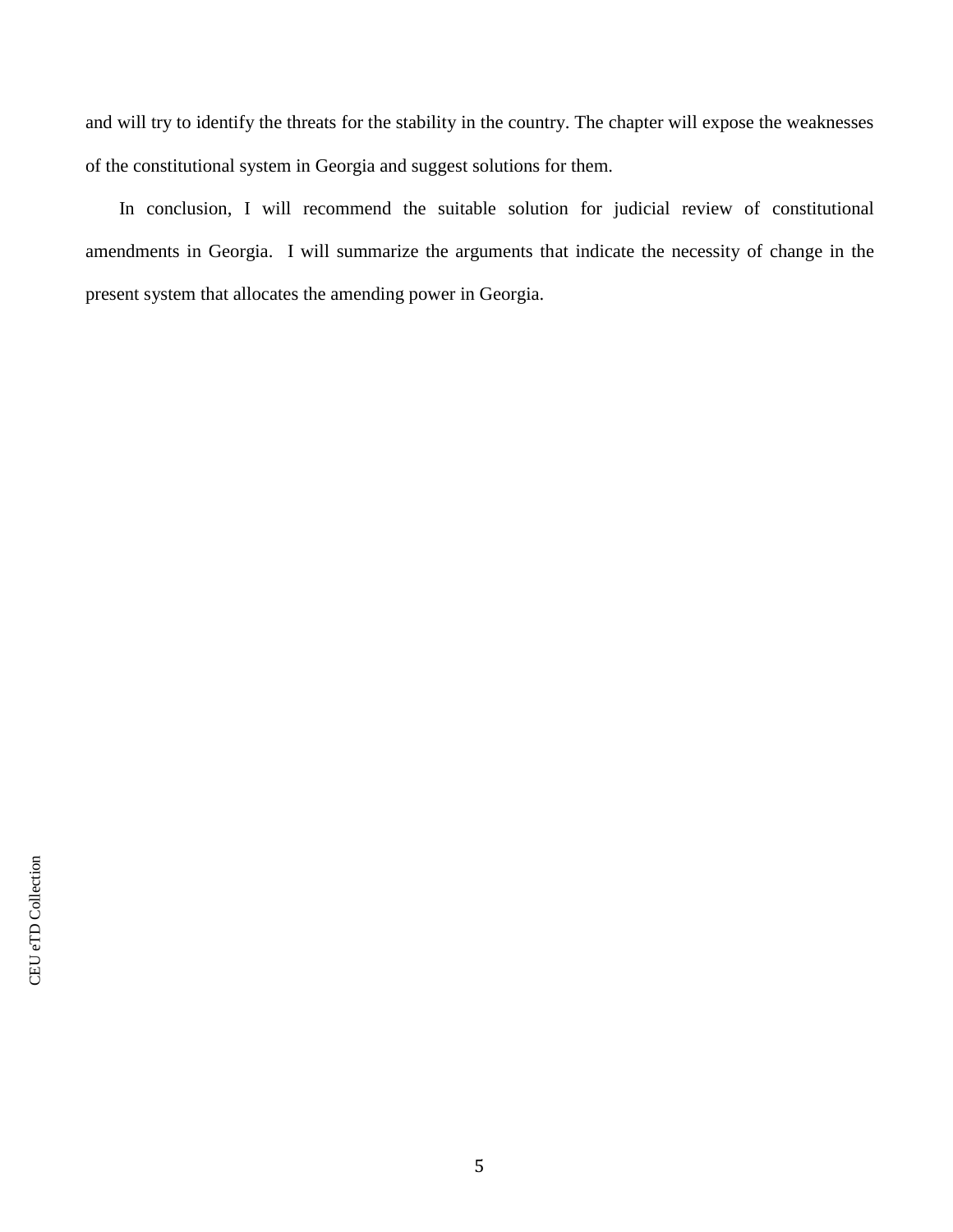# **I. Constitutional Amendments**

The process of constitutional amendment is not only a legal process, but also a political one. James Madison presented his view about the amending power in the  $43<sup>rd</sup>$  volume of "Federalist Papers":

*That useful alterations will be suggested by experience, could not but be foreseen. It was requisite, therefore, that a mode for introducing them should be provided. The mode preferred by the convention seems to be stamped with every mark of propriety. It guards equally against that extreme facility, which would render the Constitution too mutable; and that extreme difficulty, which might perpetuate its discovered faults.<sup>8</sup>*

Difficulties concerning constitutional amendments occurred immediately with the drafting of the first American Constitution of 1777, the Articles of Confederation. Madison allocates two extremes – framers of the basic laws should avoid both of them. Constitutional amendments can cause some threats to political stability in the country. Legal scholars argue that stability in a state is important for several reasons. On the one hand, it promotes the processes of democratic self-government and on the other hand, it facilitates certain valuable forms of constitutional pre-commitment  $-$  e.g. minority rights.  $9$  Thus, amending power must be used carefully and expediently.

Balancing between flexible and rigid constitutions has been the issue of several opinions, delivered by the Venice Commission ("European Commission for Democracy through Law" - hereinafter: "the Commission"). In some cases, it has emphasized that the excessive rigidity of the constitutions is undesirable and prevents constitutional reform.<sup>10</sup> However, the Commission has also indicated that frequent constitutional amendments have negative effects on constitutional and political stability.<sup>11</sup> In

<sup>8</sup> Hamilton, Alexander, James Madison, John Jay, and Jack Richon Pole. *The Federalist*. Vol. 43. Hackett Publishing, 2005, p. 5.

<sup>9</sup> Dixon, Rosalind. "Constitutional Amendment Rules: A Comparative Perspective." *Edward Elgar*, 2011. at 102. <sup>10</sup> CDL-AD(2007)004, Opinion on the Constitution of Serbia, §§ 15, 100 and 104; CDLINF(2001)023, Interim Report on the Constitutional Situation of the Federal Republic of Yugoslavia.

<sup>11</sup> CDL-AD(2007)047, Opinion on the Constitution of Montenegro, § 126; CDL-AD(2008)015, Opinion on the Draft Constitution of Ukraine, § 105.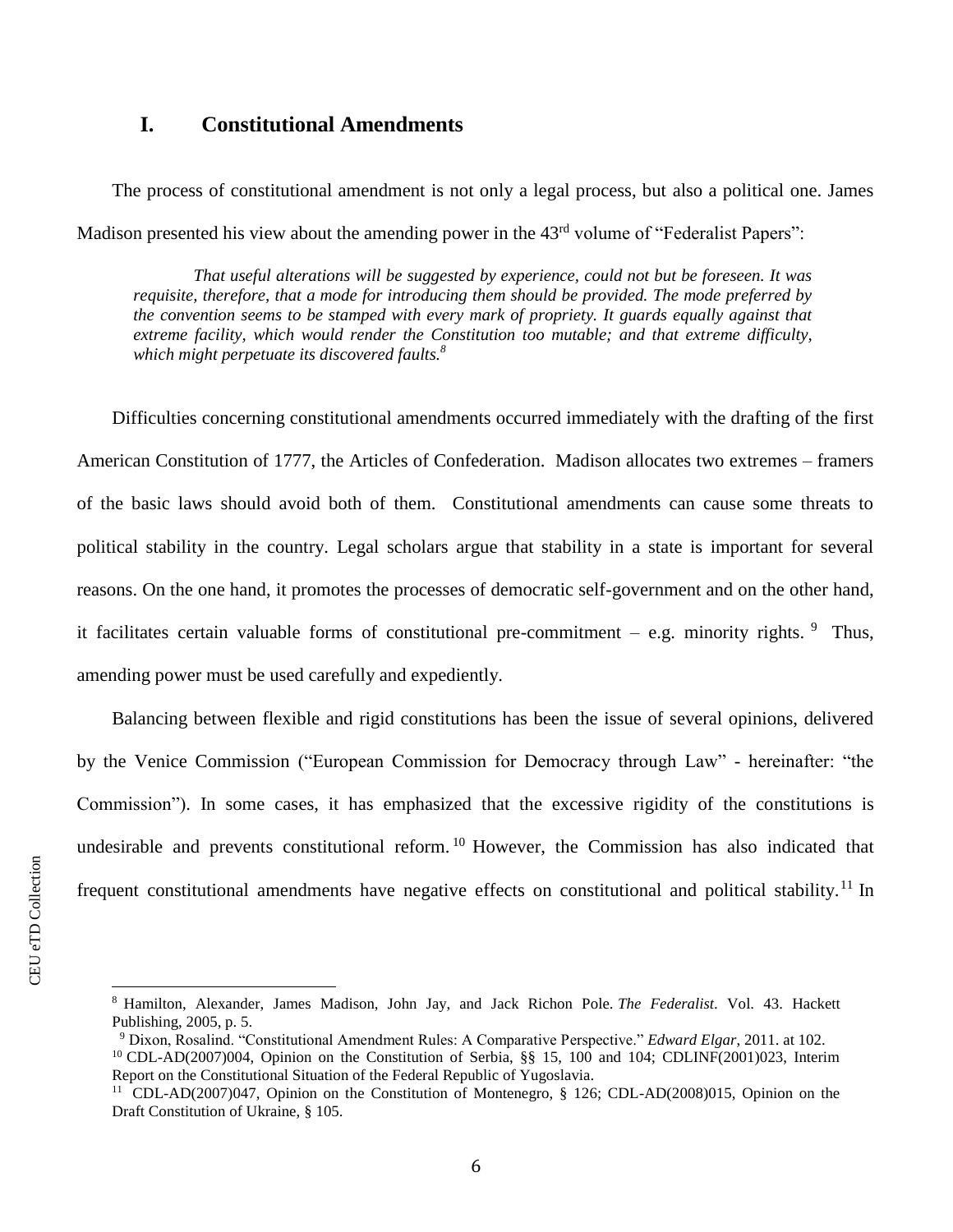general, it has been acknowledged that amendments to a constitution cannot occur with every change of the political situation in the country or the formation of a new parliamentary majority.  $^{12}$ 

Nowadays, every modern constitution includes a provision about the rules to change the constitution itself. Framers of the basic laws realize that the text they compose will need alteration in the future. Any democratic society agrees on that. Disagreement lies within the divergent procedural rules of amending constitutions. In the beginning, it must be highlighted that the essence of constitutional provisions can be modified in the following ways: 1) judges of constitutional courts or supreme courts can interpret the provisions of the constitutions in a new manner, thus changing the meaning of the norm; 2) the entire Constitution can be replaced; or 3) some provisions of the Constitution can be altered or new provisions can be added to it. $^{13}$ 

The following thesis will examine the last approach to constitutional changes – the formalistic procedure for changing the Basic Law of the country. Different jurisdictions have chosen different methods to create alterations in their national constitutions. Amendments to a constitution play a tremendous part when political values in a country change. In addition, they are the leverage for the governments to create substantial changes without extra  $-$  legal behavior.<sup>14</sup> Whereas constitutional amendments are useful to avoid constitutional crises, it is necessary to reach a golden mean. Constitutions are different from other laws and this means that they cannot be changed as simply as inferior laws of legal hierarchy.

David A. Strauss has argued that rules about constitutional amendments are not substantial in state's constitutional system. He underlined, that the informal ways of changing the Constitution, i.e. the

<sup>&</sup>lt;sup>12</sup> CDL-INF(2001)003, Report on Co-operation between the Venice Commission and the Republic of Moldova on constitutional reform, § 26.

<sup>13</sup>Lutz, Donald S. "Toward a Theory of Constitutional Amendment*." American Political Science Review* 88, no. 02 (1994): 355-370. p.355

<sup>14</sup> Katz, Elai. "On Amending Constitutions: The Legality and Legitimacy of Constitutional Entrenchment." *Colum. JL & Soc. Probs*. 29 (1995): 251. pp. 254-255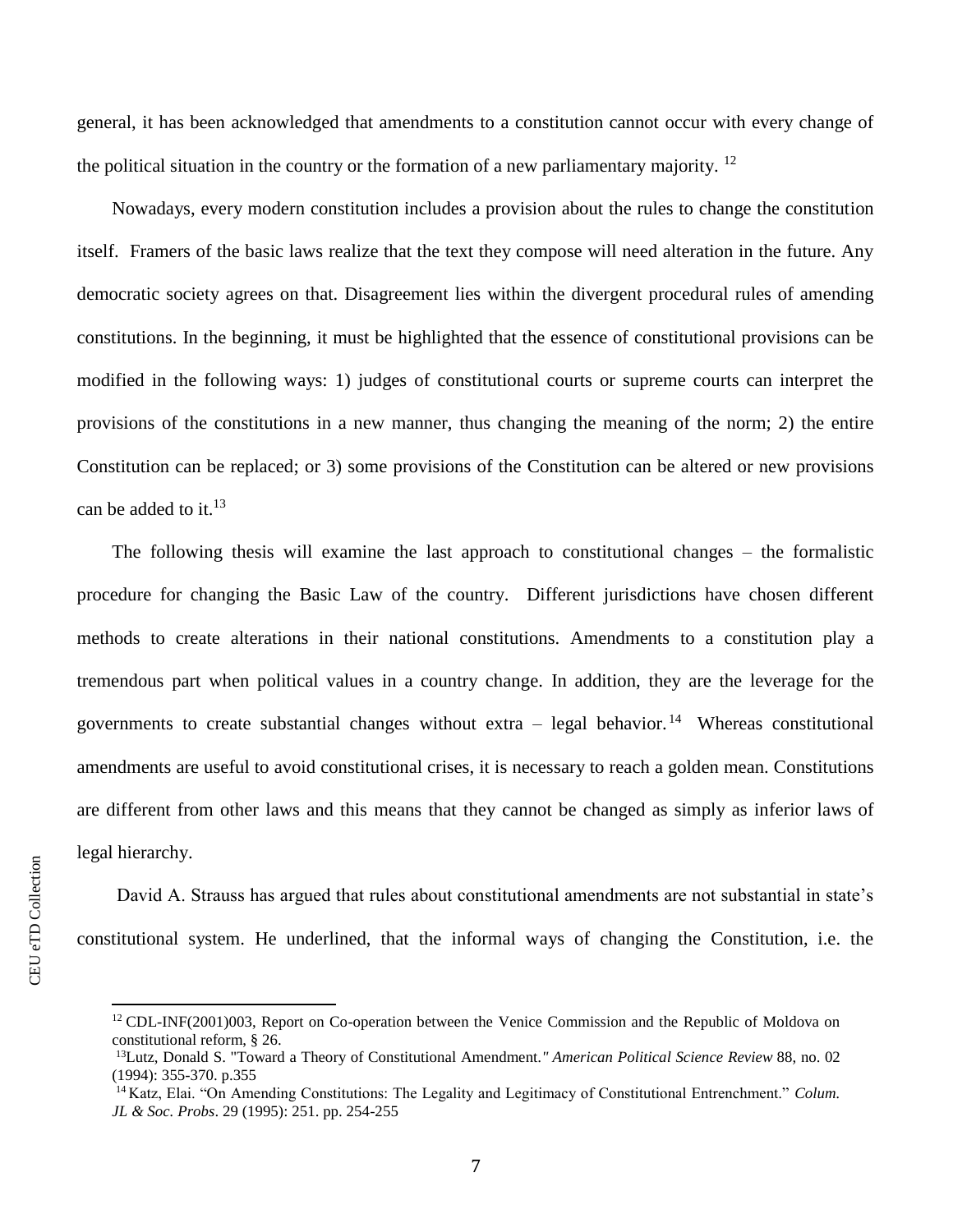interpretations by the Justices of the constitutional courts or supreme courts do still occur and this interpretations are also of crucial importance. At first glance, the existence of judicial activism and the interpretation of constitutional provisions weaken the necessity for the formal procedure. <sup>15</sup> However, this theory can be contradicted with the ideas of Rosalind Dixon. She acknowledges, that informal changes to the constitution are still occurring and they are still important. Thus, the written rules about the constitutional provisions pay commitment to the "rule of law" and constitutional transparency. <sup>16</sup>

 According to Rosalind Dixon, existence of the constitutional amendment procedures in the constitutions not only promote the chance of constitutional change, but also increase the probability that such change will occur. She argues, that these procedures help to alter certain specific aspects of constitution with a "formal channel".

## **i. Functions of Constitutional Amendments**

The topic of this thesis is to explore the proper way for the constitutional courts to review constitutional amendments. This is the question of the competence. To better understand the scope of the competence, it is important to explore the functions of constitutional amendments. Constitutional amendments represent the example of the formal change of the constitutions. The Constitution becomes a living instrument with formal constitutional amendment rules. Besides that, Richard Alpert has put out several other purposes of constitutional amendments. The constitutional amendments and the rules about amending constitutions have the obligation to specify, "what is subject to or immune from formal amendment." The main ideas and ideals of the Constitution can be found in such rules. The existence of

<sup>&</sup>lt;sup>15</sup> Strauss, David A. "The irrelevance of constitutional amendments." *Harvard Law Review* (2001): 1457-1505, p. 1488.

<sup>16</sup> Dixon, Rosalind. "Constitutional Amendment Rules: A Comparative Perspective." *Edward Elgar*, 2011, p. 98.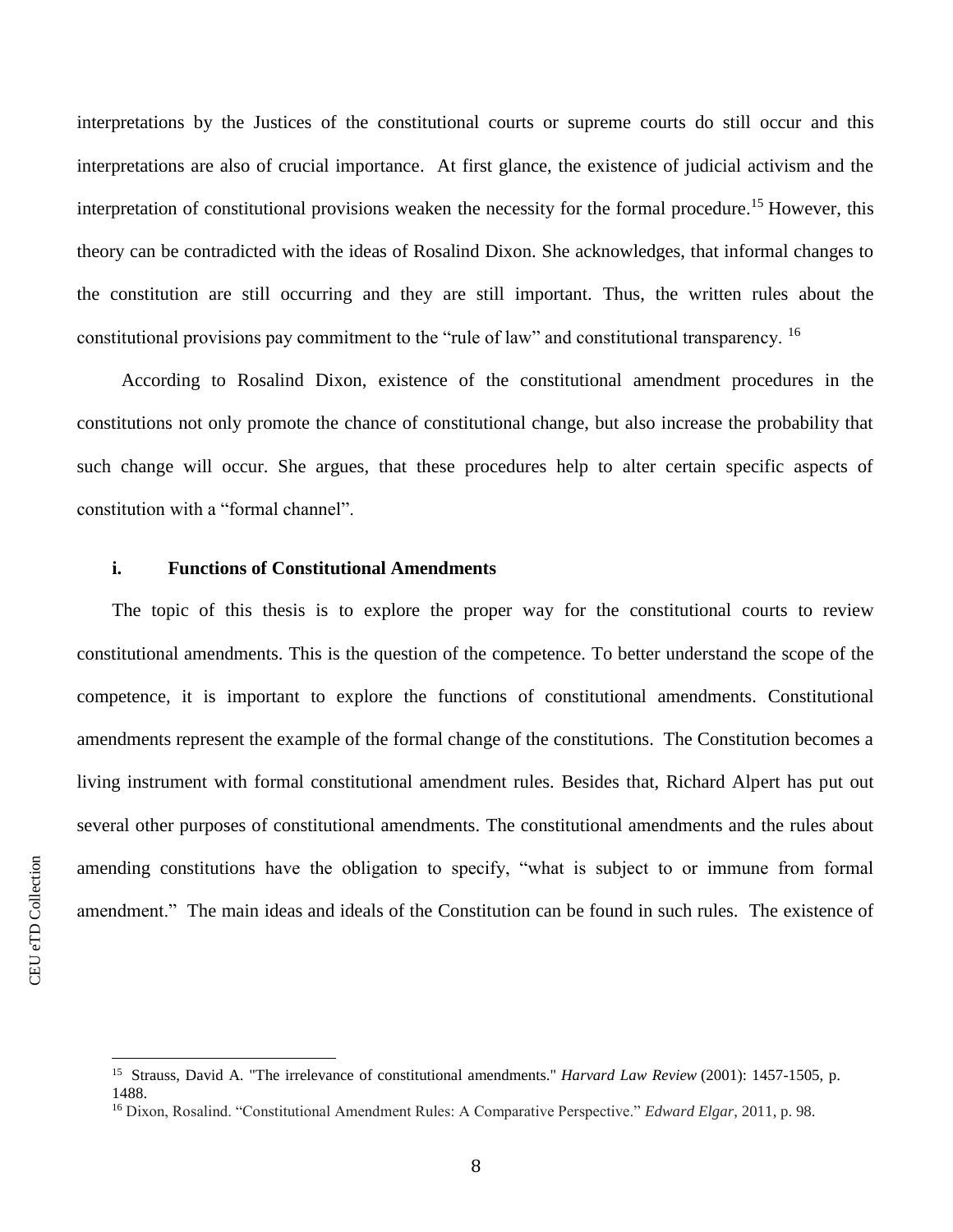formal procedural rules for constitutional amendments express that there is a distinction between ordinary laws and constitutional texts.<sup>17</sup>

Constitutions can be formally amended with explicit procedural rules and these rules are the part of the constitutions. It must be highlighted, that there is a clear difference between amending constitution and revising constitution. John Rawls defined amendments as "adjust[ing] basic constitutional values to changing political and social circumstances."<sup>18</sup> This definition highlights, that the scope of the amendment must be in concurrence with the ideas and values of the constitution. This is the concept of the Article 79(1) of the 1949 German Basic Law, which states: "this Basic Law may be amended only by a law expressly modifying or supplementing its text."<sup>19</sup>

Constitutional Amendments play crucial role in reflecting the will of people. They carry the possibility for citizens to live in the state that is arranged, as they want it to be arranged. These rules are the hierarchically highest level of the means for the democratic representation.

# **ii. Entrenchment Clauses and Procedures to Amend the Constitution**

The complicated nature of the amendments obliges framers of constitutions to provide specific procedures for making amendments to constitutions. Almost every constitution distinguishes constitutional amendments from normal laws in the hierarchy of legal provisions and creates additional thresholds for amending the basic law of the state.<sup>20</sup> These thresholds are called entrenchment clauses and they are created to balance the golden mean between flexibility and rigidity. Entrenchment clauses protect constitutions, because "[t]he power to "amend" the Constitution was not intended to include the power to

<sup>&</sup>lt;sup>17</sup> Albert, Richard. "The Structure of Constitutional Amendment Rules." (2014), p 913.

<sup>18</sup> Rawls, John. *Political liberalism*. Columbia University Press, 2005, p 238.

<sup>&</sup>lt;sup>19</sup> Basic Law of the Federal Republic of Germany, 1949

<sup>&</sup>lt;sup>20</sup> See the review in: Roznai, Yaniv. "Unconstitutional Constitutional Amendments: The Migration and Success of a Constitutional Idea'(2013)." *American Journal of Comparative Law* 61: 657. P. 667.

E.g.: from 192 written constitutions 82 constitutions include unamendable provisions.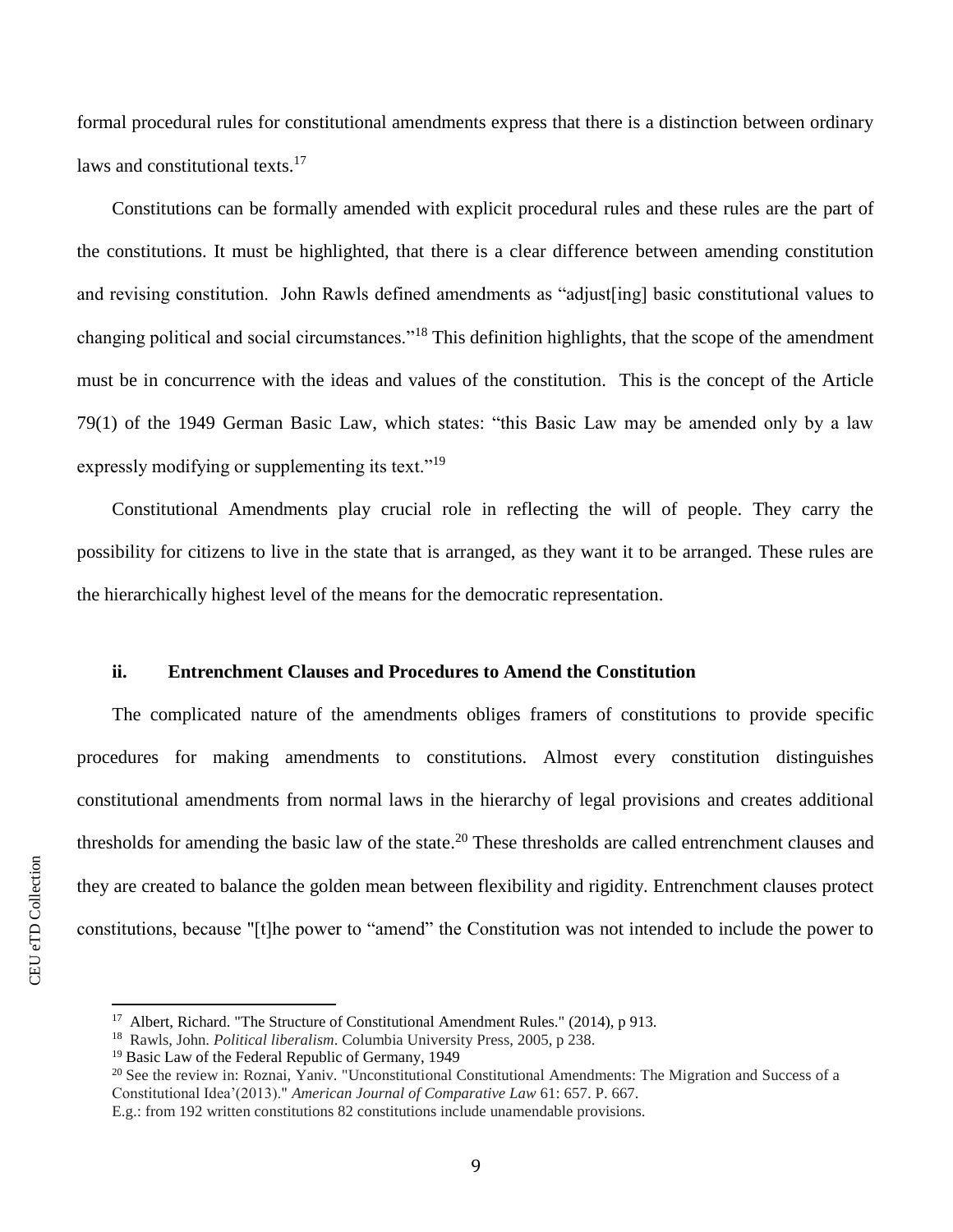destroy it."<sup>21</sup> The latter phrase demonstrates the understanding of constitutional amendments - the idea of the amendment is to make correction to the existing document. Framers of every constitution want to protect the original text and the limits to the amending power do not enclose the possibility for the next generations to change substantial part of it.

Entrenchment clauses are provisions of the Constitution, serving the stability of the constitutional order in a specific country. Jon Elster provides an example from ancient Athens, were the sovereigns tried several times to entrench the provisions they enacted. They indicated in these provisions that anyone proposing to change them would suffer with death penalty. However there was no death penalty attached to a proposal to remove the death penalty. Thus, these efforts were "doomed to fail", because they were not properly protecting the entrenched provisions.<sup>22</sup> This example shows, how important it is to properly protect the ideas that are important for the framers. Death penalty was also very important for the ancient Athenians, but they failed to protect this idea accurately. The constitutional amendments are the threats for such ideas and ideals. Like death penalty, they can abolish nowadays every fundamental right protected by the Constitution.

Entrenchment clauses and the rules about the procedure of constitutional amendments are used in almost every country to protect the constitutional values. They underline the higher significance of constitutions over basic laws; they limit the authority of the legislators to hold the power of interpretation of the constitution according to their desire; they give the authority to framers to bind future political actors to their own choices.  $^{23}$  The Venice Commission has emphasized, that it is necessary to have strong procedures about the constitutional amendments. The distinction must be made between the ordinary

<sup>21</sup> Marbury, William L. "Limitations upon the Amending Power." *Harv. L. Rev.* 33 (1919): 223, p. 225

<sup>&</sup>lt;sup>22</sup> Elster, Jon. "Don't burn your bridge before you come to it: Some ambiguities and complexities of precommitment." *Tex. L. Rev.* 81 (2002): 1751, p. 1760

<sup>23</sup> Albert, Richard. "The Expressive Function of Constitutional Amendment Rules"(2013)." *McGill LJ* 59: 225-at. pp. 231-236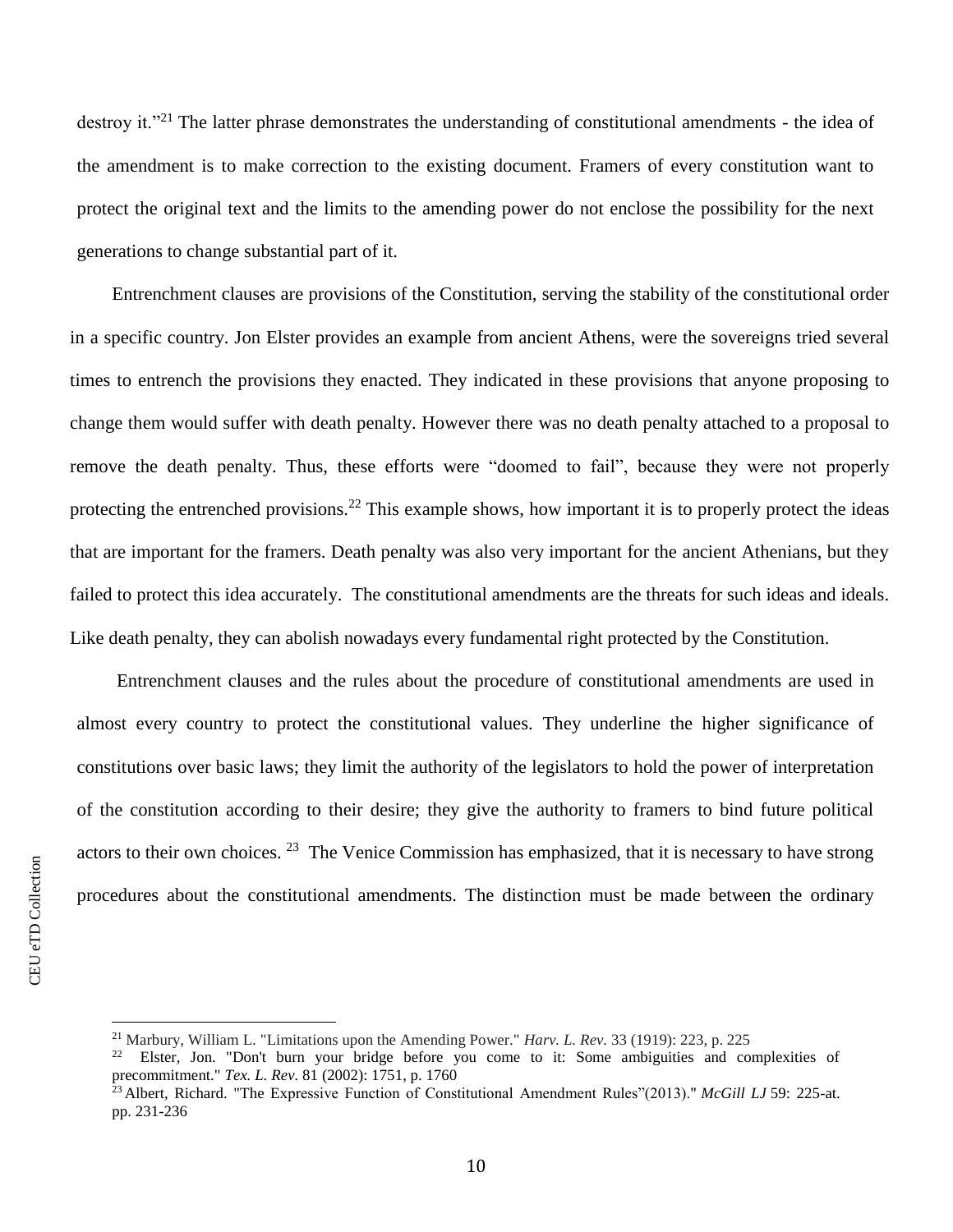legislation and constitutional amendments for the preservation of "political stability, legitimacy, efficiency and quality of decision-making."<sup>24</sup>

There are different types of entrenchment clauses. I will analyze the three jurisdictions starting from the one where constitutional amendments are the easiest, i.e. in Georgia, to where they are the most difficult, i.e. in Germany. The Constitution of Georgia provides the rule for making amendments to the Constitution of Georgia. Its Article 102.(3) states that the "Bill about the constitutional amendments must be approved on two subsequent sessions of Parliament, held at least with three-month intervals, by a threequarter majority of Parliament."<sup>25</sup> This approach is rather easy for the legislative branch, compared to other states' constitutions. According to the analysis of the abovementioned constitutional provision, it can be concluded that the special authority of the framers is less recognized in the Constitution of Georgia. Legal scholars from Georgia argue that Article 102.(3) it establishes a certain order, but this order in the future will be entirely in the hands of a three-quarter majority of the unicameral Legislature.  $^{26}$ 

Entrenchment Clauses are stronger in the French Constitution. Article 89 of the Constitution of France provides that the basic law of the country can be changed by the President of the Republic upon the recommendation of the Prime Minister, or the Members of Parliament. The amendment to the Constitution must be approved by both houses of Parliament (i.e. the National Assembly and the Senate) and in case of approval, be submitted to a referendum. There is an important exception to this rule: The amendments must not be the submitted to referendum, if the President of the Republic submits it to the National Assembly, convened in Congress.<sup>27</sup> The Constitution of France provides that amendments of the Constitution of France cannot affect the Republican form of government or the territorial integrity of the

l

<sup>24</sup> Venice Commision, CDL-AD(2010)001, Report on Constitutional Amendment. Para. 238.

<sup>25</sup> Constitution of Georgia, 1996

<sup>26</sup> Nodia, Gia and Aphrasidze, David, eds*., From Superpresidentialism till Parlamentarianism: Constitutional Amendments in Georgia: Collection of Articles,* Konrad Adenauer Stiftung, (2013). pp. 170-171

<sup>27</sup> Constitution of France, 1958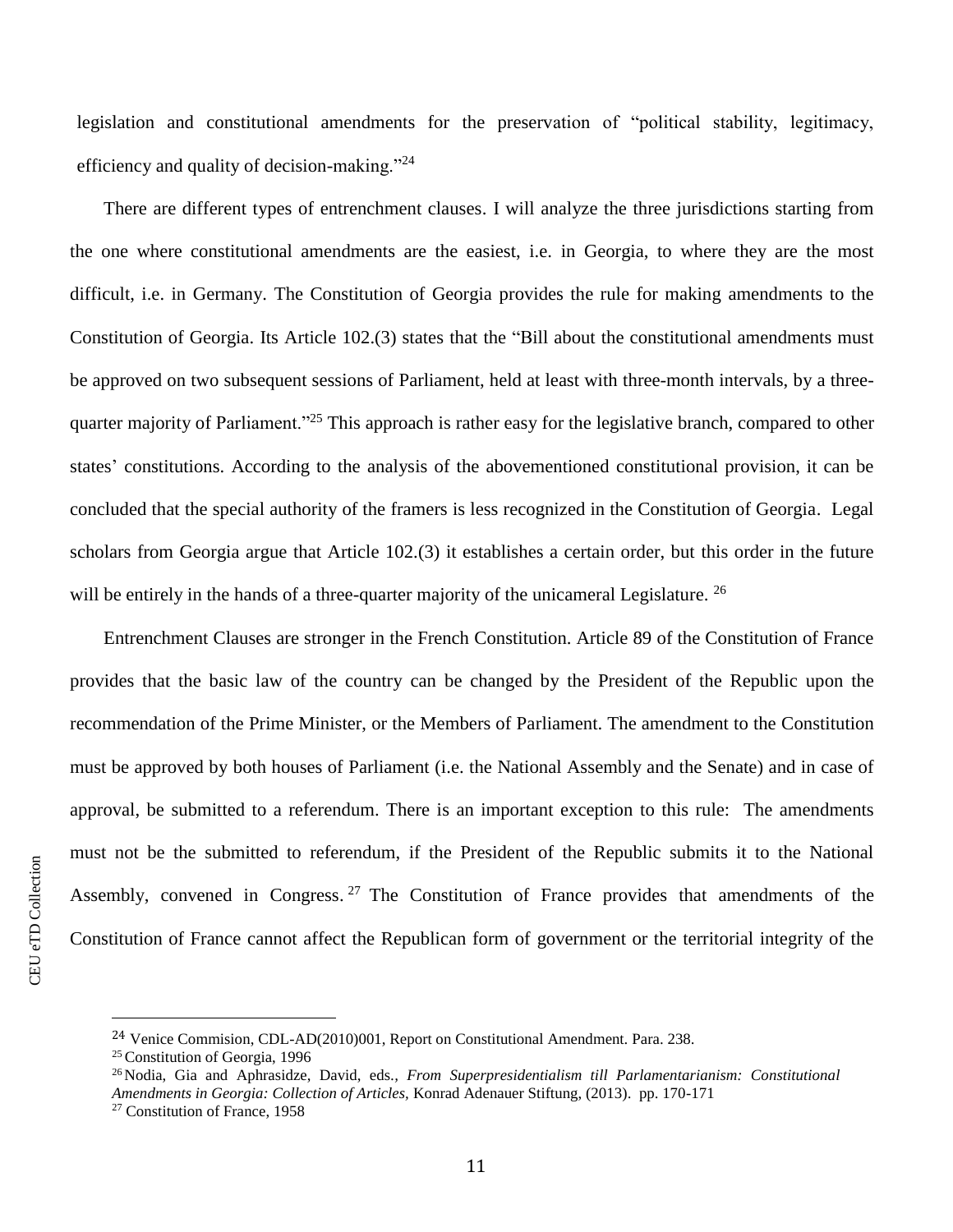country. These two provisions cannot be changed, thus they represent "eternity clauses" of the Constitution.

The most significant and explicit form of entrenchment is the notion of eternity clauses. The most obvious eternity clause can be found in the Basic Law of the Federal Republic of Germany. Article 79 paragraph 3 contains the eternity clause which limits constitutional amendments as follows: "Amendments to this Basic Law affecting the division of the Federation into *Länder*, their participation on principle in the legislative process, or the principles laid down in Article 1 and 20 shall be inadmissible." <sup>28</sup> Article 1 of the Basic Law protects human dignity, article 20 – rule of law, republicanism, democracy, social state and federalism. The enumerated values can never be limited or abolished by amendments. The immutability of eternal principles highlights the substance of the Basic Law and defines its identity. The Basic Law cannot exist without eternity clauses – their alteration would destroy identity. <sup>29</sup> Yaniv Roznai states that the unamendable provisions are the ties between the past, present and future of the country and they carry the "genetic code of the constitution".  $30$ 

<sup>&</sup>lt;sup>28</sup> Basic Law of the Federal Republic of Germany, 1949

<sup>29</sup> Preuss, Ulrich K. "Implications of Eternity Clauses: The German Experience, The." *Isr. L. Rev.* 44 (2011): 429. p. 440.

<sup>30</sup> Roznai, Yaniv. "Unamendability and the Genetic Code of the Constitution."*Available at SSRN 2569279* (2015), p 27.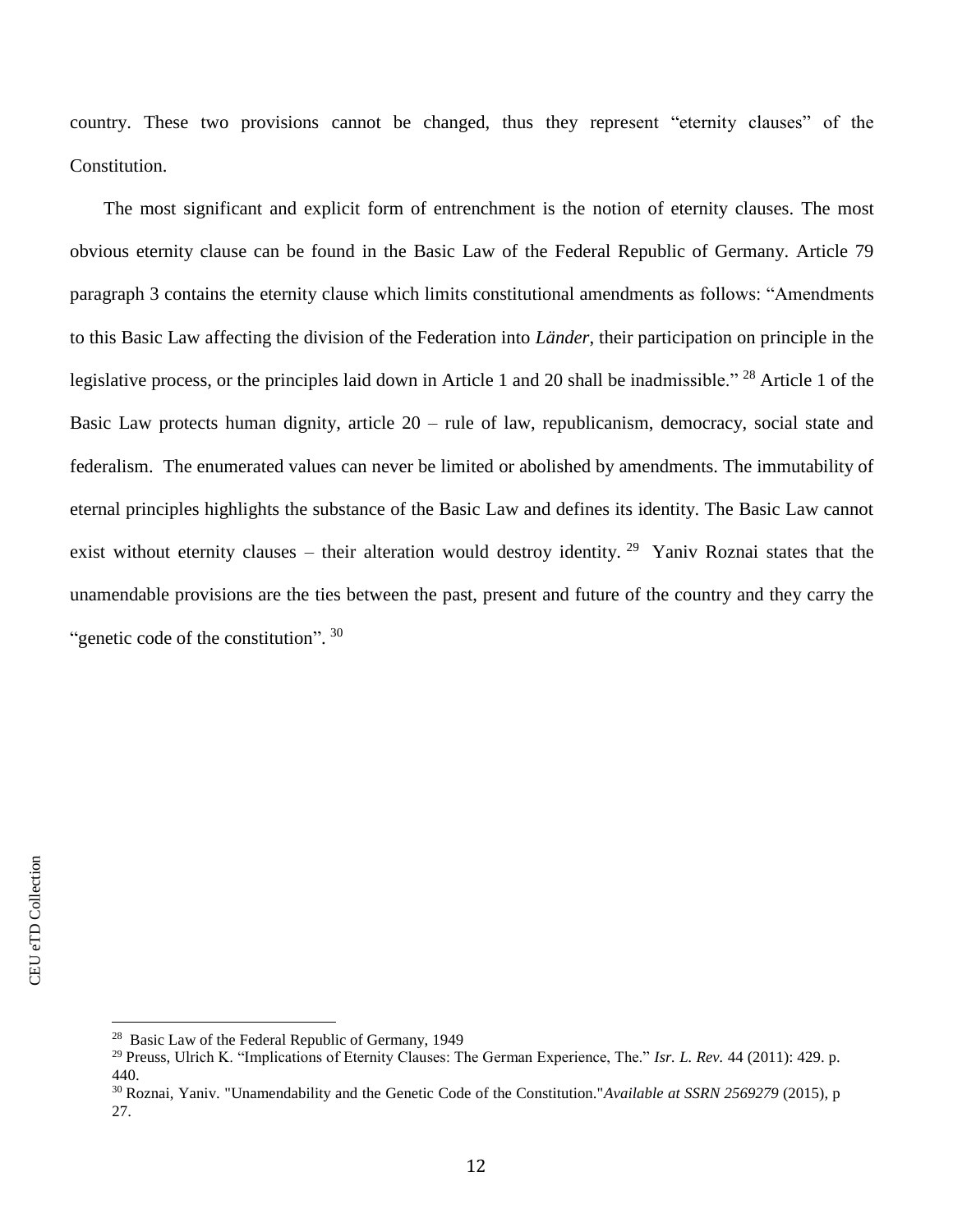# **II. Judicial Review of Constitutional Amendments**

The constitutions of Georgia, France and Germany have distinct entrenchment clauses, which help to create certain legal order. The crucial part in these jurisdictions is played by the state organs that have the authority to make a judicial review of laws, enacted by the Legislative. Judicial review by constitutional courts is complicated because of its counter-majoritarian character. It is the most important function to control the Legislative and dissolute the powers of the government. However, it is contentious if the doctrine of separation of powers gives the Judiciary possibility, to assess the constitutionality of unconstitutional amendments.

## **i. Theoretical Framework**

The idea of "pre-commitment" with the separation of powers of the government is the main idea of constitutionalism. Separation of powers considers checking and balancing of three governmental branches. The system of checking and balancing exists because the three branches of the government have to control each other, to protect the rule of law and not to turn their ruling into tyranny. The idea of separation of powers and the constitutional review of ordinary statutes is so fundamental that nowadays it is "unthinkable to draft a democratic constitution without providing for its inclusion."<sup>31</sup> The constitutional review of ordinary bills, provisions and other legal documents has become an inseparable authority of the Judiciary. Glaucia Florentino de Andrade has expressed the opinion, that the authority to review the constitutionality of the legislation is an "extraordinary tool for the preservation of a constitution."<sup>32</sup> The theory of this kind of review is extraordinary because it concerns the idea of sovereignty.<sup>33</sup> The power of people to amend the constitutions via their representatives in the Legislative branches is the manifestation of the sovereign power of people, which is the main idea of democracy.

 $\overline{a}$ 

CEU eTD Collection CEU eTD Collection

<sup>31</sup> Vanberg, Georg. *The Politics of Constitutional Review in Germany*. Cambridge University Press, 2004, p. 1.

<sup>32</sup> Andrade, G.F., 2001. Comparative Constitutional Law: Judicial Review. *U. Pa. J. Const. L.,* 3, p.977. p. 988

<sup>33</sup> Halmai 182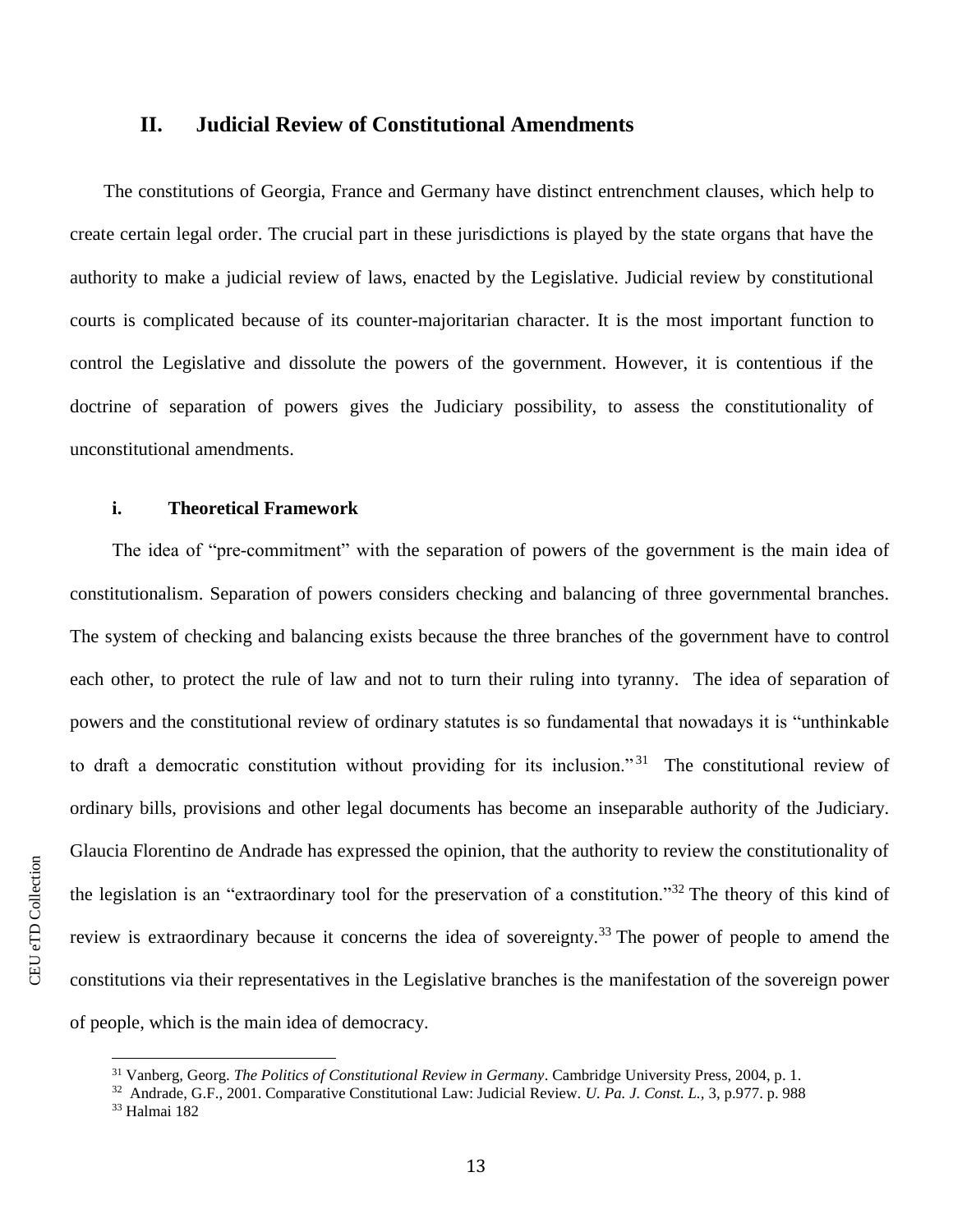The "eternal clauses" of the constitution create obstacles for the will of people because they hinder democratic process. Generally, constitutional review of ordinary legislation is considered to be nondemocratic, but it is recognized to be the most satisfactory means to protect constitution. Without this judicial review the constitution is "easily broken."<sup>34</sup> Judicial review of constitutional amendments exists if a state has acknowledged the distinction between constitutional and unconstitutional amendments. Many constitutions do not contain provisions that specify the authority of the constitutional or supreme courts to review constitutional amendments. Despite that, there are some constitutional courts that check the constitutionality of constitutional amendments and interpret the "silence" of constitutions in that way. The diagram created by Kemal Gözler shows that there are countries that do not have the constitutional provision about the "unconstitutional constitutional amendments" and still, some constitutional courts from these countries – (e.g. Austria), have declared themselves competent to review the constitutionality of constitutional amendments.<sup>35</sup> The European model of judicial review of constitutional amendments is explicit about the "silence" of the constitution, generally. There are some constitutional courts that have assumed as obvious their authority to protect constitutions against unconstitutional amendments.<sup>36</sup>

It is argued that judicial review of the constitutional amendments is also the issue of the policy. The political decisions of the judges are the decisions in cases where the decisions could have been more than one. <sup>37</sup> If the judges of the constitutional courts would decide to assess the constitutionality of constitutional amendments, their interpretation of the constitution would mean change political decisions of the Legislative, not only be the judicial act. In addition to that critique, the controversy about judicial review of constitutional amendments arises also because there is no assumption that the interpretations of the judges can preserve the substance of the constitution. In the countries, where the constitutional courts have chosen to assess the

<sup>34</sup> Baranger 390

<sup>35</sup> Gözler, Kemal. Judicial Review of Constitutional Amendments: A Comparative Study. Bursa: *Ekin*, 2008, p. 103.

<sup>36</sup> Barak, Aharon. "Unconstitutional Constitutional Amendments." *Isr. L. Rev*. 44 (2011): 321, p. 332

<sup>37</sup> Robertson, David. *The judge as political theorist: contemporary constitutional review*. Princeton University Press, 2010, p.15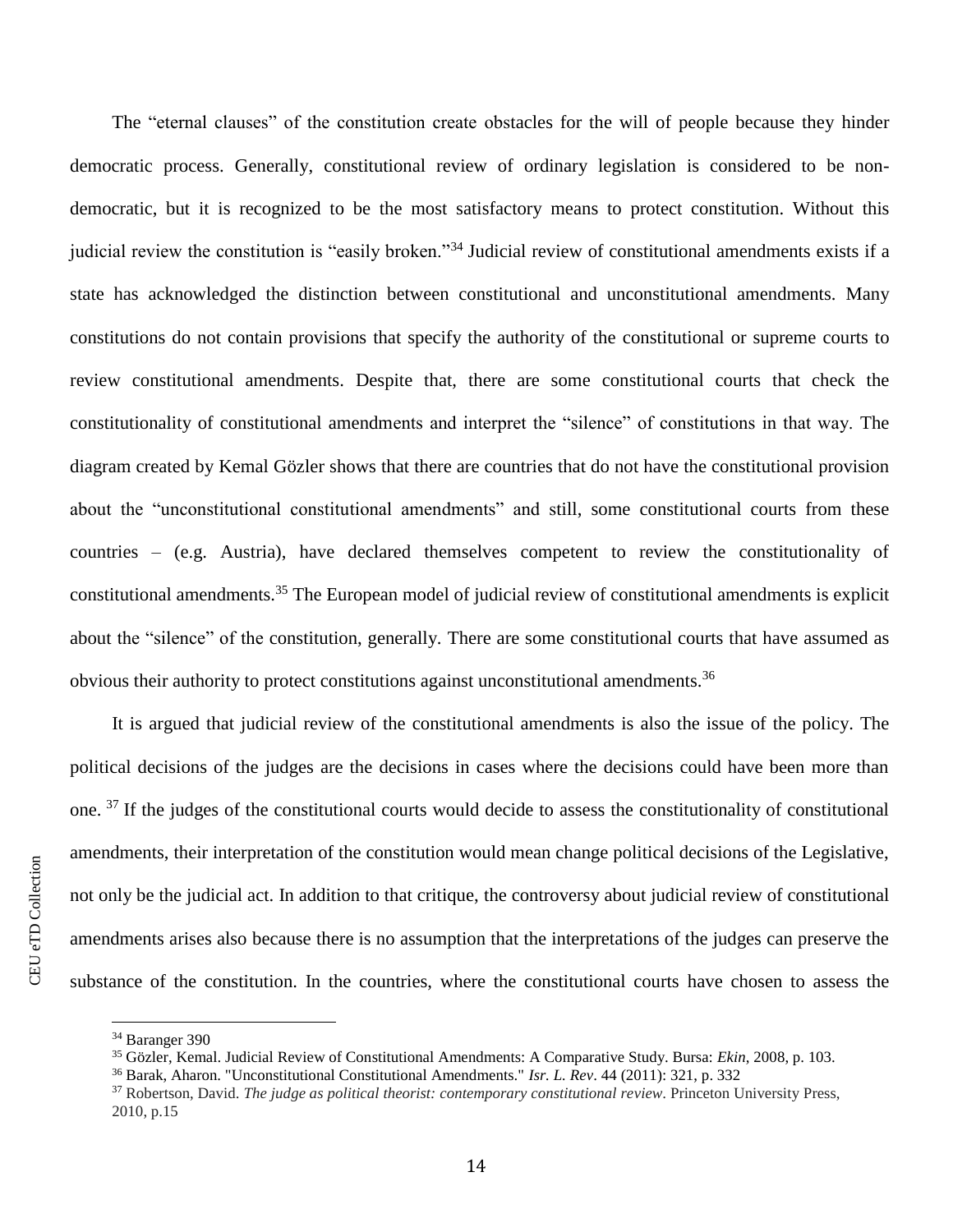constitutionality of constitutional amendments, the judges of constitutional court have simultaneously the obligation to protect the constitution and the right to interpret it.<sup>38</sup> This is why almost every jurisdiction has different approach for the interpretation of the rules about constitutional amendments. There are courts that restrain themselves and there are courts that entitle themselves, but there is more to this than just this distinction.

#### **ii. Absence of Judicial Review of Constitutional Amendments**

The complete absence of judicial review of constitutional amendments is present in France and Georgia. Article 61 of the 1958 Constitution of France enumerates the authorities of the *Conseil constitutionnel* of France. Pursuant to this provision, the authority of the *Conseil constitutionnel* extends to the judicial review of the following acts: a) Organic Laws, before their promulgation, b) Private Members' Bills mentioned in article 11 before they are submitted to referendum, and c) the rules of procedure of the Houses of Parliament.<sup>39</sup>

The authority to challenge institutional acts is granted to the President of the Republic, the Prime Minister, the President of the National Assembly, the President of the Senate, sixty Members of the National Assembly or sixty Senators. They could use this authority optionally. On the Organic Laws and on the Private members Bills the *Conseil constitutionnel* is obliged to deliver its opinion. <sup>40</sup>

The *Conseil constitutionnel* has interpreted this authority in its decisions. These interpretations are very formal and are examples of judicial restraint. The Decision No 62-20 DC of 6<sup>th</sup> November of 1962 concerned the constitutionality of amendments passed by popular referendum, pursuant to Article 11 of the Constitution of France.<sup>41</sup> The amendments were concerning the changes in the law of elections of the President of the Republic by direct universal suffrage. Article 11 does not include the ability to make

<sup>38</sup> Baranger, Denis. "Language of Eternity: Judicial Review of the Amending Power in France (or the Absence Thereof)." *Isr. L. Rev.* 44 (2011): 389, at 390

<sup>39</sup> Constitution of France, 1958.

 $40$  Ibid.

<sup>41</sup> *Conseil constitutionnel,* Decision No 62-20 DC of 6 November 1962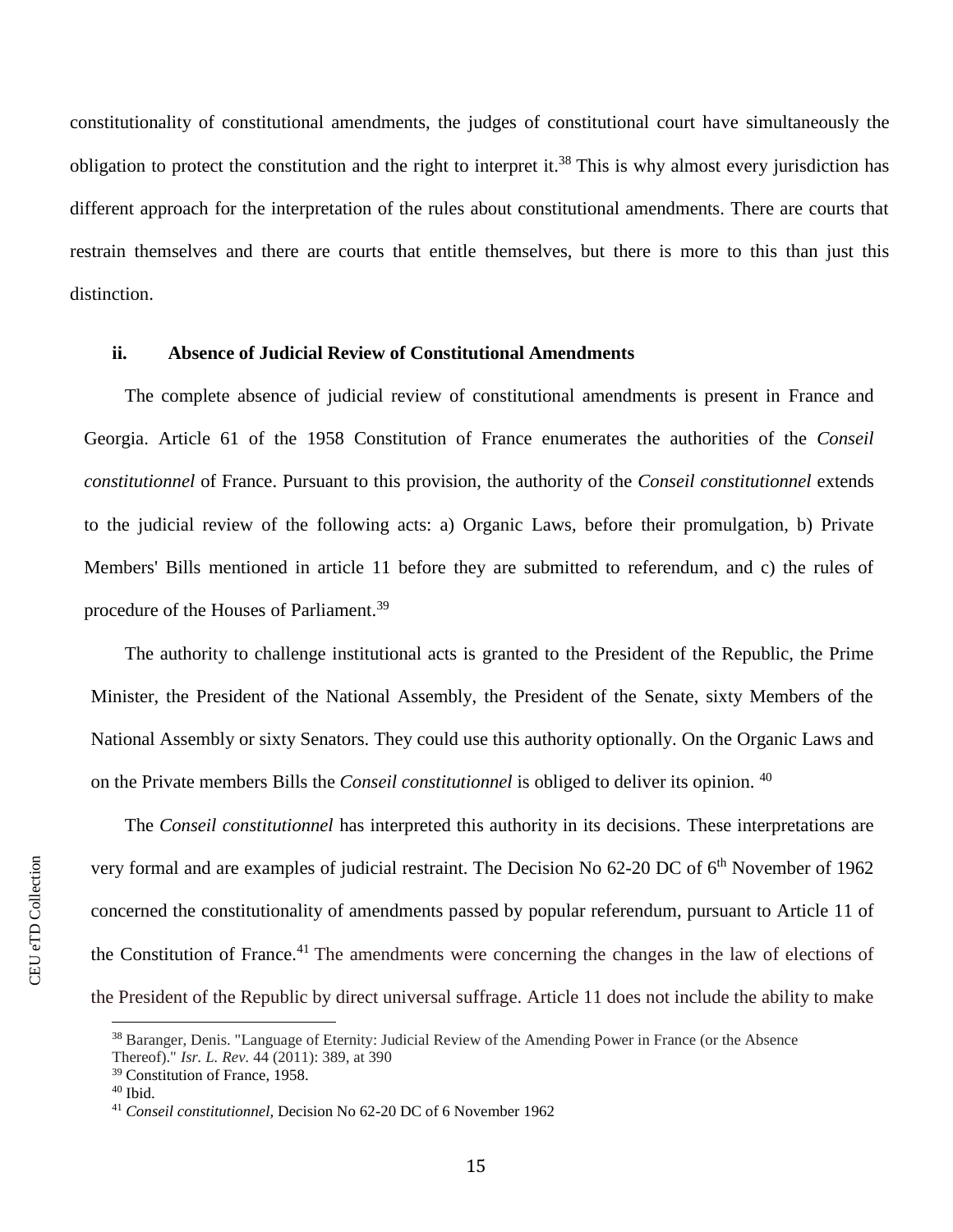constitutional amendments. Denis Baranger, a French constitutional scholar, mentions that Charles de Gaulle shocked many lawyers, even in the *Conseil constitutionnel,* because of his recourse to Article 11, instead of Article 89.<sup>42</sup> Despite this, the *Conseil constitutionnel* did not strike down the amendments.

In this decision, the *Conseil constitutionnel* restrained itself from checking the constitutionality of constitutional amendments, adopted through the referenda by the will of the French people *("le projet de loi adopté par le Peuple français<sup>43</sup>").* By this judgment the *Conseil constitutionnel* excluded its authority on constitutional amendments, with the argument that the will of the People cannot be the subject of judicial review.

In its other decision of March 26, 2003, No 2003-469 DC<sup>44</sup> about the constitutionality of constitutional amendments, the *Conseil constitutionnel* once again underlined that it has no competence to make the judicial review of the constitutional amendments. This decision was about amendments that had been initiated by the President of the Republic and enacted by both chambers of Parliament*.* On 17th March of 2003, Parliament, convened in Congress, passed the Government Bill of the President of the Republic of France. With this procedure it approved the constitutional amendments to the 1958 Constitution, concerning the decentralized organization of the Republic. The constitutional amendments were initiated on the basis of Article 89 of the Constitution. <sup>45</sup>

As the Constitution of France gives the ability to the President of the Republic to avoid submitting constitutional amendment initiated by him/her to referendum, this case was substantially different from the previous ruling of the *Conseil constitutionnel.* It did not involve the will of the French people. The issue of the 2003 decision was the initiative by the President of the Republic to make the constitutional

<sup>42</sup> Baranger, Denis. "Language of Eternity: Judicial Review of the Amending Power in France (or the Absence Thereof)." *Isr. L. Rev.* 44 (2011): 389, at 393

 $43$  ibid.

<sup>44</sup> *Conseil constitutionnel*, Decision No. 2003-469 DC of 26 March 2003

<sup>45</sup> Constitution of France, 1958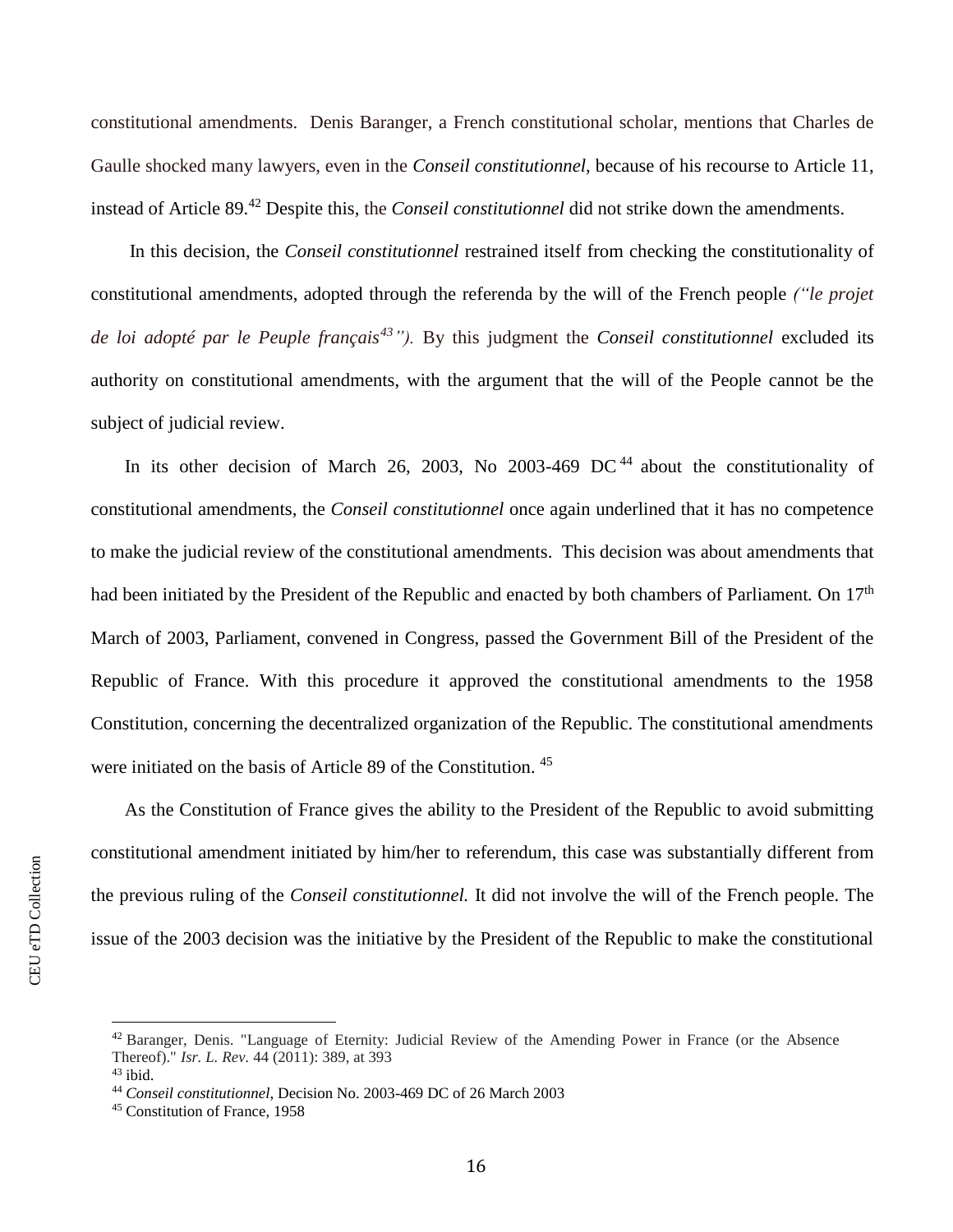amendments to the Constitution of France, which "shall then be approved only if it is passed by a threefifths majority of the votes cast."

However, the *Conseil constitutionnel* ruled that the French Constitution had not empowered it with the authority to make a judicial review of constitutional amendments. The *Conseil constitutionnel* held, that pursuant to the Constitution, there was no clause about the constitutionality of constitutional amendments and their judicial review by the *Conseil constitutionnel.* Therefore, it had no authority to rule about the constitutional status of constitutional amendments.

The *Conseil constitutionnel* declared that there was no legal base, derived from these Articles 61 and 89 or also any other clauses of the French Constitution that granted the authority to the Council to check the constitutionality of constitutional amendments. The arguments of the *Conseil constitutionnel*  in the latter decision are not different from the case of 1962, despite the different backgrounds of the cases. Both of the cases are decided on the bases of Article 61 of the Constitution, which describes the powers of the *Conseil constitutionnel.* These powers, given to the *Conseil constitutionnel* by the Constitution, serve the principle of horizontal separation of powers in the country. The power to judicially review and declare the constitutionality or unconstitutionality of statutes is the mechanism to balance the powers of the Parliament.

The difference between the two decisions from France lies in the initiator of the constitutional amendments. In the earlier decision the Council declared that it did not have the jurisdiction to decide about the constitutionality of constitutional amendments, passed by referendum. The peril of this decision is that it gives excessive powers to the President of the Republic and the members of the Parliament and hampers the checking and balancing by the Judiciary.

The *Conseil constitutionnel* is a political organ, which was developed in France when the administrative review of the laws already existed. Checking the constitutionality of laws in France can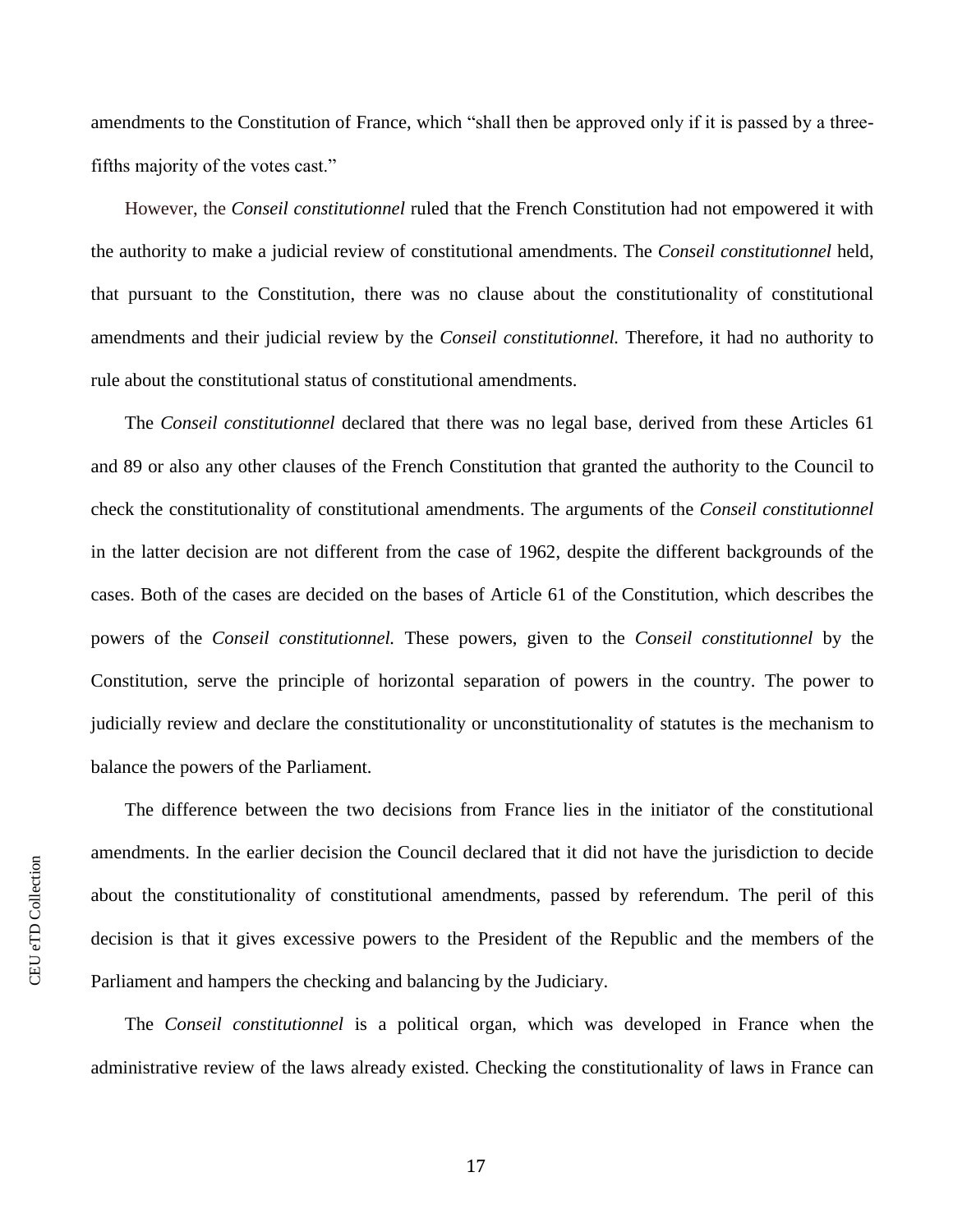be seen as more administrative function, than purely constitutional.<sup>46</sup> This means, that this organ is not fully representing with its decisions the idea of checking and balancing. The *Conseil constitutionnel* regards itself as the organ, which has to scrutinize the work of Parliament. Their decisions of 1962 and 2003 demonstrate the use of convenience and legal expertise, rather the interpretations of the constitutional provisions for protection of constitutional values.<sup>47</sup> The *Conseil constitutionnel* is the council that can advice Parliament and correct their work. The protection of political identity and constitutional values has never been the objective for them.

The Constitutional Court of Georgia, unlike French *Conseil constitutionnel* was created as the separate instrument for the protection of the Constitution of Georgia. This judicial body has the paramount importance to protect and fulfill the requirements of the Constitution and separation of powers. The Constitutional Court of Georgia was established in 1996. The legal basis for the establishment and functioning of the Constitutional Court was the Constitution of Georgia and "Organic Law about Constitutional Court"<sup>48</sup>. Article 89 of the Constitution of Georgia contains the list of authorities granted to the Constitutional Court of Georgia. This list includes the possibility to challenge the constitutionality of the Constitutional Agreement (an agreement between the state and the Georgian Orthodox Church, signed in 2002), law, normative acts of the President and the Government, normative acts of supreme state bodies of the Autonomous Republic of Abkhazia and the Autonomous Republic of Adjaria. It can also solve the disputes between governmental branches, declare the constitutionality of the referendum, elections and international treaties and agreements.<sup>49</sup> The list of the

<sup>46</sup> Baranger, Denis. "Language of Eternity: Judicial Review of the Amending Power in France (or the Absence Thereof)." *Isr. L. Rev.* 44 (2011): 389, p. 426

<sup>47</sup> Baranger, Denis. "Language of Eternity: Judicial Review of the Amending Power in France (or the Absence Thereof)." *Isr. L. Rev.* 44 (2011): 389, p. 427

<sup>48</sup> Organic Law about the Constitutional Court of Georgia, 1996, available online in Georgian: [https://matsne.gov.ge/ka/document/view/32944%23!](https://matsne.gov.ge/ka/document/view/32944%23), accessed on 25 March, 2016

<sup>49</sup> Constitution of Georgia, 1995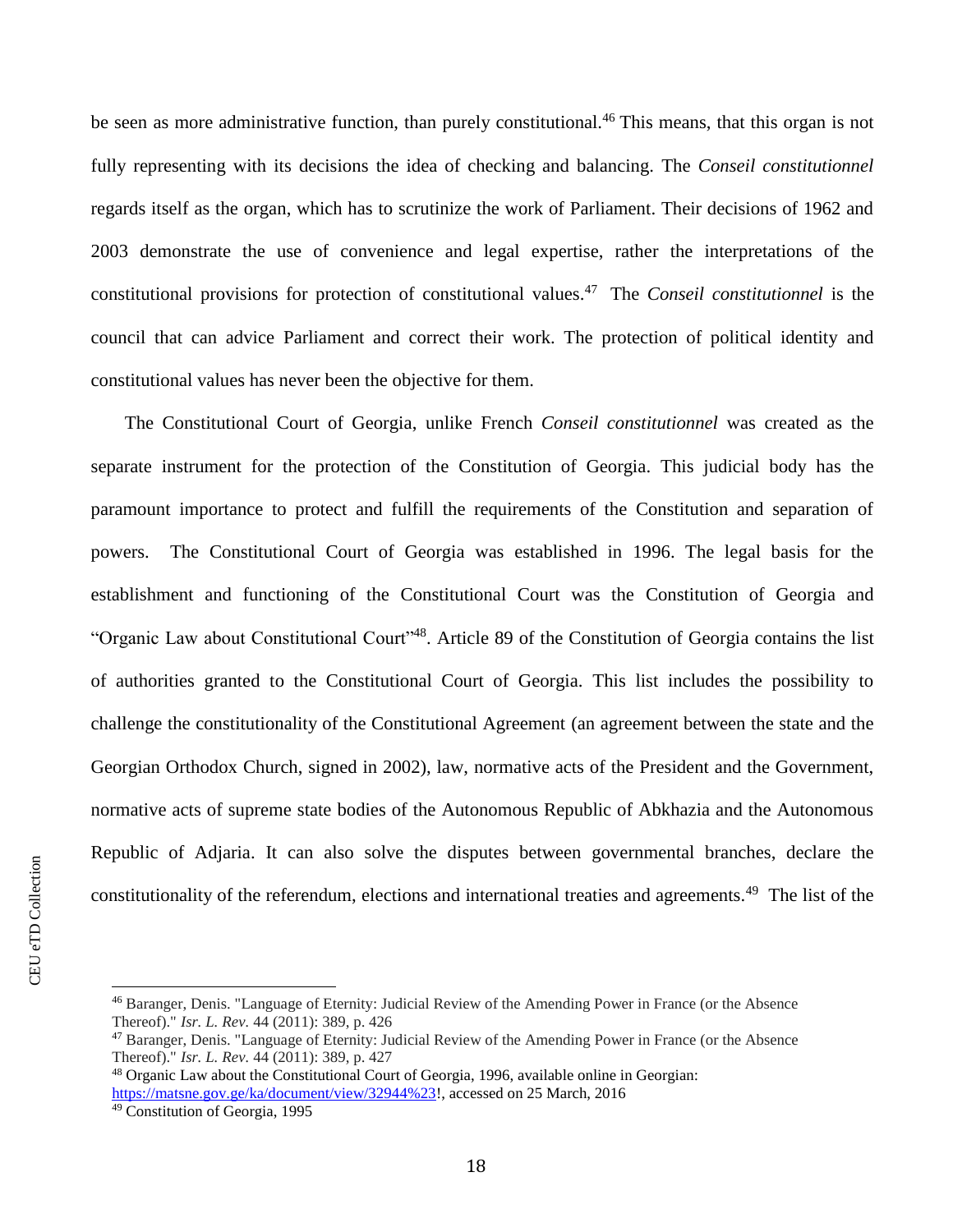authorities of the Constitutional Court of Georgia is explicit and does not mention the possibility to make judicial review of constitutional amendments.

The Constitutional Court of Georgia has interpreted the absence of declared provision about the judicial review of constitutional amendments very moderately. In 2010 several amendments had been made to the Constitution of Georgia. The applicants lodged a complaint before the Constitutional Court asking for the annulment of these amendments.<sup>50</sup> They were asking to declare unconstitutional those legislative acts, which made amendments to the Constitution. The Court said that pursuant to the Article 10 of the "Statute about Normative Acts" of Georgia the constitutional statutes are the integral parts of the Constitution.<sup>51</sup> Constitutional amendments are the example of constitutional statutes and have the same legal power as the Constitution.

Therefore, it is concluded that the constitutional amendments, being an integral and organic part of the Constitution, create constitutional order. Constitutional order cannot be the object of the evaluation by the Constitutional Court of Georgia. In this decision the Court has emphasized that the authority to evaluate the constitutionality of the amendments is not granted to the Constitutional Court of Georgia. This a very formalistic reading of the requirements of the Article 89 of the Constitution and of the "Statute about the Constitutional Proceedings" of Georgia because it does not engage in interpretations. The Court founded this reading also on the Article 18 of this Statute states that the constitutional complaint shall not be examined, if the challenged issue is beyond the competence of the Constitutional Court. <sup>52</sup>

<sup>50</sup> *Non – commercial Legal Entity "National League for Protection of Constitution" v Parliament of Georgia,* 2010 <sup>51</sup> Statute about Normative Acts of Georgia, 2009, available online:

[https://matsne.gov.ge/ka/document/view/90052%23!](https://matsne.gov.ge/ka/document/view/90052%23) accessed on 26 March  $\frac{52 \text{ Statute about the Constitutional Proceedings of Georgia, 1996, available online in Georgia.}$ 

[https://matsne.gov.ge/ka/document/view/32986%23!](https://matsne.gov.ge/ka/document/view/32986%23) accessed on 25 March, 2016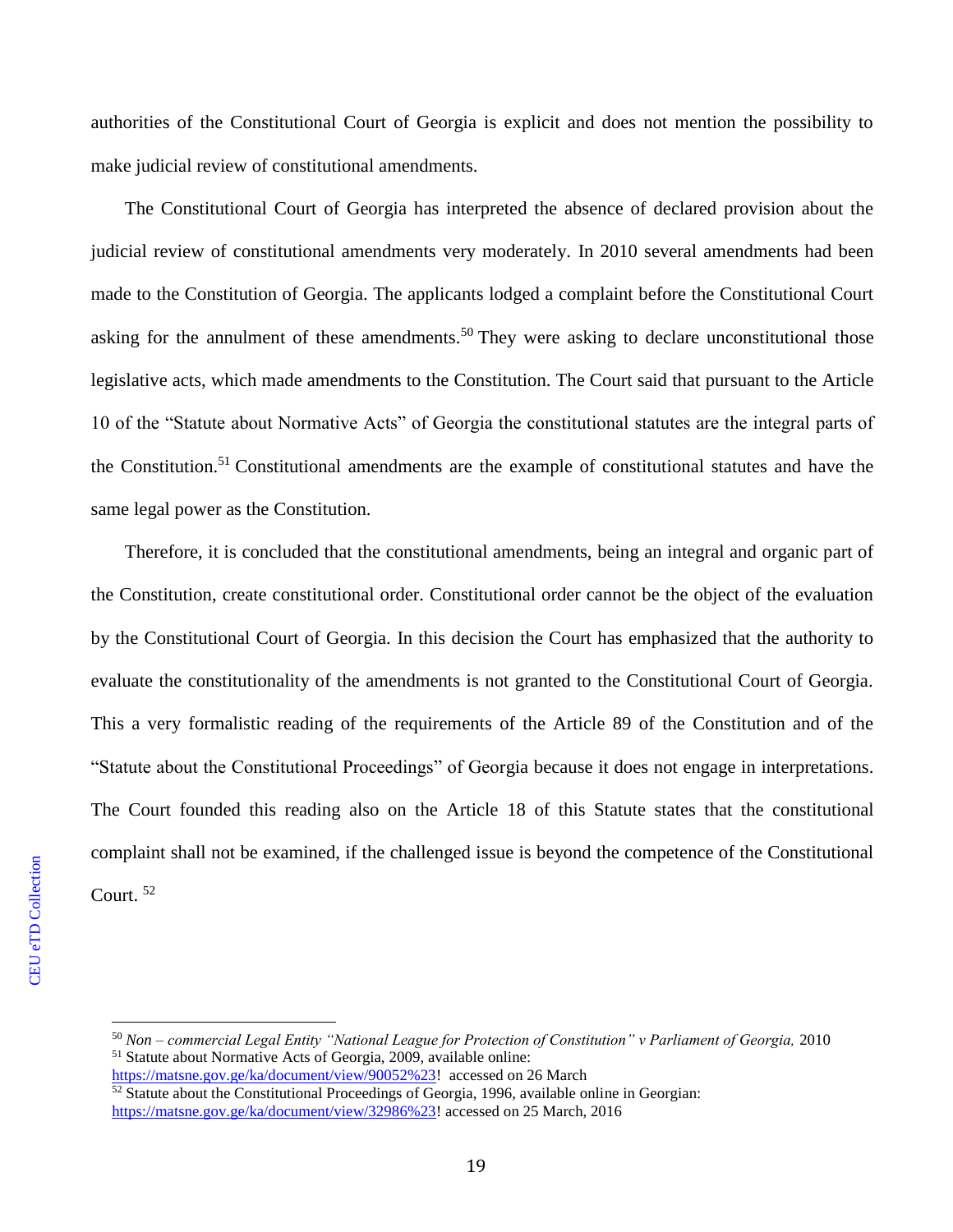The Constitutional Court of Georgia was asked once again to assess the constitutionality of constitutional amendments in 2012.<sup>53</sup> The applicant argued, that the amendments of 2006 to the Constitution of Georgia were unconstitutional. These particular amendments to the Constitution were changing the terms of the elections of the President and Parliament. The applicant claimed that the contested constitutional laws violated the constitution. The reasoning of the Court was not different from the previous decision. It underlined that to assess the constitutional claim on the merits, it is it has to satisfy the precondition of the law. The Constitutional Court used the same argument derived from the Article 18 the Statute about the Constitutional Proceeding of Georgia.<sup>54</sup>

Besides that, in this decision the Court also interpreted Article 6 of the Constitution of Georgia. Pursuant to this Article, "The Constitution of Georgia is the supreme law of the state. All other legal acts shall comply with the Constitution."<sup>55</sup> The Court clarified that the competence of the Constitutional Court is limited to the legal acts, standing below the Constitution in the hierarchy of laws. This decision confirmed the decision of 2010, referencing to the interpretations, made in that decision.

The Constitutional Court of Georgia delivered its most important interpretation of the doctrine of "unconstitutional constitutional amendments" in the ruling of February 5, 2013.<sup>56</sup> Similar to France, it also declared the lack of competence and with this argument refused to review the case. This was no surprise - the previous two decisions of this Court were strictly limiting its own authority for the judicial review of constitutional amendments. The applicant argued in this case that the amendments to the Constitution of Georgia were unconstitutional. They believed that the act, amending the Constitution was opposed to their human dignity and the right of election.

<sup>53</sup> *Citizen of Georgia Geronti Ashordia v Parliament of Georgia,* 2012

<sup>54</sup> Statute about the Constitutional Proceedings of Georgia, 1996, available online in Georgian: [https://matsne.gov.ge/ka/document/view/32986%23!](https://matsne.gov.ge/ka/document/view/32986%23) accessed on 25 March, 2016

<sup>&</sup>lt;sup>55</sup> Constitution of Georgia, 1996

<sup>56</sup> *Citizens of Georgia Irma Inashvili, David Tarkhan – Mouravi and Ioseb Manjavidze v. Parliament of Georgia*,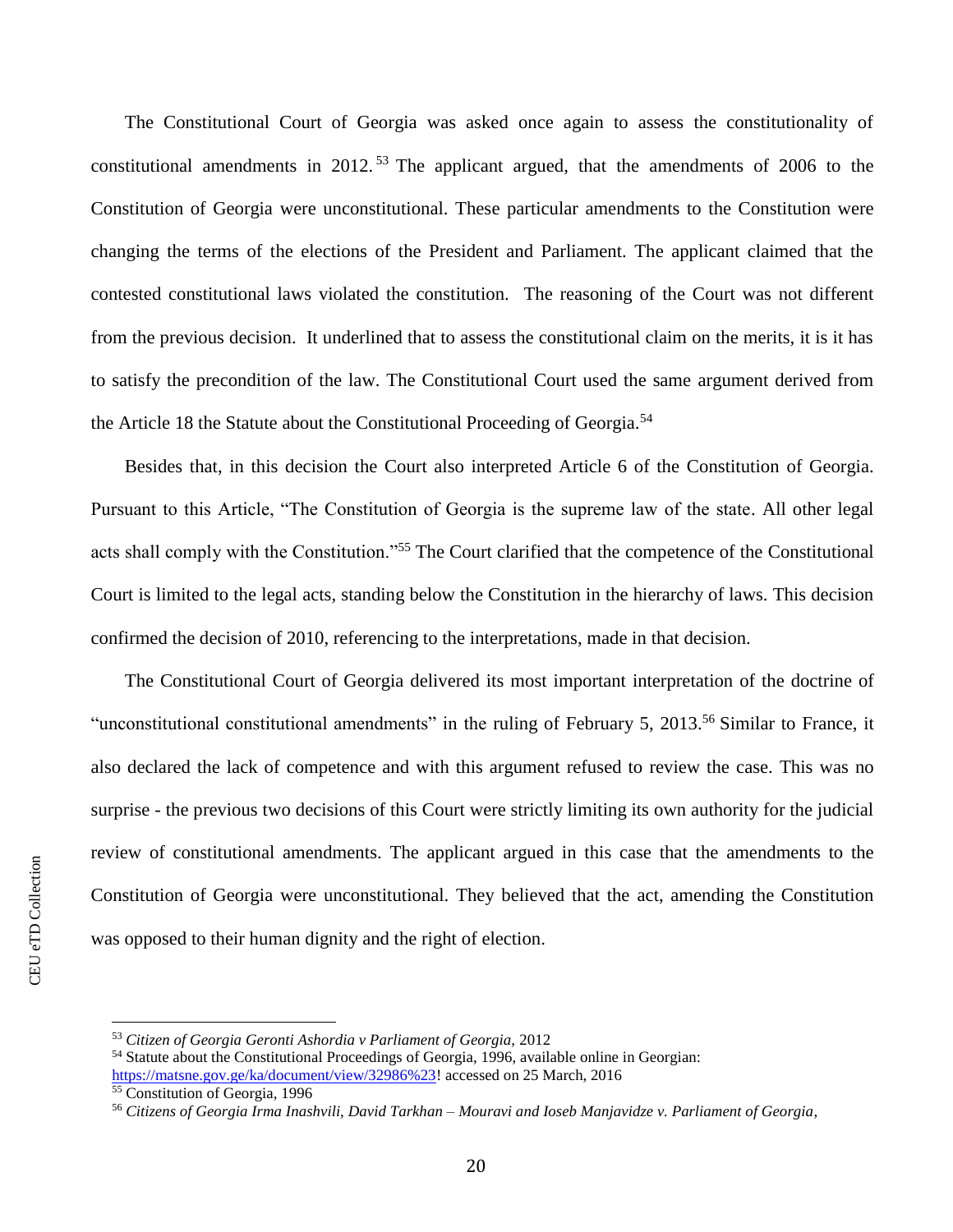The Constitutional Court of Georgia did not examine this action for the following reasons: First, the Court held that the challenged legislative act was the constitutional law and after its entry into force it had become an integral part of the Constitution of Georgia. Thus, the Court had no authority to review the constitutionality of the Act separately; they had to review the constitutionality of the constitutional provision. Secondly, the Constitutional Court of Georgia ruled that the basic principles of the Constitution of Georgia had the important role of checking the constitutionality of the challenged provisions. However, it also emphasized that it had no legal foundation to deliver an opinion about the constitutionality based only on constitutional principles. The Constitutional Court also clarified that its authority was to check subordinate normative acts against the Constitution of Georgia. Otherwise, the possibility to challenge the constitutionality of every constitutional provision may have occurred.

The Constitutional Court noted that since the Constitution does not mention the so-called "eternity clauses", any other interpretation of the Court's own competence would be a violation of the principle of separation of powers. The Constitutional Court is bound by the text of the Constitution and it cannot evaluate and determine what should be in the Constitution.

*The Constitution of Georgia does not provide any other form of the amendment, rather than the Legislative's free and democratic expression of the will of the constitutional majority. The source for the Constitution and the government are the people who will reveal their will in the open, free, equal and democratic political process. The amendment of the Constitution is part of the political process, which is the realization of people's will through their elected representatives. 57*

The Constitutional Court of Georgia understands the "silence" of the Constitution of Georgia with extreme severity. It refuses to examine constitutional amendments without "eternity clauses". The Court concluded that it had no authority to invent "eternity clauses", as far as this is the power of the

<sup>57</sup> *Citizens of Georgia Irma Inashvili, David Tarkhan – Mouravi and Ioseb Manjavidze v. Parliament of Georgia*,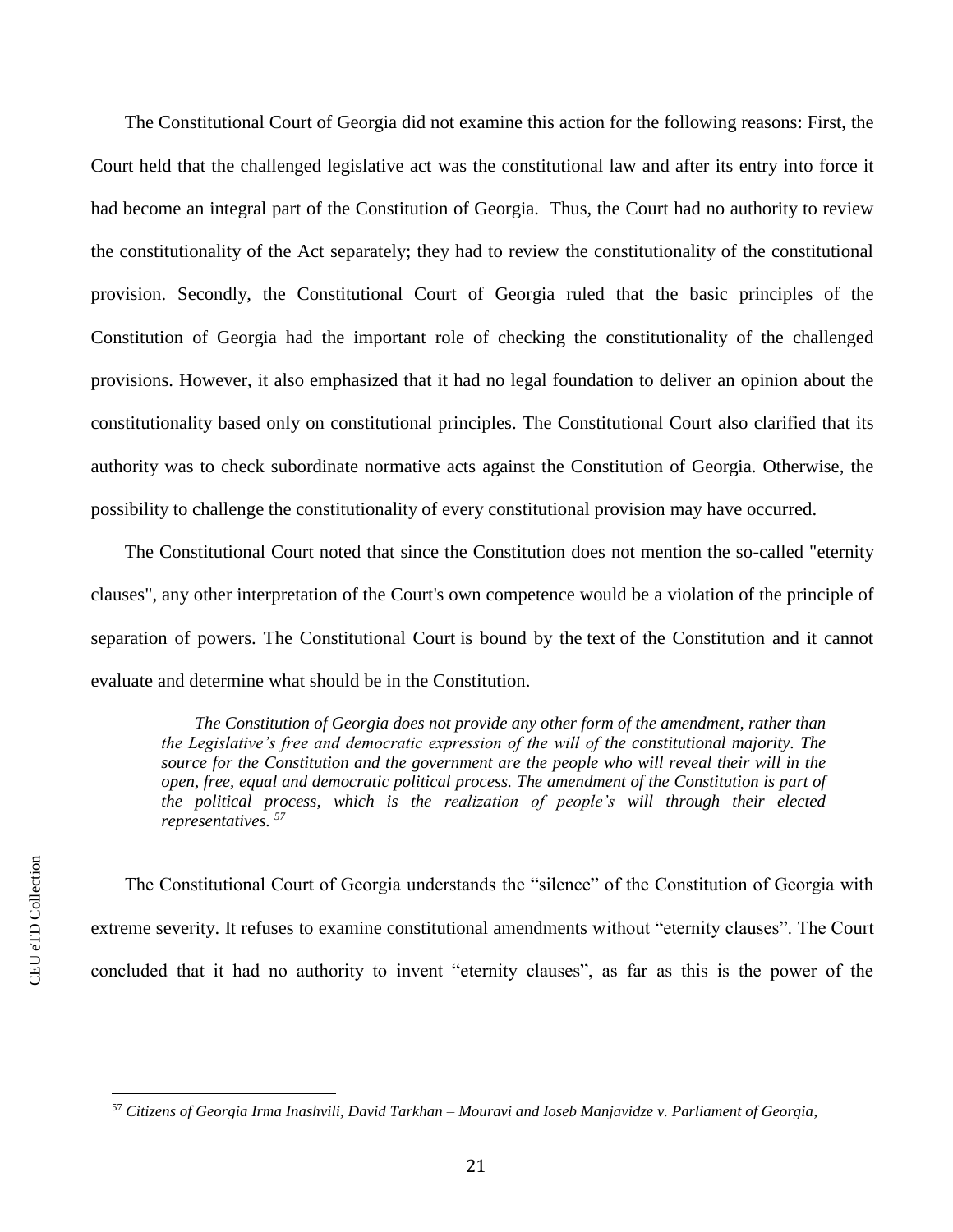Legislative. It should be noted that the court did not exclude their authority to review constitutional amendments, in case of "eternity clauses".<sup>58</sup>

The reasoning of the Constitutional Court of Georgia in its last decision about this topic (unlike the decisions of the *Conseil constitutionnel,* which are short and formalistic) can show the dilemma between the two desires of the Constitutional Court. On the one hand, it wants to protect the constitutional principles and interfere with the constitutionality of the provision. On the other hand, it does not want to exceed its own authority. The threat to do the latter is stronger and the Court implicates in the decision the solution – eternity clauses of the constitution. The argument in favor of the separation of powers is also important in France. As it is suggested, the *Conseil constitutionnel* agrees that it does not have the power to review constitutional amendments, but it also does not fully exclude its competence in providing guidelines. The *Conseil constitutionnel* has emphasized that the power to judicially review is bound by the Constitution, showing that the Council can be involved in the amending process without making the judicial review of the constitutional amendments.<sup>59</sup>

# **iii. Judicial Review of Constitutional Amendments – Shift to Eternity**

The power to judicially review the constitutional amendments is the power of the Judiciary for checking and balancing the Legislative branch. Aharon Barak has underlined, that in the democratic societies, courts have the obligation to protect constitution and democracy. This protection is not limited to reviewing ordinary statutes. Sometimes the amendments can also violate the fundamental principles declared in the constitutions.<sup>60</sup> The doctrine of "unconstitutional constitutional amendments" protects written constitutions and gives the explicit power to the founders of the constitutions.

<sup>58</sup> Nodia, Gia and Aphrasidze, David, eds*., From Superpresidentialism till Parlamentarianism: Constitutional Amendments in Georgia: Collection of Articles,* Konrad Adenauer Stiftung, 2013. P. 203

<sup>59</sup> Baranger, Denis. "Language of Eternity: Judicial Review of the Amending Power in France (or the Absence Thereof)." *Isr. L. Rev.* 44 (2011): 389, p. 413.

<sup>60</sup> Barak, Aharon. "Unconstitutional Constitutional Amendments." *Isr. L. Rev*. 44 (2011): 321, p. 336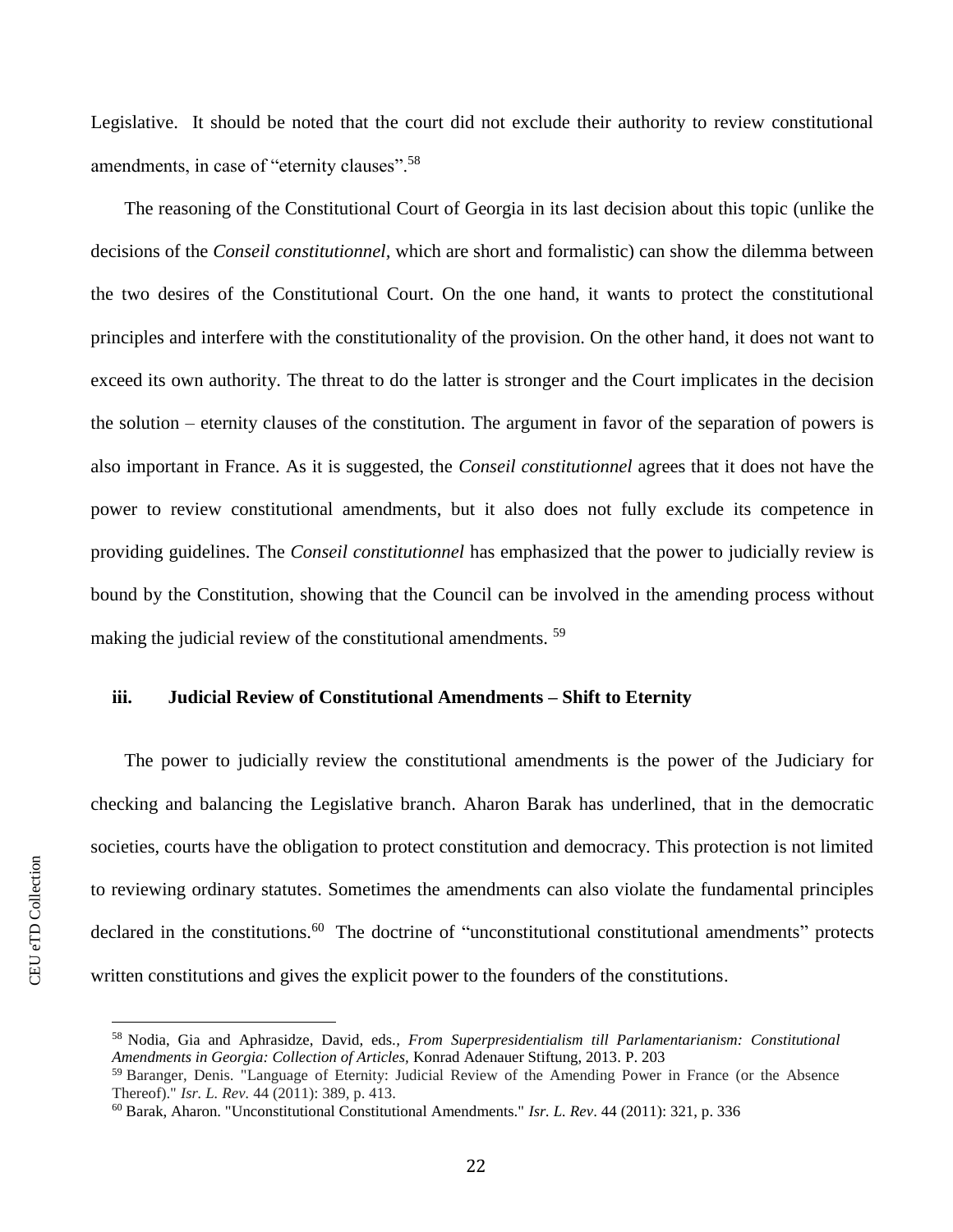In XX century there was a significant shift in the constitutions towards creating the provisions that cannot be amended with the decision of the Legislative. This "universal trend" is being compared with the necessity of formal constitutions. After American and French Revolutions almost every country adopted written constitutions. After Second World War, the shift to eternity clauses became the trend of modernism for the constitutions.<sup>61</sup> As it was stated in the decision of the Georgian Constitutional Court, the only source for the authority to review constitutional for the Constitutional Court is the provisions about the eternity clauses.

The German Federal Constitutional Court has reviewed the substantial constitutionality of the constitutional amendments in several decisions. The Article 79(3) of the Basic Law states that the constitutional amendments affecting the division of the Federation into Länder, their participation in the legislative process or the principles enumerated in the Articles 1 and 20 are prohibited. Pursuant to Article 79(2) the amendments in the Basic Law can be carried out "by two thirds of the Members of the Bundestag and two thirds of the votes of the Bundesrat." and "Both houses of the national legislative branch have to approve the amendment by two-thirds."<sup>62</sup>

The Basic Law of Germany has not declared what are the specific obligations of the judges of the Federal Constitutional Court in reviewing the constitutional amendments and protecting the Basic Law with its own "eternity clauses". Article 93(1) of the Basic Law of Germany stipulates the scope of the jurisdiction of this Court. It enumerates the list, on which the Federal Constitutional Court shall rule. According to this list, the Federal Constitutional Court of Germany has to decide on disputes of Federal and Land's governments. In addition to this authority, paragraph 4a of this provision states that the Court shall rule "on constitutional complaints, which may be filed by any person alleging that one of his basic rights or one of his rights under paragraph (4) of Article 20 or under Article 33, 38, 101, 103 or

<sup>61</sup> Roznai, Yaniv. "Unconstitutional Constitutional Amendments: The Migration and Success of a Constitutional Idea'(2013)." American Journal of Comparative Law 61: 657. p. 667.

<sup>62</sup> Basic Law of the Federal Republic of Germany, 1949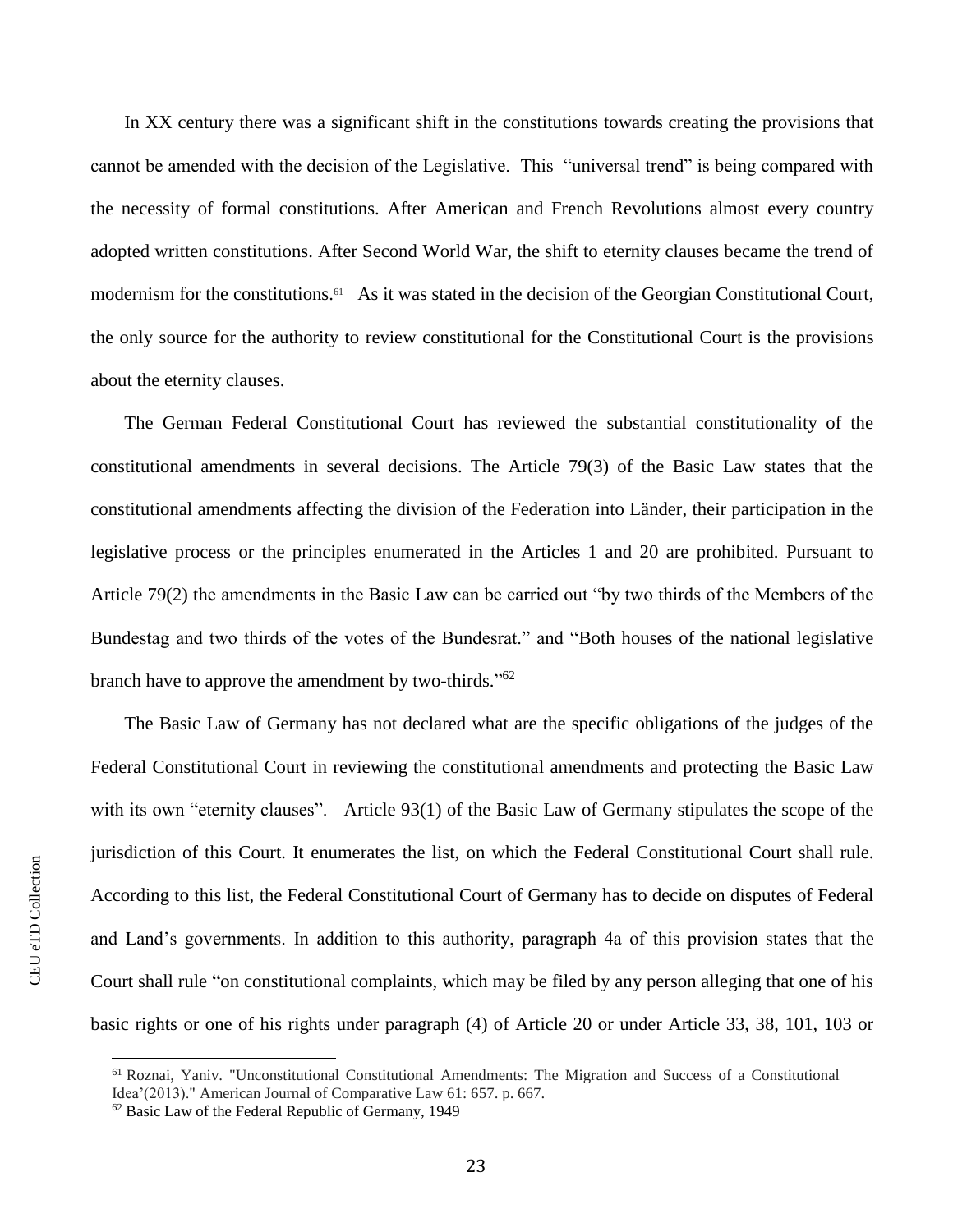104 has been infringed by public authority;" This Article does not state that there is a special authority of the German Federal Constitutional Court to review constitutionality of constitutional amendments.

The absence of the provision about the constitutionality of constitutional amendments has not hindered the Federal Constitutional Court of Germany to interpret this right from the Basic Law of the country. The case of *Südweststaat (Southwest Case)* was the first case before the Constitutional Court in 1951, about the constitutionality of the constitutional amendment. This is the decision considered as Marbury v. Madison of Germany.<sup>63</sup> With this decision the Federal Constitutional Court of Germany defined the fundamental principles of legal interpretation. The Court said, that no clause could be interpreted independently, because the Basic Law "represents a logical unity." On the issue of unconstitutional constitutional amendments the Court emphasized:

*A constitution has an inner unity, and the meaning of any one part is linked to that of other provisions. Taken as a whole, a constitution reflects certain overarching principles and fundamental decisions to which individual provisions are subordinate.* <sup>64</sup>

With this decision the Court ruled that the particular constitutional provisions or constitutional amendments could be unconstitutional if they will violate the "overreaching principles and fundamental decisions." The Court held that democracy and federalism are among the "overreaching principles". It also underlined that the Federal Constitutional Court could review the provisions or constitutional amendments that are in conflict with "higher law or fundamental principles of the Basic Law" and declare them unconstitutional.

Another decision about the constitutionality of unconstitutional amendments from the Federal Constitutional Court of Germany was delivered in 1953, two years after the *Southwest* Decision, in the *Article 117* case.<sup>65</sup> With this decision the Court upheld the idea of "eternity clauses", "higher laws" and

<sup>63</sup> Kommers, Donald P., and Russell A. Miller. *The Constitutional Jurisprudence of the Federal Republic of Germany: Revised and Expanded*. Duke University Press, 2012, p. 85. 64 2 BVerfGE 1 (1951)

<sup>65</sup> 3 BverfGE 225 (1953).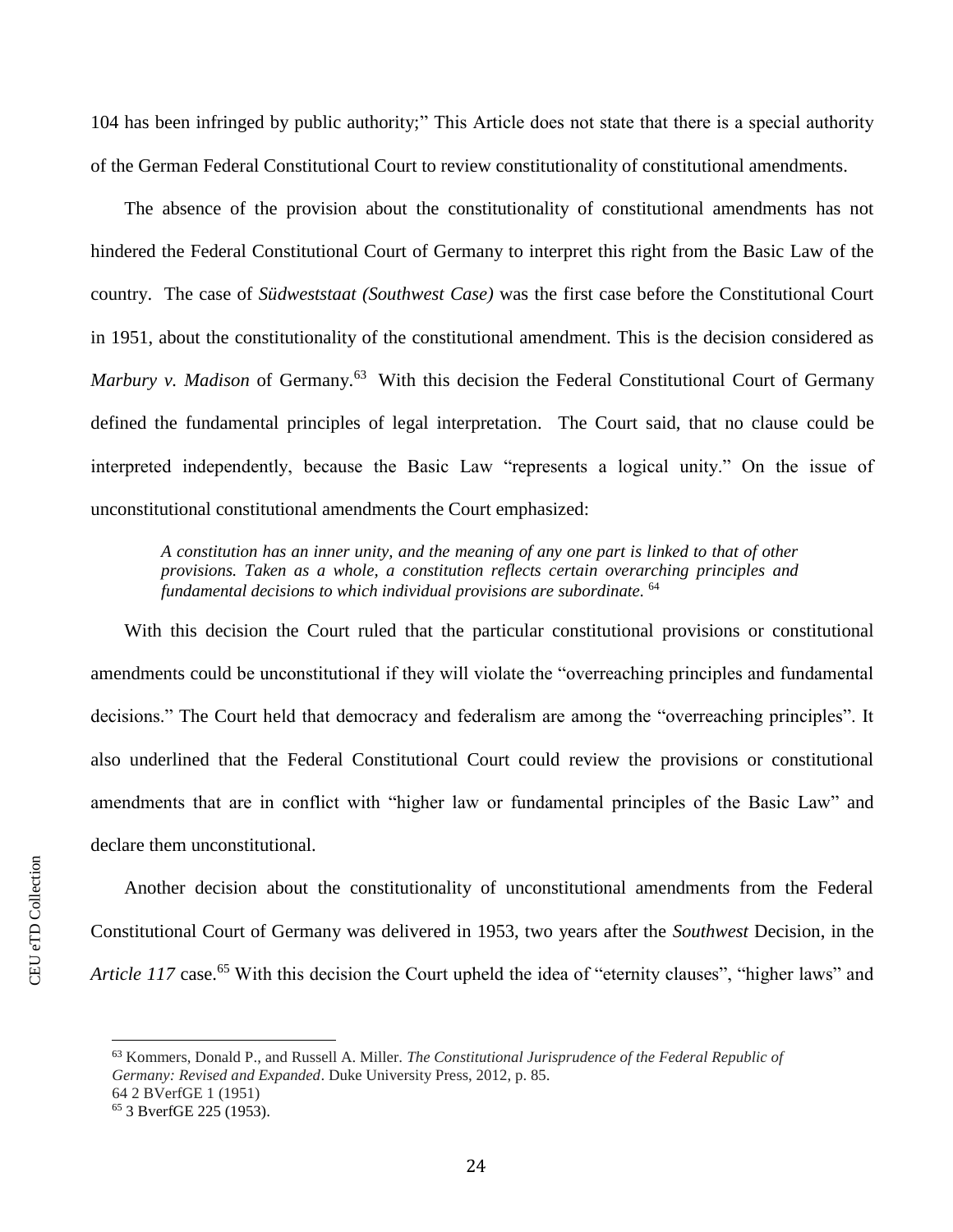"unconstitutional constitutional amendments." In this decision the Court embraced further the idea that there are several laws that can be regarded as the "higher provisions" ("übergesetzliche") than the Basic Law of Germany. If the constitutional amendment was in contradiction with the limits of the principles of justice ("die äußerten Grenzen der Gerechtigkeit") than the Court is obliged to strike down such provisions.

In these two decisions the Federal Constitutional Court has supported the idea of "unconstitutional constitutional amendments". The Justices have asserted as the *obiter dicta* that there are some implicit limits for the amending power. It can be easily supposed this interpretation was the reaction to the positivism, which justified Nazi regime. Against positivism, the Court used the arguments from the natural law -viewpoint, expressing that there are higher laws than the Basic Law.<sup>66</sup>

Other decision concerning unconstitutional constitutional amendments is the decision of December 15, 1970, the Federal Constitutional Court of Germany has decided on *Klass* Case. <sup>67</sup> In this case there the amendment to the Basic Law was challenged before the German Federal Constitutional Court. The Bundestag enacted the amendment on June 24, 1968. This amendment was changing the Article 10 of the German Basic Law, which states that "Privacy of correspondence, posts and telecommunications is inviolable … and ... restrictions may only be ordered pursuant to a law."<sup>68</sup> The text of the amendment added to the second sentence following sentence: "where a restriction serves to protect the free democratic basic order or the existence or security of the Federation or a Land the law may stipulate that the person affected shall not be informed of such restriction and that recourse to the Courts shall be replaced by a review of the case by bodies and subsidiary bodies appointed by Parliament." This Amendment was giving the government the leverage to neglect privacy of the person on the basis of

<sup>66</sup> Cole, Taylor. "Three Constitutional Courts: A Comparison." *American Political Science Review* 53, no. 04 (1959): 963-984.

<sup>67</sup> 30 BVerfGE 1, (1970).

<sup>68</sup> Basic Law of the Federal Republic of Germany, 1949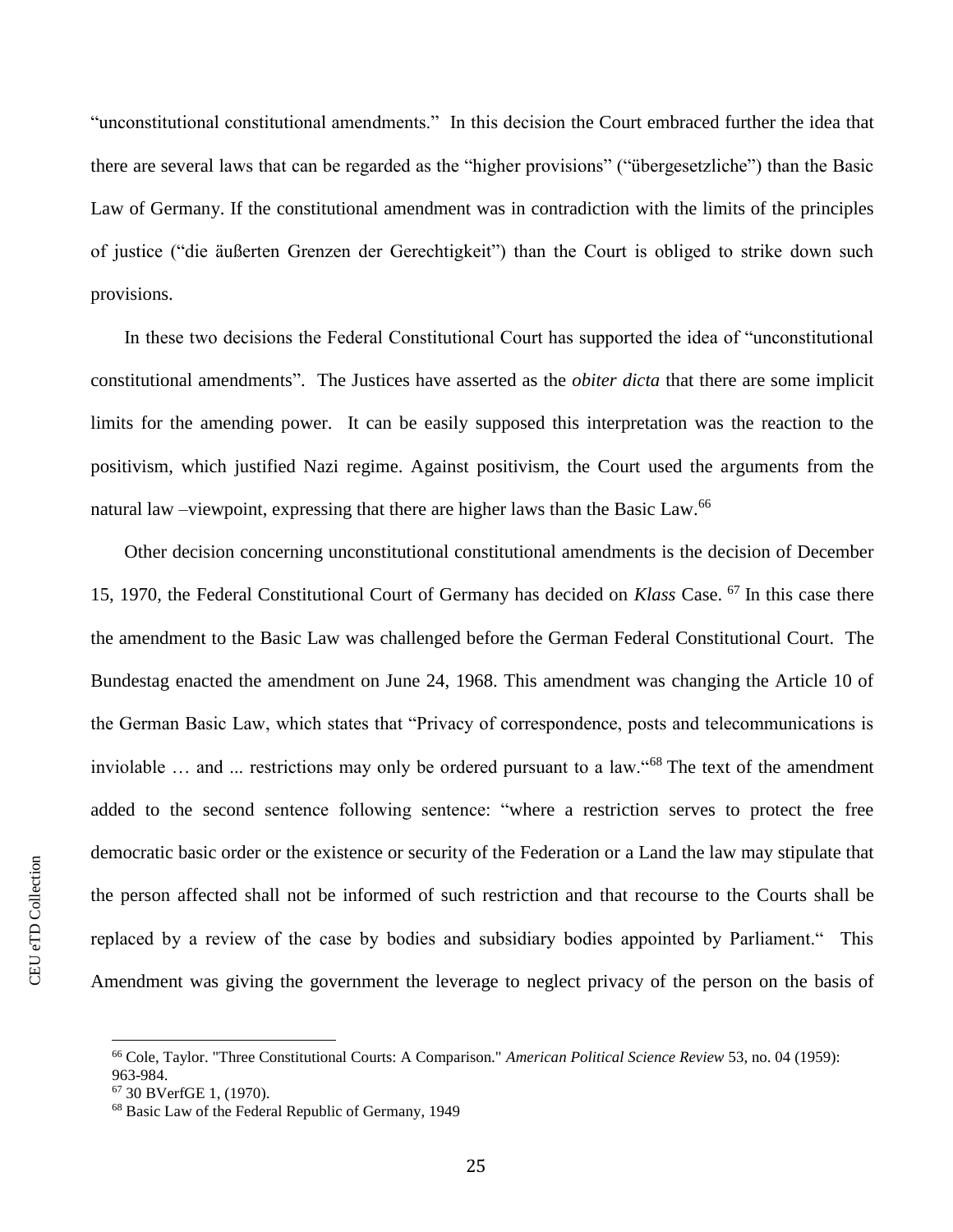protection of national security. The Federal Constitutional Court ruled that this amendment did not violate the fundamental principles enshrined in the eternity clause of the Basic Law because the control of surveillance measures by the Parliament is sufficient. The Court defined, that the Article 79(3) of the Basic Law serves for the protection of the constitutional order, "prohibits the abolition of the substance of the existing constitutional order and the creation of a totalitarian regime by the formal means of amendment." <sup>69</sup> Kemal Gözler has underlined, that this sentence of the decision means that the substantial limits to the constitutional amendments are strictly limited to the Articles 1 and 20 of the Basic Law.

The examples of the logic of the Federal Constitutional Court can be seen in he "*Land Reform 1*" And "*Land Reform 2*" cases. In 1991, after German re-unification, the German reunification Treaty was signed. Article 41(1) and Annex III of this treaty provided that expropriations under occupation law or on the basis of sovereign acts by occupying powers cannot be reversed.<sup>70</sup> The Federal Constitutional Court of Germany had to decide if these provisions that were already added to the Basic Law as the subsection 3 of Article 143 were constitutional for the meaning of Article 79(3) of the Basic Law. The Court held that there was no violation of Article 79 paragraphs 1 and 2. It underlined, that the freedom from the obligation to return the property was not contradictory to immutable principles of Article 79(3).<sup>71</sup> The Court emphasized that the protected values of the Basic Law were not affected by the introduction of these treaty. In the "*Land Reform 2"* case, in 1996 the Court sustained its former decision when the same provisions were challenged. In 1996 the applicants challenged this provisions against the principle of equality. The Court once again highlighted, that the "protection of property, insofar as it is covered by Article 79(3) ... gives no rise to constitutional objections.<sup>72</sup>

<sup>69</sup> 30 BVerfGE 1, (1970).

<sup>70</sup> 84 BverfGe 90 (1991)

<sup>71</sup> 84 BverfGe 90 (1991)

<sup>72</sup> 94 BVerfGE 12 (1996)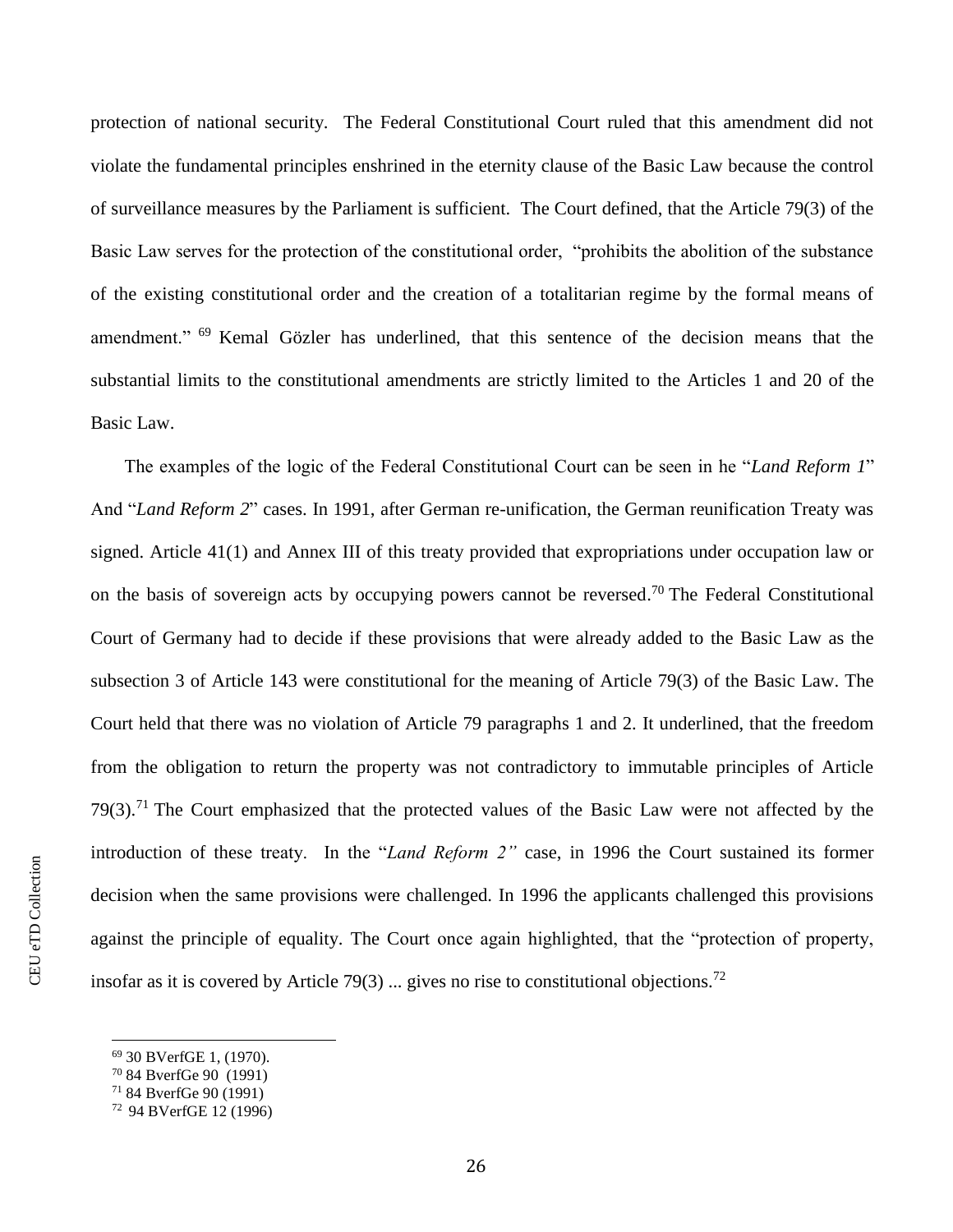In addition to these decisions, the Federal Constitutional Court has reviewed the constitutionality of the Act Approving the Treaty of Lisbon against the standard of the Article 38 of the Basic Law. This Article protects the fundamental principle of right to vote, which guarantees the free, direct, general and equal participation of the people in the state government. In the decision of 2009 about the *Lisbon Treaty*, the Federal Constitutional Court underlined, that the right to vote was the identity of the constitution, thus declared it as an eternity clause of the Basic Law.<sup>73</sup> It held, that the participation through elections in the government of the state is the necessary for protecting human dignity and fundamental principles of democracy. Only the amendments that affect the Article 1 and 20 of the Basic Law can be justiciable. The eternity clauses have more authority than the amending power of the Legislature and the Court once again clarified, that the constituent power has founded the structure and substance of the Basic Law, which cannot be amended. This declaration was also the *obiter dicta* recognition of the Court's authority, because the Federal Constitutional Court did not declare unconstitutional the challenged provision. It is important for the Court to emphasize in every decision the limits of its own authority and generally the idea of the constitutional control of constitutional amendments.

The problematic issue of this thesis – "unconstitutional constitutional amendments" and their limits - was the concern of the challenged amendment in several cases from the case law of the Federal Constitutional Court of Germany. Surprisingly, the Court has assessed the constitutionality of various constitutional amendments, but it has not found any of them being unconstitutional.<sup>74</sup> Still, the German approach to the doctrine of "unconstitutional constitutional amendments" remains as it was declared in the above-mentioned decisions. This approach is creating the understanding of "supra-constitutionality", which obliges constitutional courts to limit the amending power with the higher standards of natural

l

<sup>73</sup> 2 BverGE 2/08 (2009)

<sup>74</sup> Gözler, Kemal. Judicial Review of Constitutional Amendments: A Comparative Study. Bursa: *Ekin*, 2008, p. 102.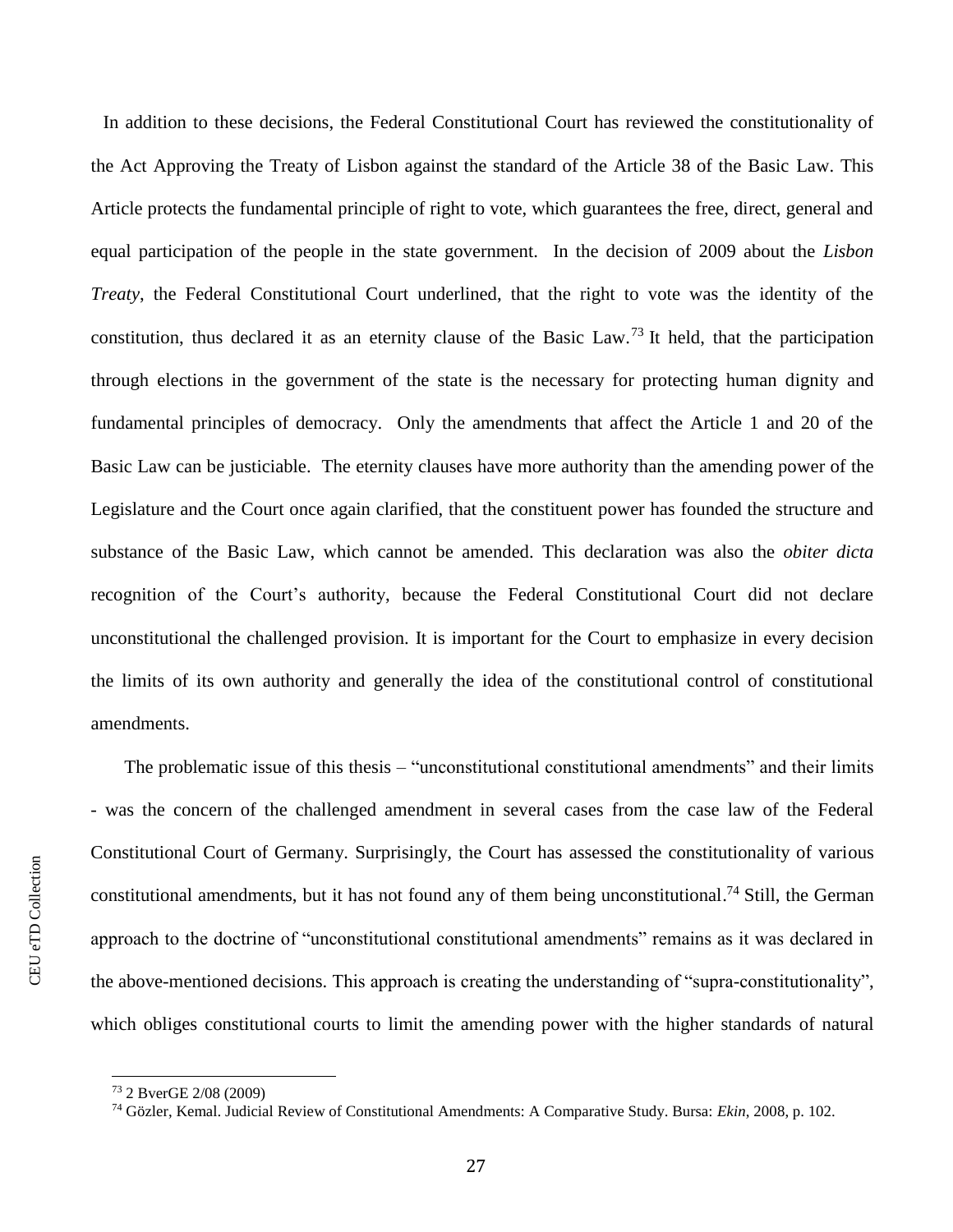law.<sup>75</sup> Despite that, the shift to the eternity has been very careful in Germany. In the years after World War II the Court was more eager to protect the basic principles and values of the Basic Law. Later, the doctrine of "unconstitutional constitutional amendments" has not been interpreted with such high level of judicial activism.

German legal scholar, Ulrich Preuss, has distinguished the advantages and disadvantages of the eternity clauses of the constitutions. He argues that the "eternity clauses are" the protecting the constitutive elements of the text of the constitutions.<sup>76</sup> The Constitution of the state is not an ordinary document. It is created to protect the will of people, thus it has to speak loudly about its own ideas and ideals. This ideas and ideals have to be "eternal". Otherwise, the bounding power of this document will weaken. If the ideas and ideals of the people are easily changed, the society is at the threat of collapse. Ulrich Preuss asserts that the amending power of the authority is dangerous power. It can lead to disorder and possibly to the civil war also.  $^{77}$  If the state's constitution can be easily changed, than the possibility of lawlessness and confrontation in this state is higher. The state has to defend the polity and the constituent power:

*Constitutional amendments that touch upon the identity-engendering norms of the constitution are not "unconstitutional" in the sense that they violate a constitutional clause: they are "unconstitutional" because they destroy the constitution altogether by destroying the founding myth of its constituent power. 78*

In addition to that, possible threats of the doctrine of "unconstitutional constitutional amendments" are also examined in this discussion. It cannot be neglected, that the distinction between the

<sup>75</sup> Gözler, Kemal. Judicial Review of Constitutional Amendments: A Comparative Study. Bursa: *Ekin*, 2008, p. 103. <sup>76</sup> Preuss, Ulrich K. "The Implications of Eternity Clauses: The German Experience." *Isr. L. Rev.* 44 (2011): 429, p. 445-447.

<sup>77</sup> Preuss, Ulrich K. "The Implications of Eternity Clauses: The German Experience." *Isr. L. Rev.* 44 (2011): 429, p. 446.

<sup>78</sup> Preuss, Ulrich K. "The Implications of Eternity Clauses: The German Experience." *Isr. L. Rev.* 44 (2011): 429, p. 446.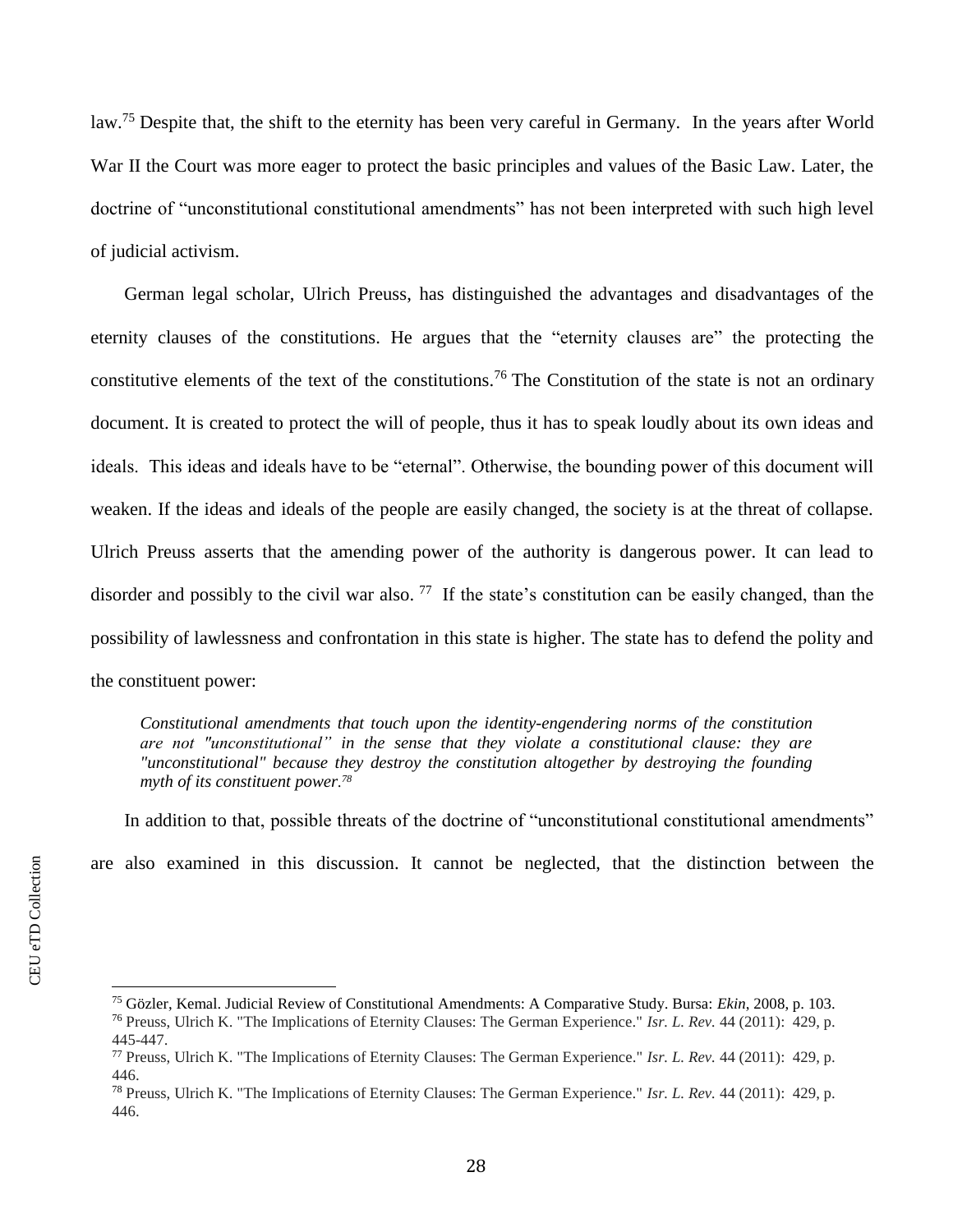constitutional provisions will lead to "dualistic" constitution. <sup>79</sup> If some of the provisions of the constitution will represent the ideas and ideals, they will have supra-legality. This will mean that these provisions will have more legitimacy than others. In this kind of situation there is a probability that the controversies in the Constitutional Court will become the controversies about the constituent power, ideology and political values. This can also lead to loss of stability and/or oppression of the weak:

*"Due to their superior cultural capital, the most resourceful classes in society usually have better chances to define a polity's identity and impose their definition on the society at large. A constitution with an open invitation to define the identity of the polity and establish a level of super-legality thus entrenches the status of the powerful."*

However, the latter problem can be solved with the judicial activism of the constitutional courts. The constitutional courts of the states will still interpret eternity clauses and as Yaniv Roznai argues, these interpretations can give the modern and developed meaning to the eternity clauses.<sup>80</sup>

<sup>79</sup> Preuss, Ulrich K. "The Implications of Eternity Clauses: The German Experience." *Isr. L. Rev.* 44 (2011): 429, p. 446.

<sup>80</sup> Roznai, Yaniv. "Unamendability and the Genetic Code of the Constitution."*Available at SSRN 2569279* (2015), p 26.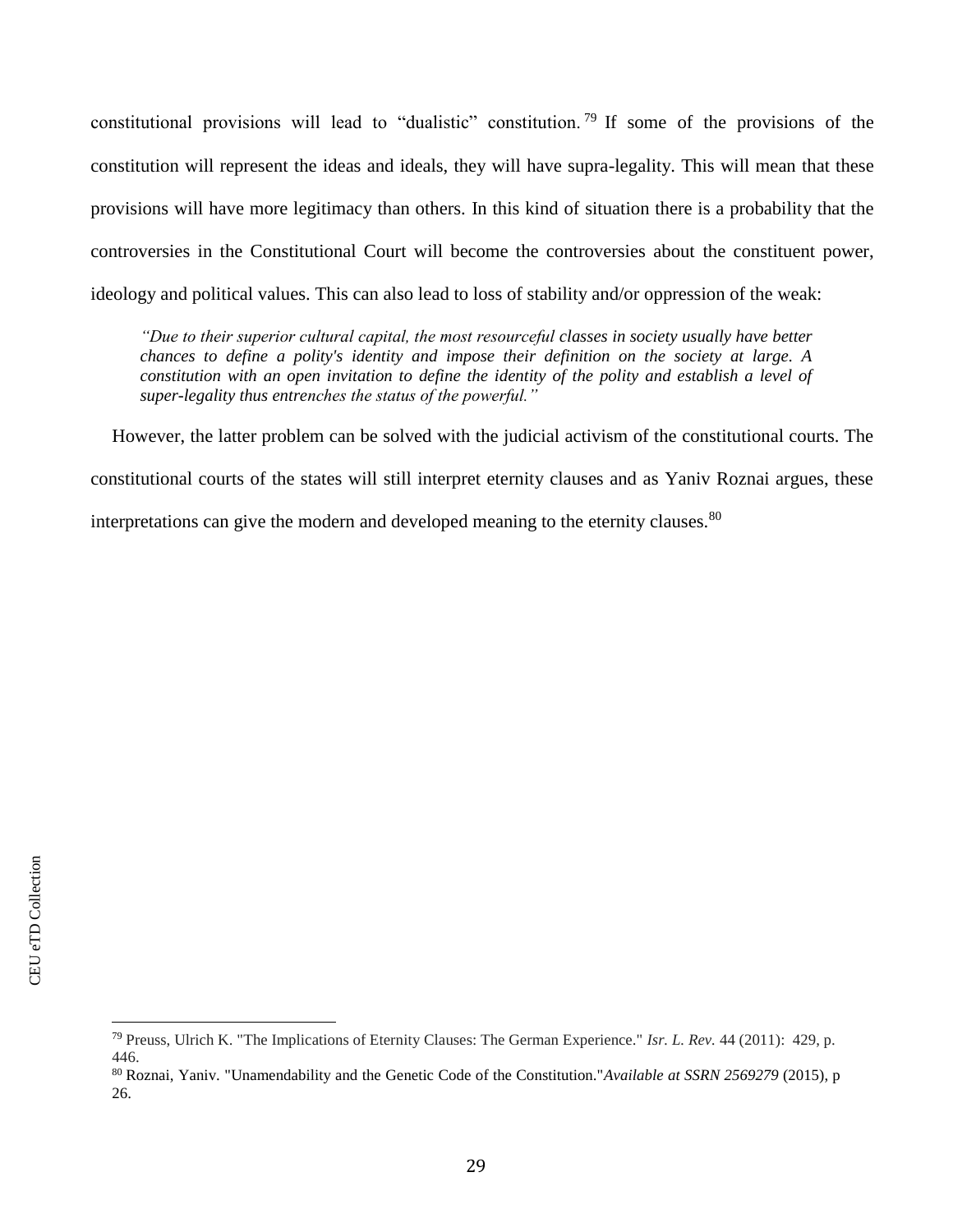# **III. Analysis**

# **i. Unconstitutional Constitutional Amendments and Democracy**

The idea of eternal constitutional provisions comes in contradiction with the principles of the democracy. Unamendable provisions are the echo of Karl Löwenstein's "militant democracy" – the theory that is the cornerstone for the interpretation of the Basic Law. <sup>81</sup> This theory is limiting the democratic manifestation of the will of people. The term constitutional democracy itself is a rather contradictory. Democracy is the principle of self-government, while the constitutionalism makes boundaries to the democratic choices.<sup>82</sup>

The doctrine of "unconstitutional constitutional amendments" has been acknowledged by considerable amount of legal scholars and courts. This quest for eternity from the constitutional courts is the fight for more authority. The authority to make judicial review of the constitutional amendments. It is recognized that the constitutional courts are best suited to decide about the constitutionality of constitutional amendments, together with other legislative acts. <sup>83</sup> This kind of review declares constitutional amendments as unconstitutional not because of the amendment is in contradiction with the particular provision of the constitution, but because they violate the "spirit of the constitution". <sup>84</sup> The analysis by Ulrich Preuss shows that the constitutional courts have to make political decisions while deciding about the constitutionality of the constitutional amendments – protection of the constitution is the protection of "polity's political identity". <sup>85</sup>

<sup>81</sup> Preuss, Ulrich K. "The Implications of Eternity Clauses: The German Experience." *Isr. L. Rev.* 44 (2011): 429, p. 447.

<sup>82</sup> Tushnet, Mark. "Forms of judicial review as expressions of constitutional patriotism." Law and Philosophy 22, no. 3 (2003): 353-379, p. 1

<sup>83</sup> Preuss, Ulrich K. "The Implications of Eternity Clauses: The German Experience." *Isr. L. Rev.* 44 (2011): 429, p. 441.

<sup>84</sup> Preuss, Ulrich K. "The Implications of Eternity Clauses: The German Experience." *Isr. L. Rev.* 44 (2011): 429, p. 448.

<sup>85</sup> Preuss, Ulrich K. "The Implications of Eternity Clauses: The German Experience." *Isr. L. Rev.* 44 (2011): 429, p. 448.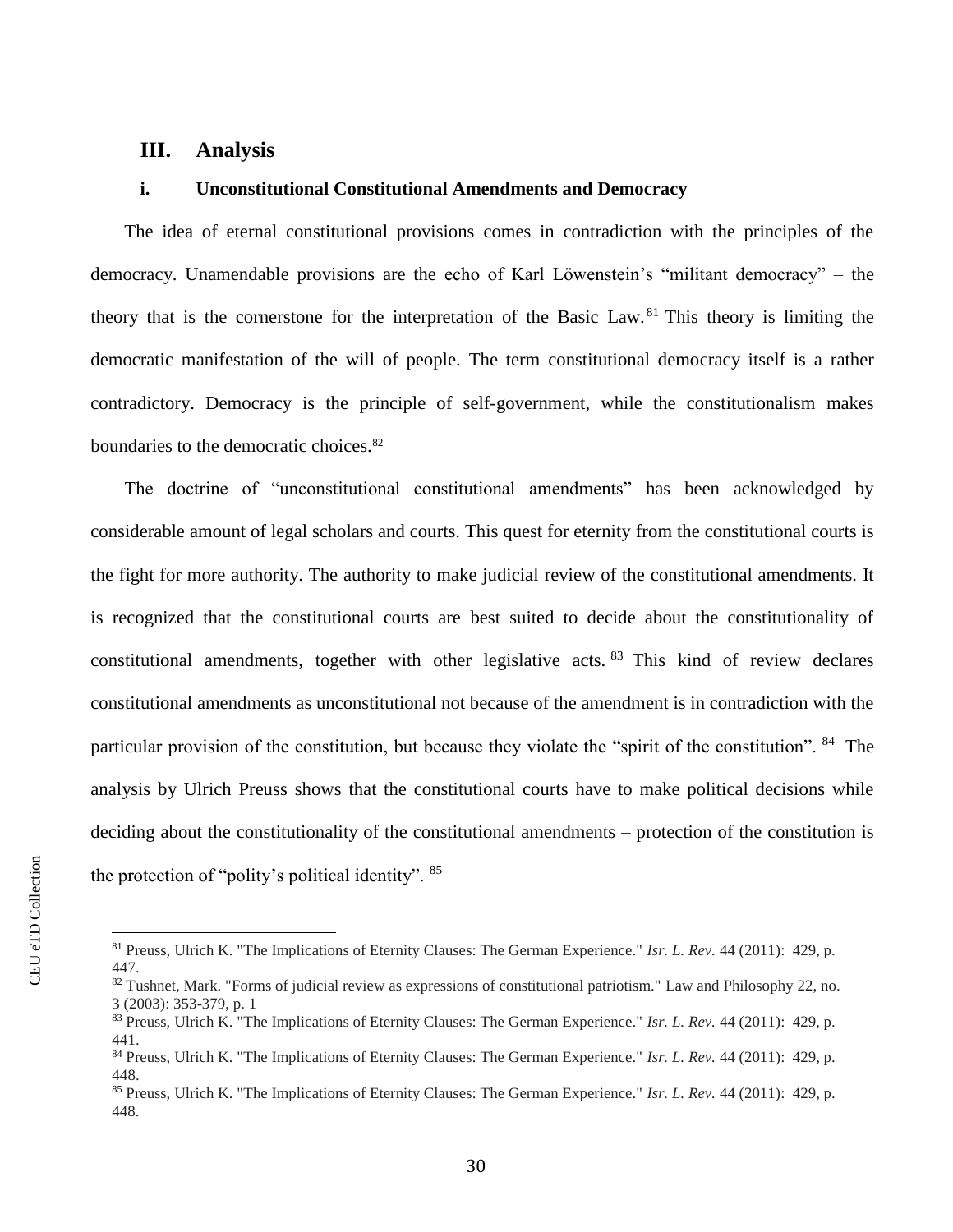The "Venice Commission", which protects the democracy through law, has delivered its own opinion about the idea of "unconstitutional constitutional amendments" and unamendability of some provisions.<sup>86</sup> It clarified, that there are arguments in favor of both sides. There are several countries that do not have the provisions and their constitutional system functions well without them. The Commission has emphasized that the existence of the eternity clauses is connected with the historical reasons and they are the integral part of the constitutional system of the state. The Commission considered that the problem is not surficial – there is no answer for the question whether the state needs an eternity clause in its basic law. The more explicit answer was given to the question of substance of unamendable clauses. The Commission highlighted that these clauses, being "complex and potentially controversial constitutional instruments", should be used diligently. The advice for the states from the Commission was to use this limitation only for the protection of basic principles of the democratic order. Discussions and changes in countries are sometimes highly desired and the reform with constitutional amendments can be the recovery for the crushing political system.

The Commission stated, that generally, the idea of "unconstitutional constitutional amendments" is older trend of constitutionalism.<sup>87</sup> The courts, interpreting the eternity clauses must be careful and restrictive in their judicial activism. With this opinion the Commission tied the hands of the court, mostly because of the political character of the subject matter. Aharon Barak is convinced in the opposite – the courts cannot be limited in their activities. If political character of judicial activity leads to the annulment of the constitutional amendments, this decision is ought to be taken. The political decisions of the constitutional courts are means for the protection of democracy itself. The latter cannot function well without judicial activity.<sup>88</sup>

<sup>86</sup> Venice Commision, CDL-AD(2010)001, Report on Constitutional Amendment. Paras. 217-218.

<sup>87</sup> Venice Commision, CDL-AD(2010)001, Report on Constitutional Amendment. Para. 214.

<sup>88</sup> Barak, Aharon. "Unconstitutional Constitutional Amendments." *Isr. L. Rev*. 44 (2011): 321, p. 336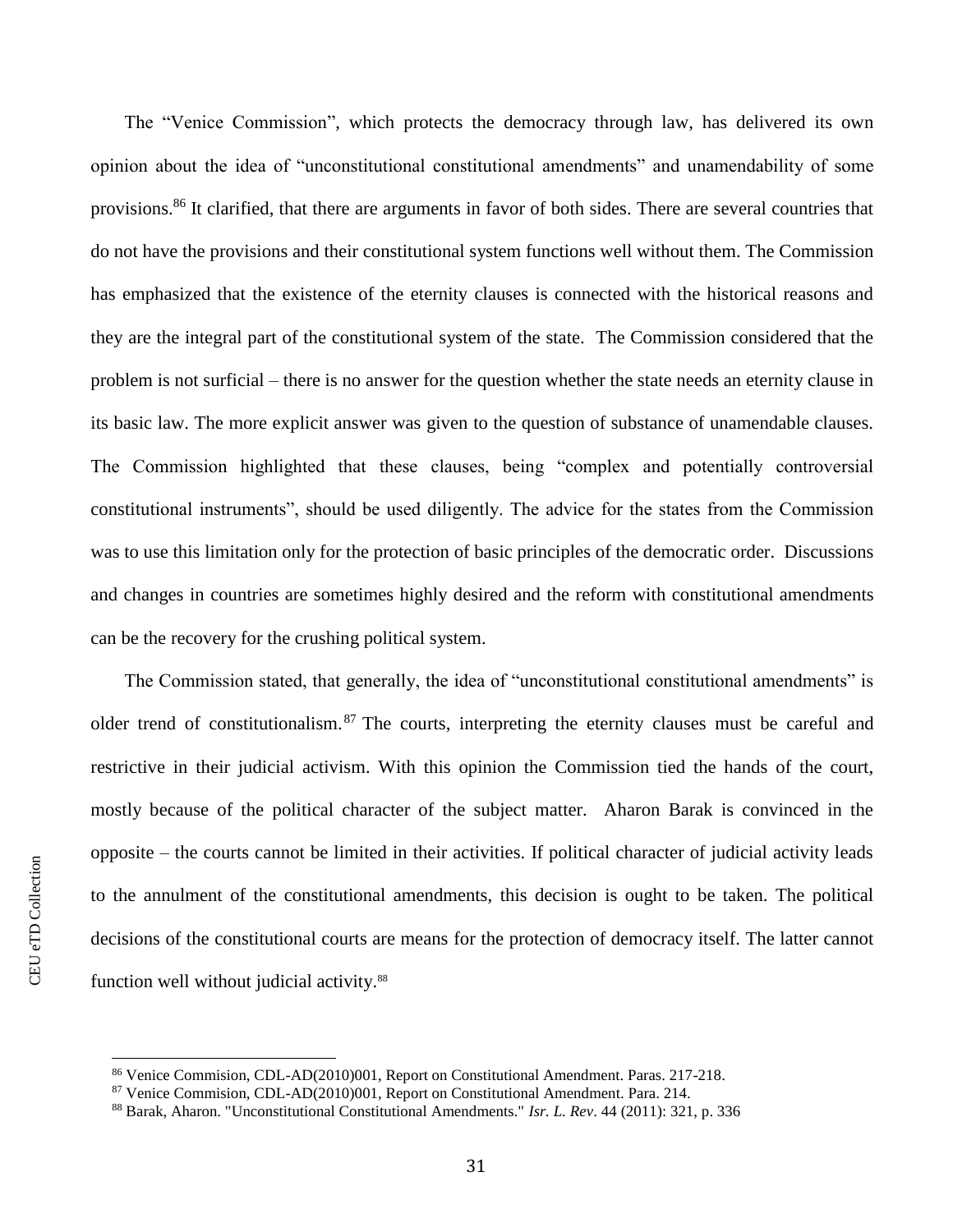On the one hand the Commission has advised constitutional courts not make political decisions about the constitutional amendments because of their political content, but on the other hand, we cannot disregard the idea the Constitutional law is substantially political law, because the constitutional adjudication provokes lawmaking. <sup>89</sup> The Commission considers that the principles and concepts that could be protected by the unamendable provisions of the constitution are always changing the meaning. "Sovereignty", "democracy", "republicanism" have been understood differently for the people of different times.

#### **ii. Lessons for Georgia**

The analysis of the theoretical framework and the case-law of the other states' case law suggest that the judicial review of constitutional amendments in the states where the constitution does not mention this authority for the constitutional court, is alarming. The Venice Commission has emphasized, that the scrutiny for reviewing the constitutional amendments by the constitutional court must be very strict. The review done by the Constitutional Court of Georgia was scrupulous and was founded on the limitations of the Constitution of Georgia.

Previous chapters have shown that the substantive limits on the power to amend the constitution have played out well in several countries. The eternity clauses and entrenchments of the constitutions have positive influence in protecting the constitutional values of the state. Different approaches of the legal scholars and legal documents about the doctrine of "unconstitutional constitutional amendments" leave the debate about the doctrine of "unconstitutional constitutional amendments" unresolved. The controversy between the democracy and the constitutionalism is also important to understand the

<sup>89</sup> Stone Sweet, A. "The Politics of Constitutional Review in France and Europe." *International Journal of Constitutional Law* 5, no. 1 (January 1, 2007): 69–92. doi:10.1093/icon/mol041, p. 72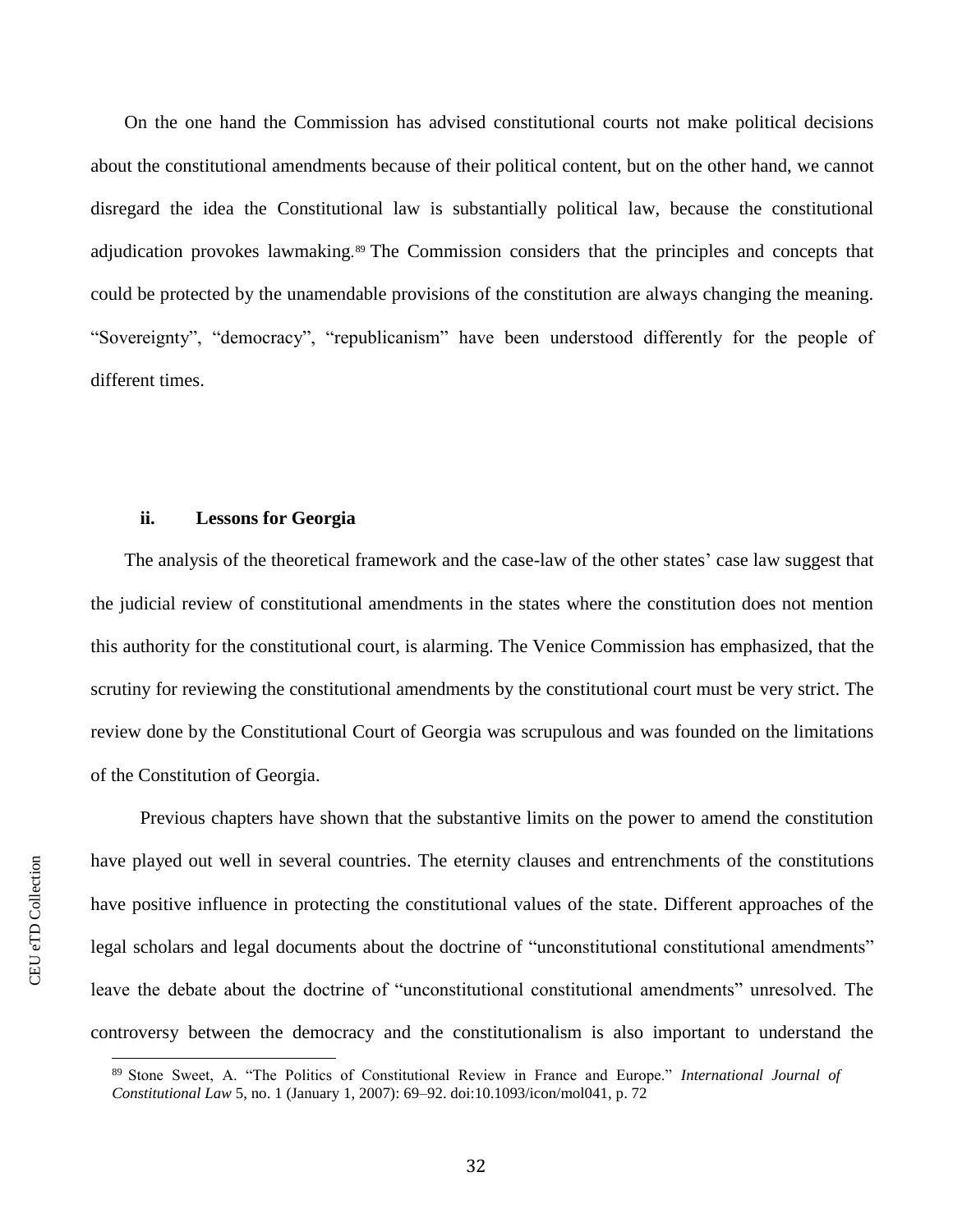approach of the Georgian Constitutional Court. This Court is restraining itself from reviewing the constitutionality of constitutional amendments because of the "silence" of the constitution. The Venice Commission does not oblige the states to have or not have eternity clauses. It obliges them to have harder procedure to amend the constitutions. It also advises, that in case of the absence of the clause about the unamendability, it must be considered that every provision of the constitution can be amended. It also emphasized that the substantive judicial review of constitutional amendments by the constitutional courts is

*"problematic instrument, which should be exercised in those countries where is already follows from clear and established doctrine, and even there with care, allowing a margin of appreciation for the consultational legislator." 90*

The Constitution of Georgia does not provide eternity clauses. It can be concluded, this binds the Judges of the Constitutional Courts to declare constitutional amendments unconstitutional. The Constitution of Georgia is rather flexible, compared to the other states' constitutions. Unicameral Parliament can easily make amendments to the Constitution of the state. We have seen from the described case-law that the constitutional amendments sometimes change political system in the country. For example in case of the 1961 year constitutional amendment to the Constitution of France and this amendment, initiated by Charles de Gaulle was not reviewed by the Council.

The suggestions of the Venice Commission and the ideas, discussed by legal scholars indicate the necessity of eternity clauses in the Constitution of Georgia. This necessity has been also described by the Georgian constitutional scholars, stating that the "Eternity clauses are of a

l

<sup>90</sup> Venice Commision, CDL-AD(2010)001, Report on Constitutional Amendment. Para. 235.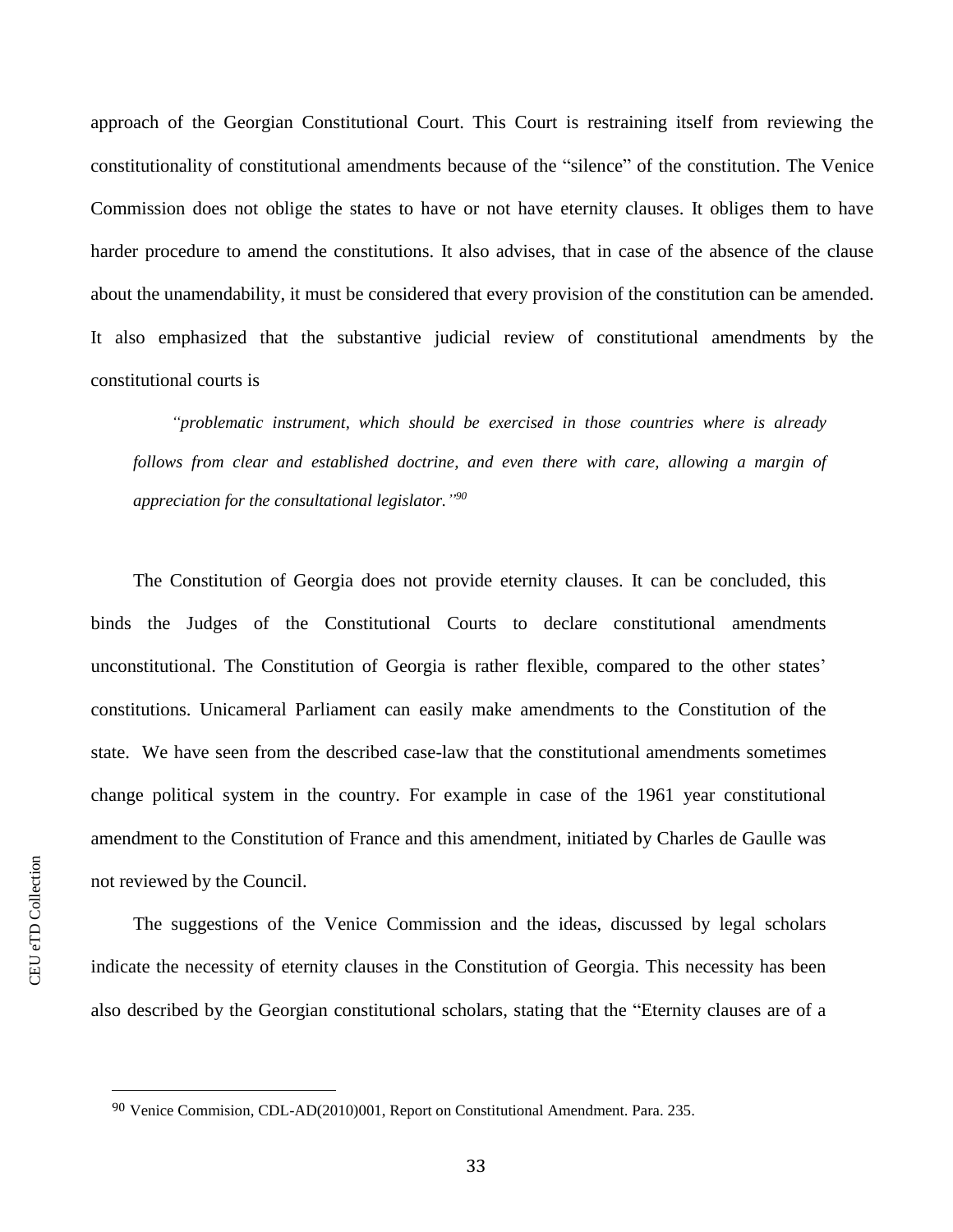certain benefit, primarily to the stability of the state. However, this does not mean that the society will be in captivity of this principles". <sup>91</sup>

The eternity clauses have to be indicated in the constitution of Georgia to give the constitutional court the power to protect stability, values of the constitution and fulfill the idea of the constitution and constitutionalism – to protect democracy and counter-majoritarian ideas together.

<sup>91</sup> Nodia, Gia and Aphrasidze, David, eds*., From Superpresidentialism till Parlamentarianism: Constitutional Amendments in Georgia: Collection of Articles,* Konrad Adenauer Stiftung, 2013, p. 128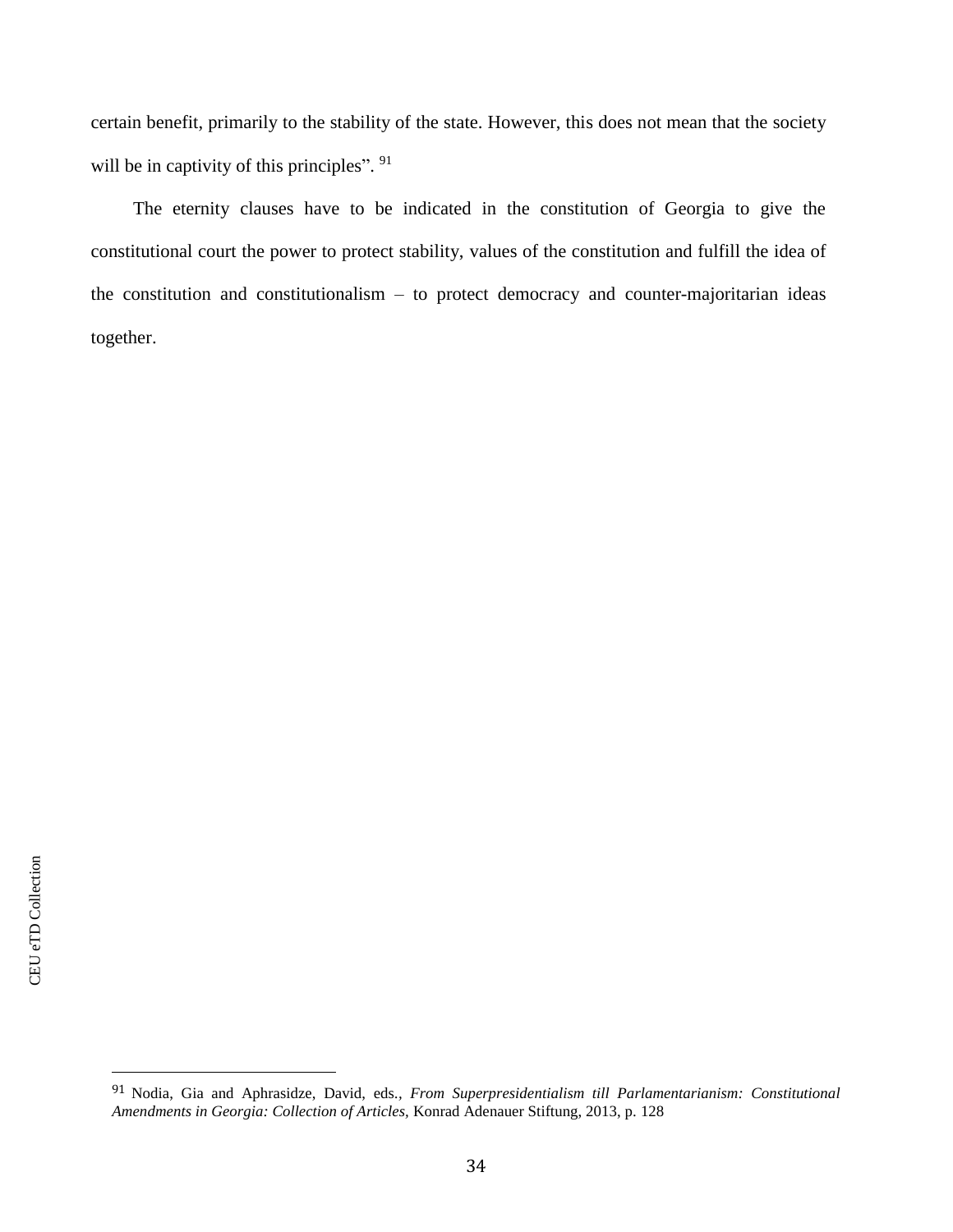# **Conclusion**

Antonin Scalia, who was originalist and was making the textual interpretation of the Constitution, said that "societies sometimes rot" and it is not obvious that the society is getting better and better.<sup>92</sup> In the epigraph to this thesis I indicate the quote which describes how the pre-commitment works – sometimes people willingly restrain themselves from something, to protect "future selves".

The main aim of this thesis was to make a comparative review of the doctrine of "unconstitutional constitutional amendments" and to suggest the better solution for the Constitutional Court of Georgia in dealing with the judicial review of constitutional amendments. This issue was regarded problematic because the case laws, legal documents and disputes in legal societies of Georgia did not cover the unique arguments provided in the thesis.

This paper explained that the doctrine of "unconstitutional constitutional amendments" very popular throughout the world. This doctrine is the foundation for many constitutional courts to play the decisive part with the power to assess the constitutionality of constitutional amendments. The French perspective on this issue is the example of the judicial restraint for annulling unconstitutional constitutional amendments. The *Conseil constitutionnel* of France has strictly underlined, that it does not have the ability to make a judicial review of constitutional amendments. Georgian constitutional court has the same approach in making the judicial review of constitutional amendments.

The aim of this thesis was to propose the better way for the Constitutional Court of Georgia to assess the constitutionality of constitutional amendments. Based on the arguments of legal scholars this thesis has shown that there are different approaches for that. The opinion by Venice Commission

<sup>92</sup> Dorsen, N. (2005). The relevance of foreign legal materials in US constitutional cases: A conversation between Justice Antonin Scalia and Justice Stephen Breyer. *International Journal of Constitutional Law*, *3*(4), 519-541, P 519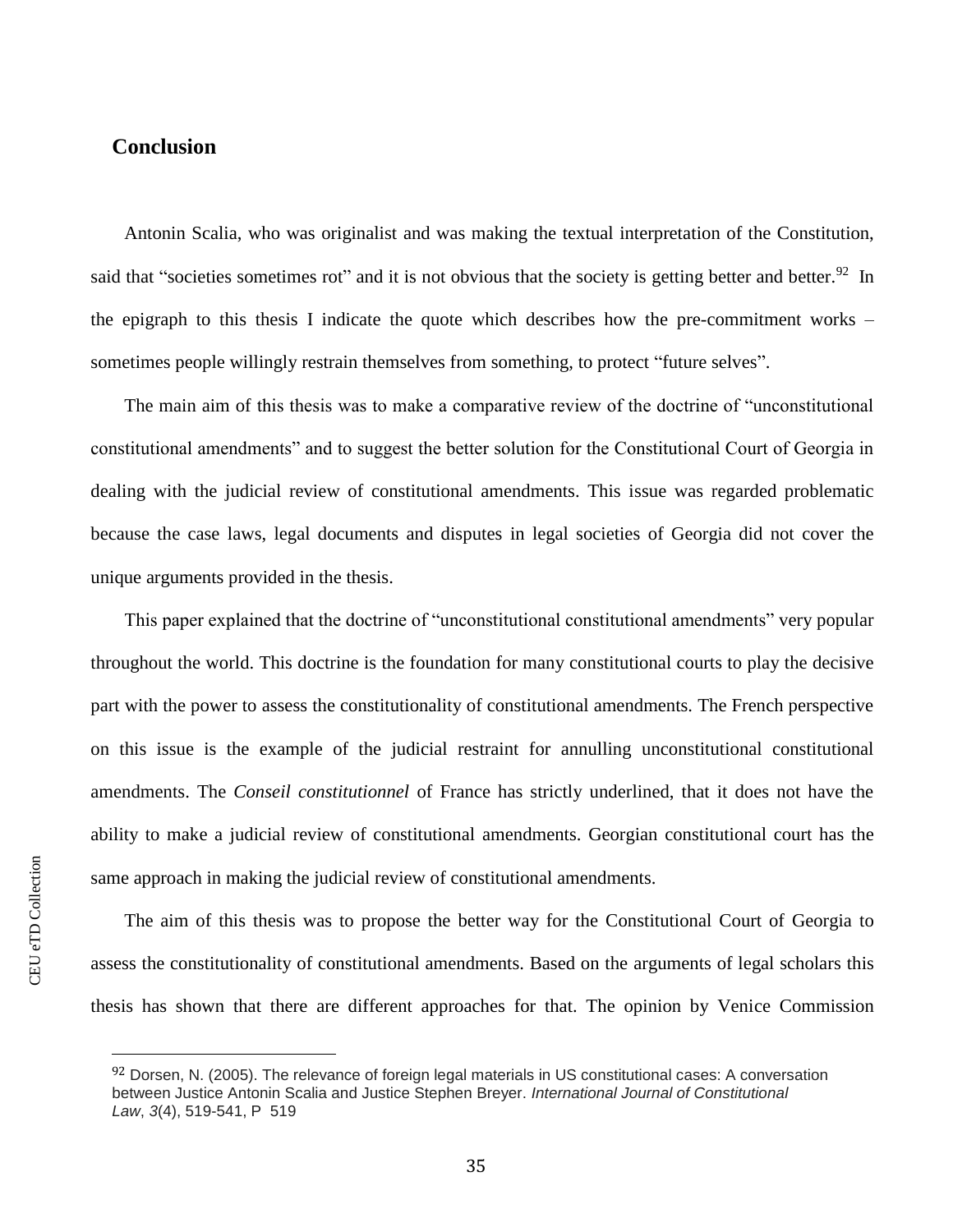suggests that eternity clauses are necessary for the constitutional court to have the authority over the constitutional amendments and their annulment. This is crucial for the political system of Georgia, which has the flexible Constitution.

The suggestion of this essay is that the Constitution of Georgia needs the eternity clauses to give the authority to the Constitutional Court of Georgia to review the constitutional amendments. Without this authority, the Court has limited powers to do what the main aim of their existence is  $-$  to protect the constitution from unjust provisions, even from the majoritarian interference of Parliament.

It is important that the Constituent power of Georiga will understand the fear that they can be "rash and insolent in their cups and instruct their friends to remove them from the feast.", meaning that they will limit the Legislative, because they tend to "rot."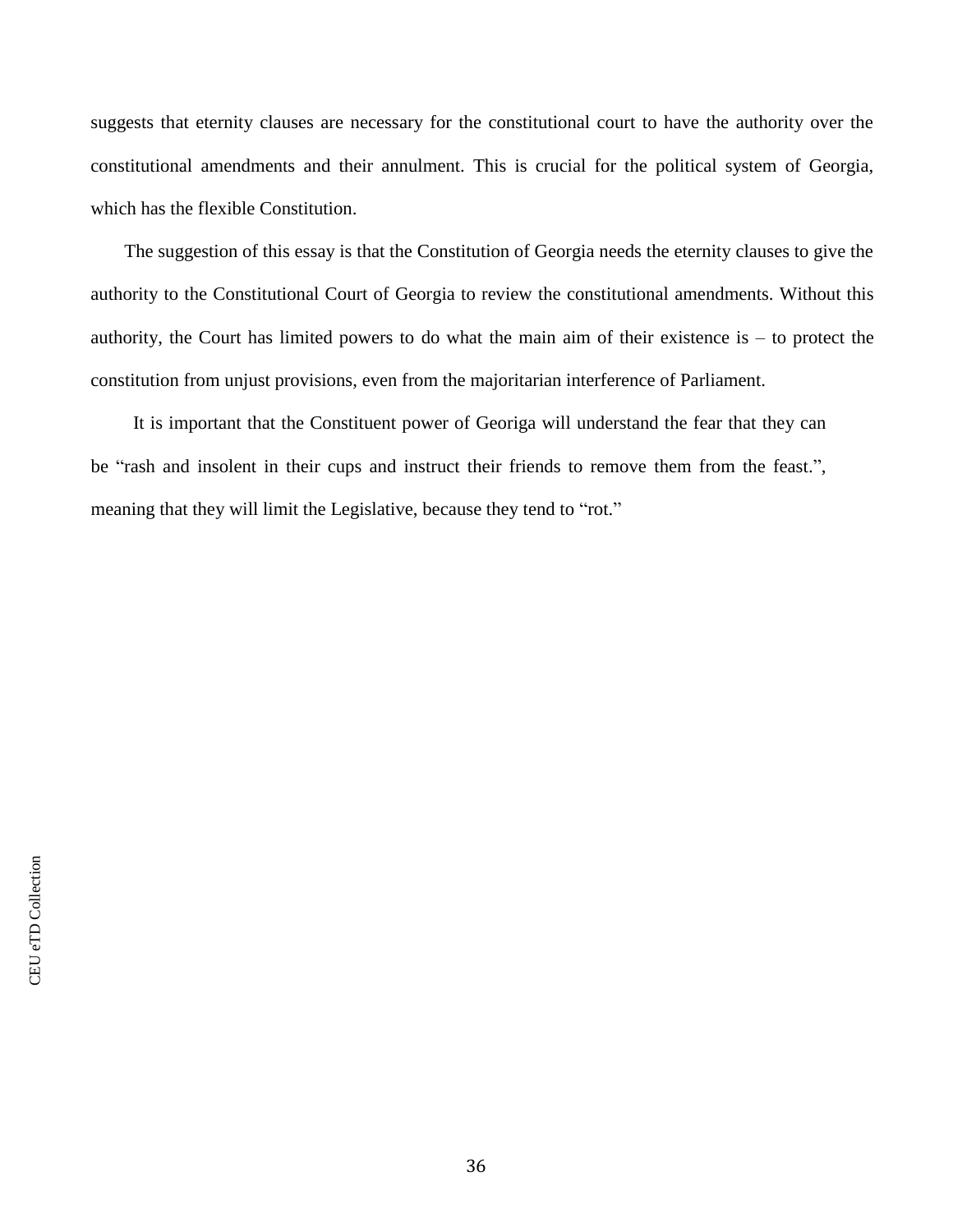# **Bibliography**

#### **Books and Articles**

- 1. Albert, Richard. "The Expressive Function of Constitutional Amendment Rules"(2013)." *McGill LJ* 59: 225-at.
- 2. Albert, Richard. "The Structure of Constitutional Amendment Rules." (2014).
- 3. Babeck, Wolfgang, Steven Fish, Zeno Reichenbecher and "Deutsche Gesellschaft für Internationale Zusammenarbeit". *Rewriting a Constitution: Georgia's Shift Towards Europe*. Nomos, 2012.
- 4. Barak, Aharon. "Unconstitutional Constitutional Amendments." *Isr. L. Rev*. 44 (2011): 321.
- 5. Baranger, Denis. "Language of Eternity: Judicial Review of the Amending Power in France (or the Absence Thereof)." *Isr. L. Rev.* 44 (2011): 389.
- 6. Beardsley, James. "Constitutional Review in France." *The Supreme Court Review* (1975): 189-259.
- 7. Cole, Taylor. "Three Constitutional Courts: A Comparison." *American Political Science Review* 53, no. 04 (1959): 963-984.
- 8. Collett, Teresa Stanton. "Judicial independence and accountability in an age of unconstitutional constitutional amendments." *Loy. U. Chi. LJ* 41 (2009): 327.
- 9. Dellinger, Walter. "The Legitimacy of Constitutional Change: Rethinking the Amendment Process." *Harvard Law Review* (1983): 386-432.
- 10. Dixon, Rosalind. "Constitutional Amendment Rules: A Comparative Perspective." *Edward Elgar*, 2011.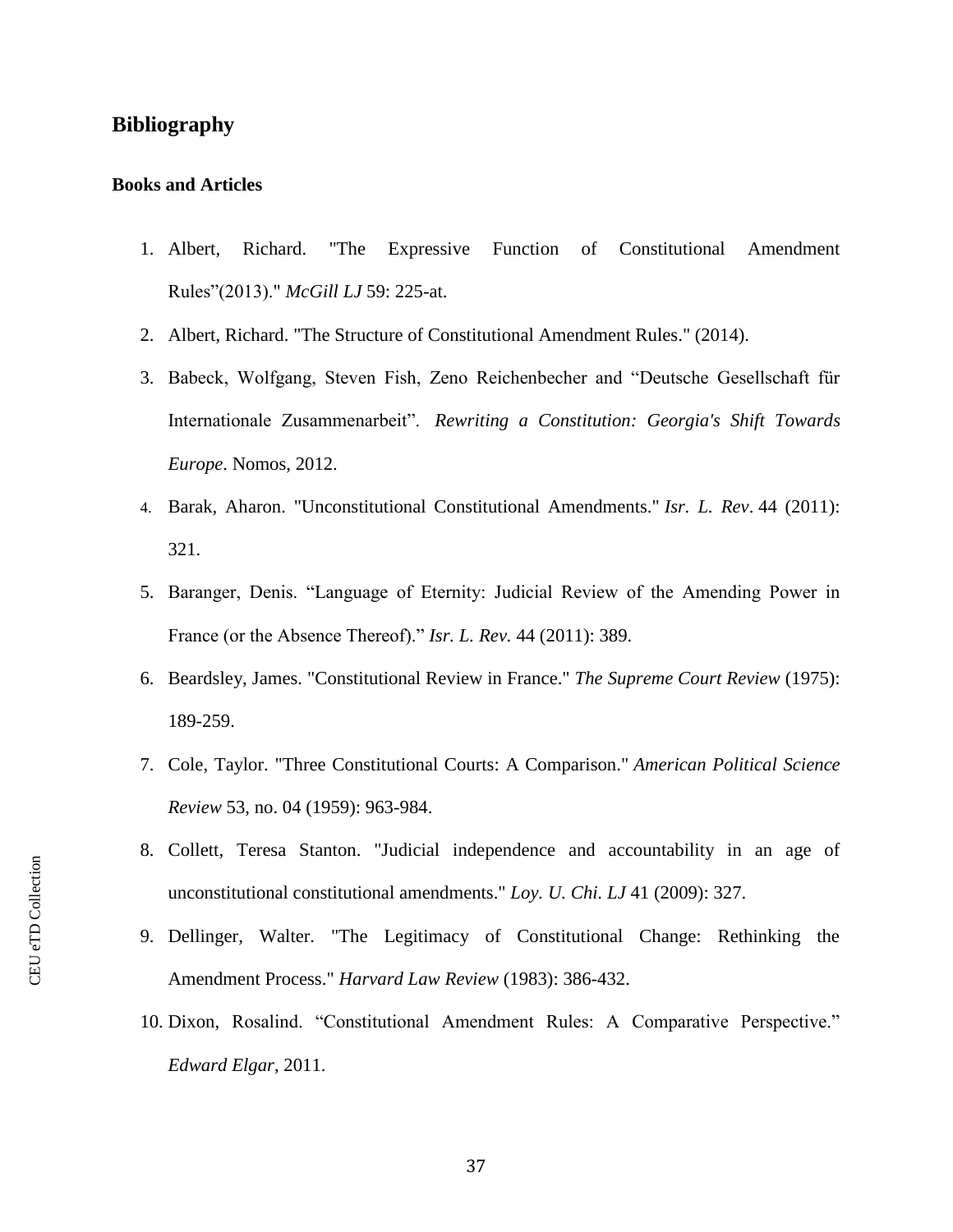- 11. Dorsen, N. (2005). The relevance of foreign legal materials in US constitutional cases: A conversation between Justice Antonin Scalia and Justice Stephen Breyer. *International Journal of Constitutional Law*, 3(4), 519-541.
- 12. Elster, Jon. "Don't burn your bridge before you come to it: Some ambiguities and complexities of precommitment." *Tex. L. Rev.* 81 (2002): 1751.
- 13. Entin, Jonathan L. "Separation of Powers, the Political Branches, and the Limits of Judicial Review." *Ohio St. LJ* 51 (1990): 175.
- 14. Ely, J.H., 1980. *Democracy and distrust: A theory of judicial review*. Harvard University Press.
- 15. Fisher, Howard D. *The German Legal System and Legal Language.* Cavendish Publishing, 2002.
- 16. Friedman, Andrew. "Dead Hand Constitutionalism: Honduras and the Danger of Eternity Clauses in New Democracies." *Mexican Law Review* 4 (2011): 77.
- 17. Gözler, Kemal. *Judicial Review of Constitutional Amendments: A Comparative Study*. Bursa: Ekin, 2008.
- 18. Ginsburg, Tom. *Judicial review in new democracies: Constitutional courts in Asian cases*. Cambridge University Press, 2003.
- 19. Halmai, Gábor. "Unconstitutional Constitutional Amendments: Constitutional Courts as Guardians of the Constitution?" *Constellations* 19, no. 2 (June 2012): 182–203.
- 20. Hamilton, Alexander, James Madison, John Jay, and Jack Richon Pole. *The Federalist*. Vol. 43. Hackett Publishing, 2005.
- 21. Katz, Elai. "On Amending Constitutions: The Legality and Legitimacy of Constitutional Entrenchment." *Colum. JL & Soc. Probs*. 29 (1995): 251.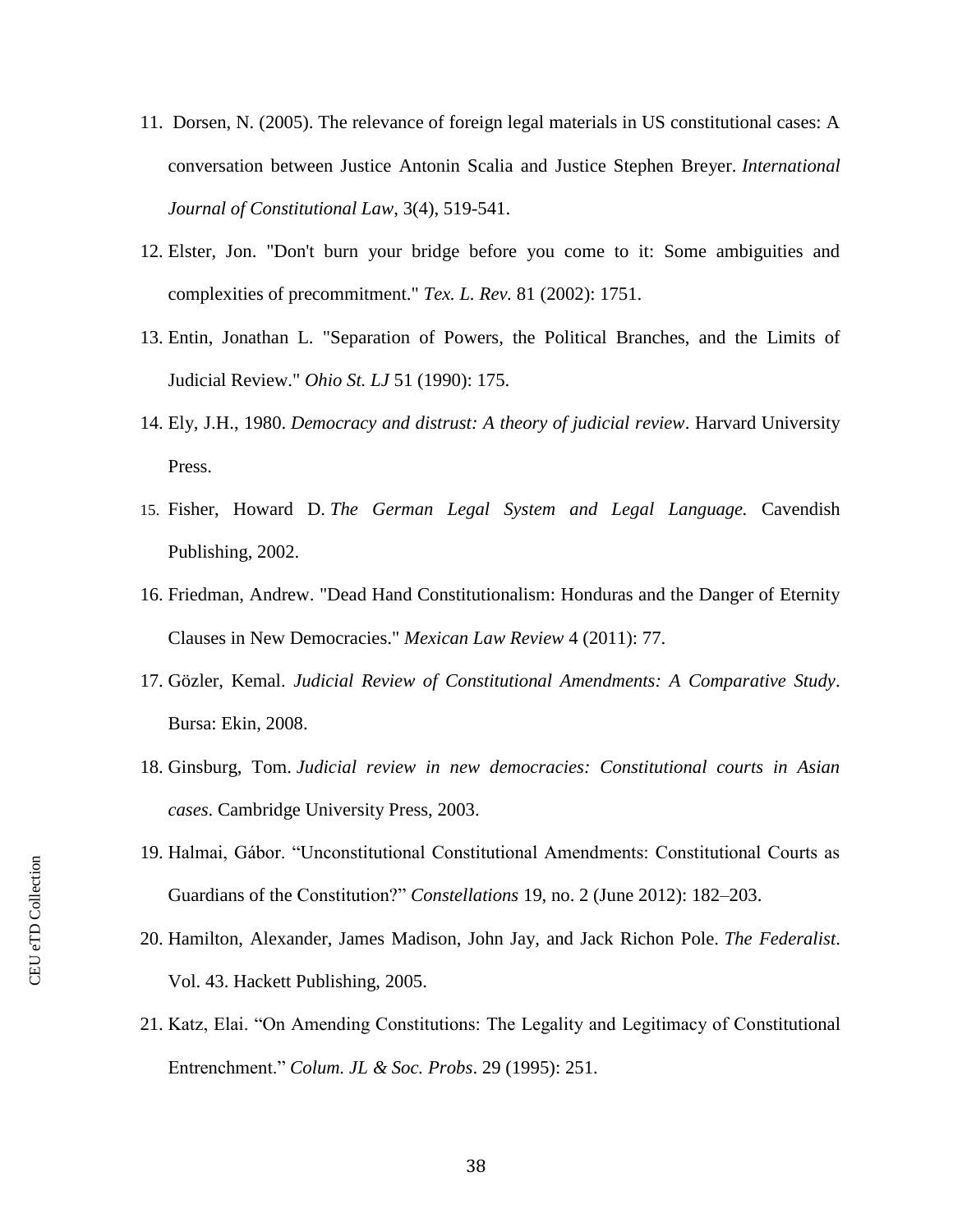- 22. Kommers, Donald P., and Russell A. Miller. *The Constitutional Jurisprudence of the Federal Republic of Germany: Revised and Expanded*. Duke University Press, 2012,
- 23. Lutz, Donald S. "Toward a Theory of Constitutional Amendment*." American Political Science Review* 88, no. 02 (1994): 355-370.
- 24. Morton, Frederick Lee. "Judicial Review in France: A Comparative Analysis." *Am. J. Comp. L.* 36 (1988): 89.
- 25. Nodia, Gia and Aphrasidze, David, eds*., From Superpresidentialism till Parlamentarianism: Constitutional Amendments in Georgia: Collection of Articles,*  Konrad Adenauer Stiftung, (2013) (ნოდია, გია და აფრასიძე დავით (რე დ-ე ბ ი ) ს უპ ე რს ა პ რე ზი დე ნ ტოდა ნ ს ა პ ა რლა მ ე ნ ტომ დე : კ ონ ს ტი ტუც ი ური ც ვ ლი ლე ბ ე ბ ი ს ა ქ ა რთვ ე ლოშ ი : ს ტა ტი ე ბ ი ს კ რე ბ ული *,* Konrad Adenauer Stiftung, 2013.)
- 26. Nohlen, N., 2005. Germany: The Electronic Eavesdropping Case. *International Journal of Constitutional Law*, 3(4), pp.680-686.
- 27. Pfersmann, Otto. "Unconstitutional constitutional amendments: a normativist approach." *Zeitschrift für öffentliches Recht* 67 (2012): 81-113.
- 28. Preuss, Ulrich K. "Implications of Eternity Clauses: The German Experience, The." *Isr. L. Rev.* 44 (2011): 429.
- 29. Robertson, David. *The judge as political theorist: contemporary constitutional review*. Princeton University Press, 2010.
- 30. Roznai, Y., 2013. The theory and practice of "supra-constitutional" limits on constitutional amendments. *Int'l & Comp*. LQ, 62, pp.557-572.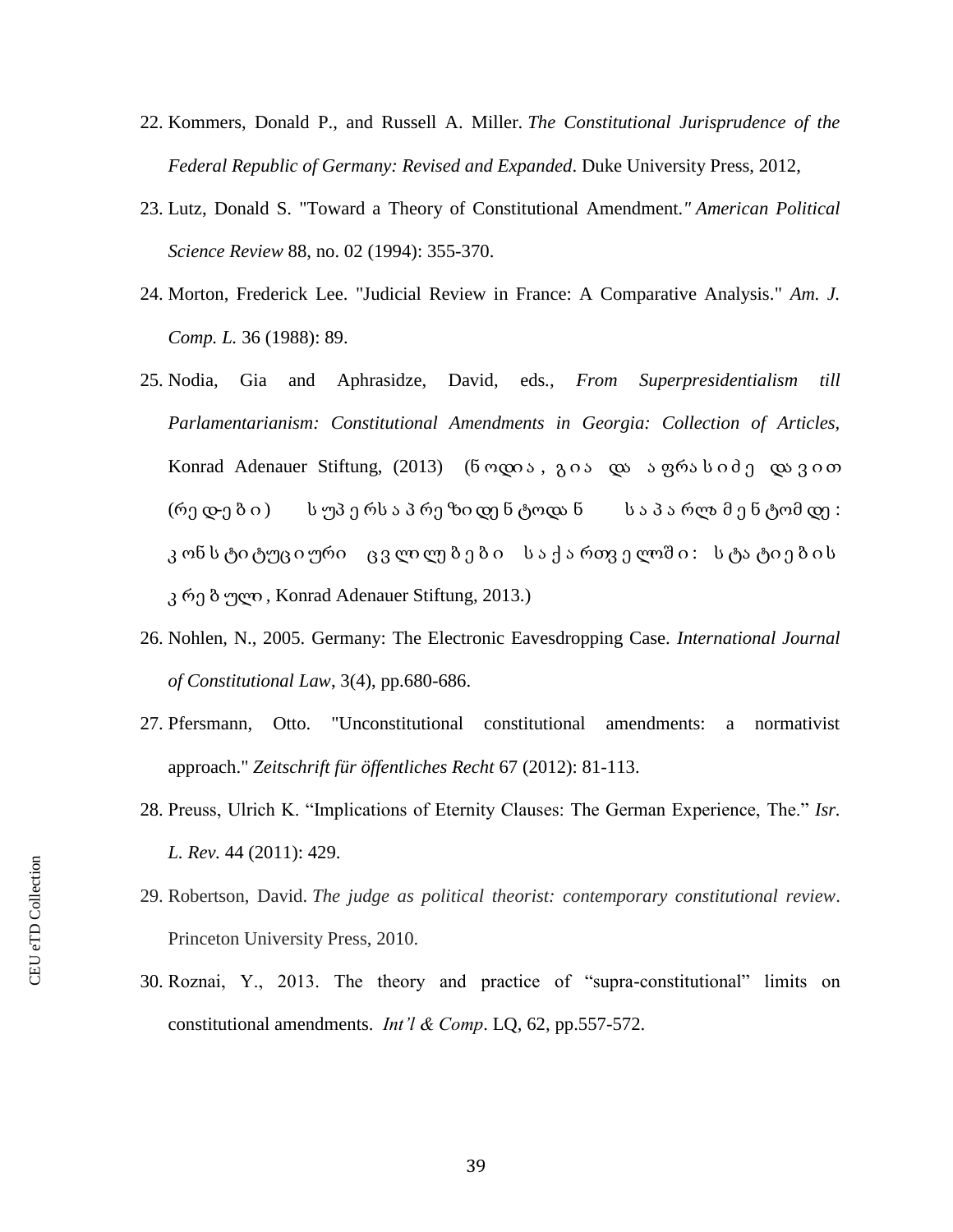- 31. Roznai, Yaniv. "Unconstitutional Constitutional Amendments: The Migration and Success of a Constitutional Idea'(2013)." *American Journal of Comparative Law* 61: 657.
- 32. Roznai, Yaniv. "Unamendability and the Genetic Code of the Constitution."*Available at SSRN 2569279* (2015).
- 33. Samaha, Adam M. "Dead Hand Arguments and Constitutional Interpretation." *Columbia Law Review* (2008): 606-680.
- 34. Stender Vorwachs, J. "Constitutionality of Acoustic Surveillance Measures upon Private Premises, The." *J. Acad. Legal Stud.* 1 (2005): 22.
- 35. Stone Sweet, A. "The Politics of Constitutional Review in France and Europe." *International Journal of Constitutional Law* 5, no. 1 (January 1, 2007): 69–92. doi:10.1093/icon/mol041.
- 36. Strauss, David A. "The irrelevance of constitutional amendments." *Harvard Law Review* (2001): 1457-1505.
- 37. Tushnet, Mark. "Forms of judicial review as expressions of constitutional patriotism." *Law and Philosophy* 22, no. 3 (2003): 353-379.
- 38. Weintal, Sharon. "Challenge of Reconciling Constitutional Eternity Clauses with Popular Sovereignty: Toward Three-Track Democracy in Israel as a Universal Holistic Constitutional System and Theory, The." *Isr. L. Rev.* 44 (2011): 449.
- 39. Weis, Lael K. "Constitutional amendment rules and interpretive fidelity to democracy." *Melb. UL Rev.* 38 (2014): 240.
- 40. Wright, R. George. "Could a Constitutional Amendment Be Unconstitutional." *Loy. U. Chi. LJ* 22 (1990): 741.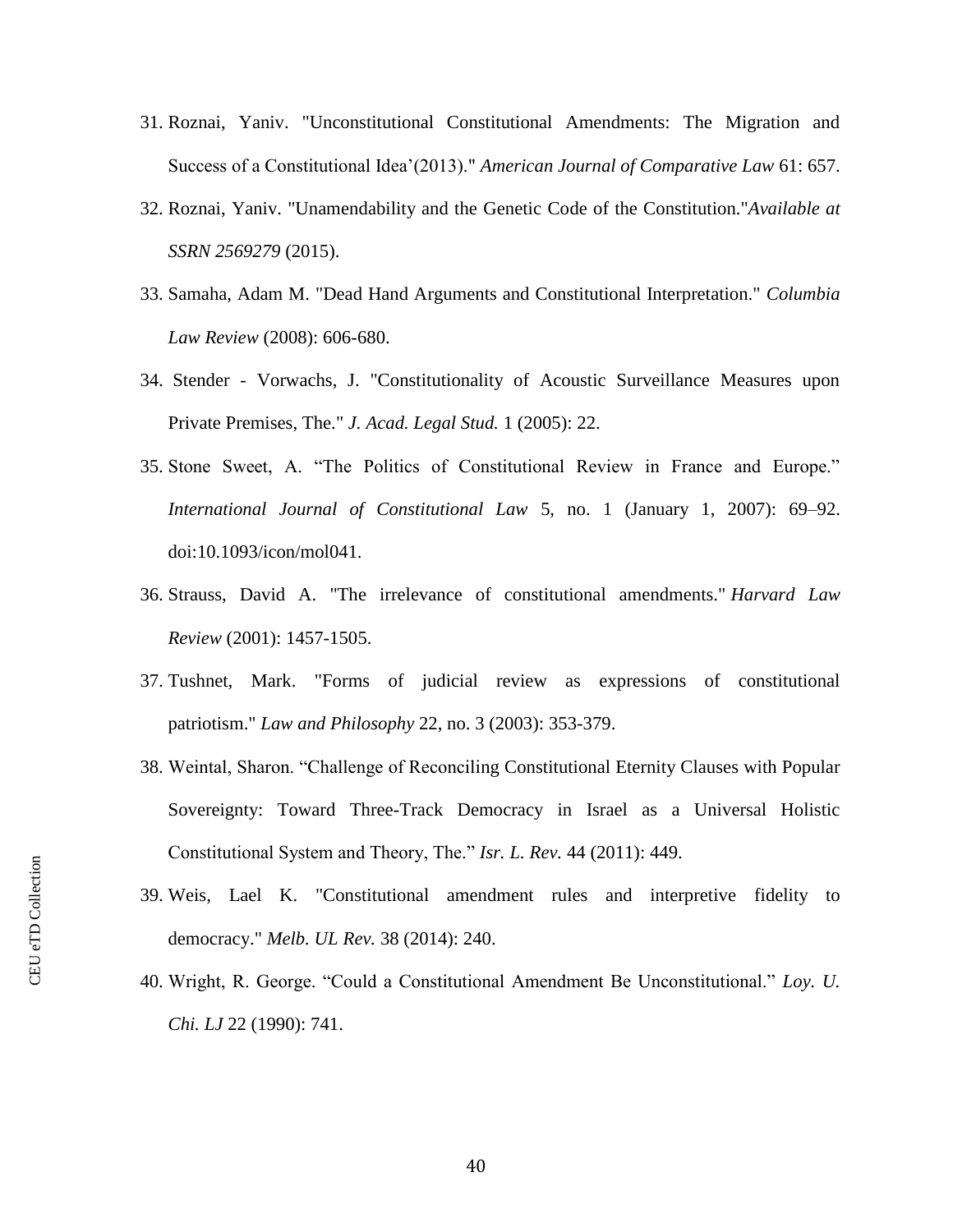41. Wright, Susan. "Constitutional Implications in France of the Maastricht Treaty, The." *Tul. Eur. & Civ. LF* 9 (1994): 35.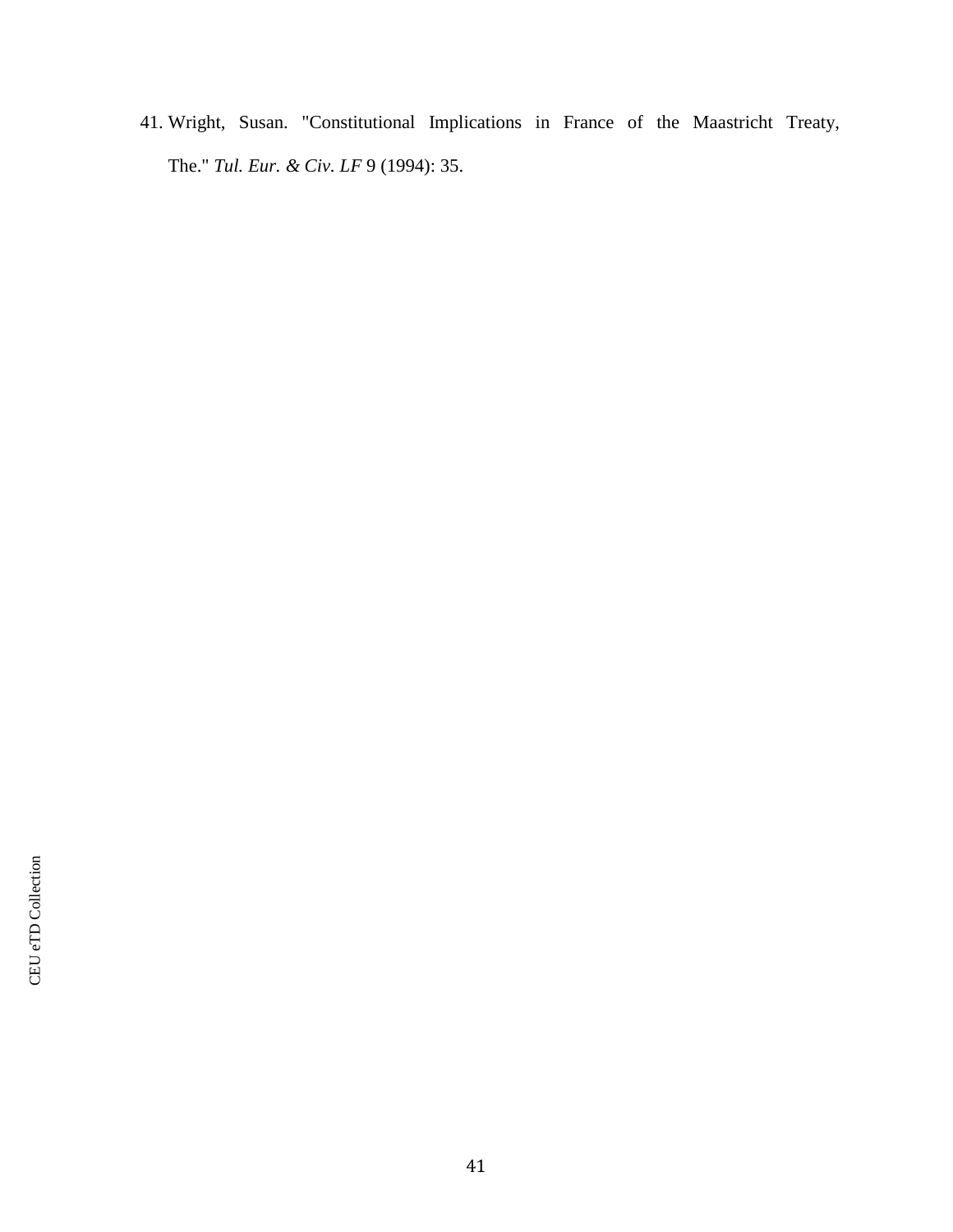### **Cases**

# **Georgia**

- 1. *Citizens of Georgia Irma Inashvili, David Tarkhan – Mouravi and Ioseb Manjavidze v. Parliament of Georgia*, 2013 (ს ა ქ ა რთვ ე ლოს მ ოქ ა ლა ქ ე ე ბ ი ი რმ ა ინა შვილი, დავით თარხან - მოურავი და იოსებ მანჯავიძე ს ა ქ ა რთვ ე ლოს პ ა რლა მ ე ნ ტი ს წ ი ნ ა ა ღმ დე გ , 2013 )
- 2. *Citizen of Georgia Geronti Ashordia v Parliament of Georgia,* 2012 (ს ა ქ ა რთვ ე ლოს მ ოქ ა ლა ქ ე გ ე რონ ტი ა შ ორდი ა ს ა ქ ა რთვ ე ლოს პ ა რლა მ ე ნ ტი ს  $\beta$  ი ნ ა ა ღმ დე გ, 2012)
- 3. *Non – commercial Legal Entity "National League for Protection of Constitution" v Parliament of Georgia,* 2010 (ა რა ს ა მ ე წ ა რმ ე ო (ა რა კ ომ ე რც ი ული ) ი ური დი ული პირი 'კონ სტიტუც იის დაცვის ეროვნული ლიგა' ს ა ქ ა რთვ ე ლოს პ ა რლა მ ე ნ ტი ს წ ი ნ ა ა ღმ დე გ , 2010)

## **France**

- *1. Conseil constitutionnel, Decision No 62-20 DC of 6 November 1962*
- *2. Conseil constitutionnel, Decision No. 2003-469 DC of 26 March 2003*

# **Germany**

- 1. BVerfG, 23.10.1951 2 BvG 1/51
- 2. 30 BVerfGE 1, (1970).
- 3. 84 BverfGe 90 (1991)
- 4. 94 BVerfGE 12 (1996)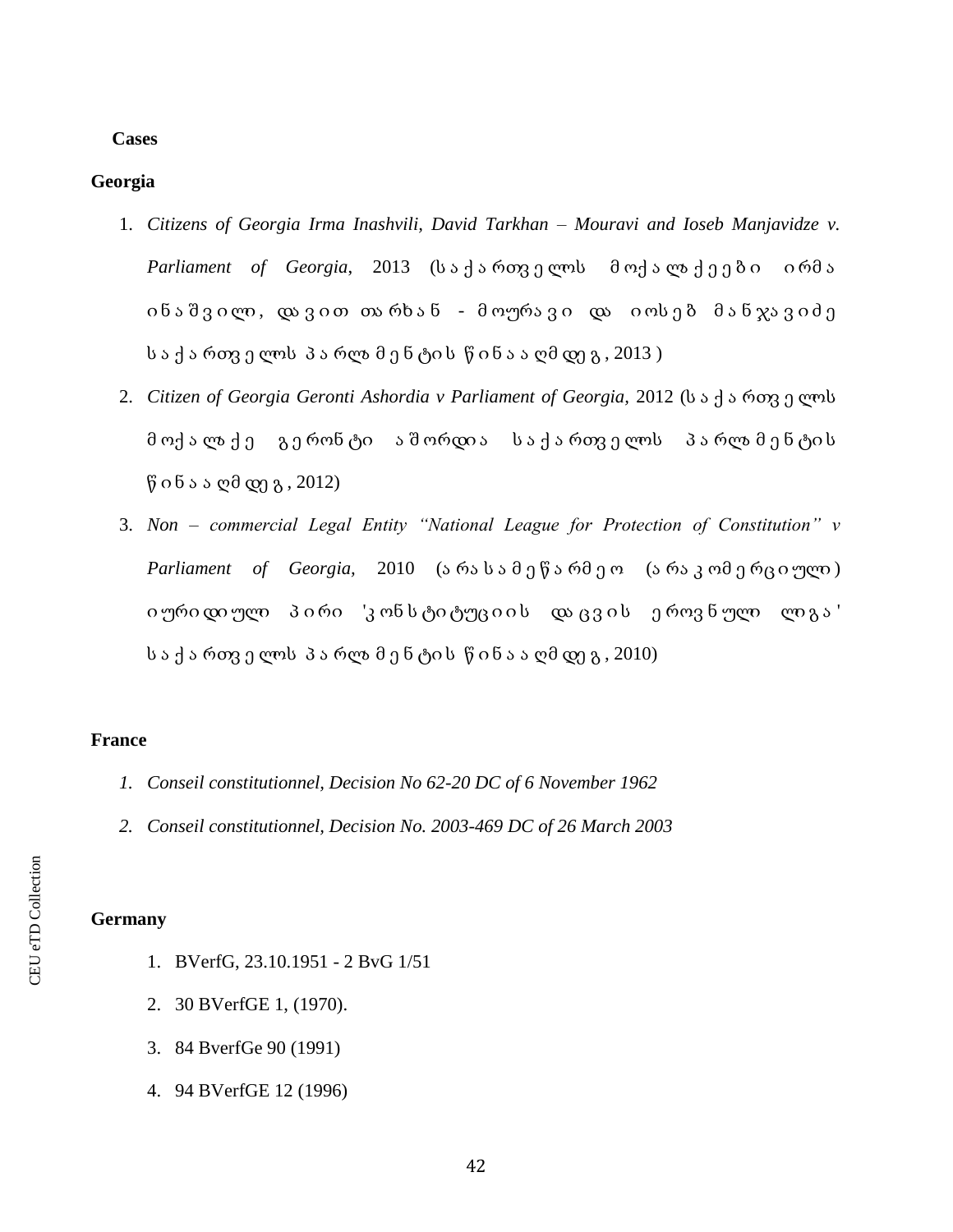5. BverGE 2/08 (2009)